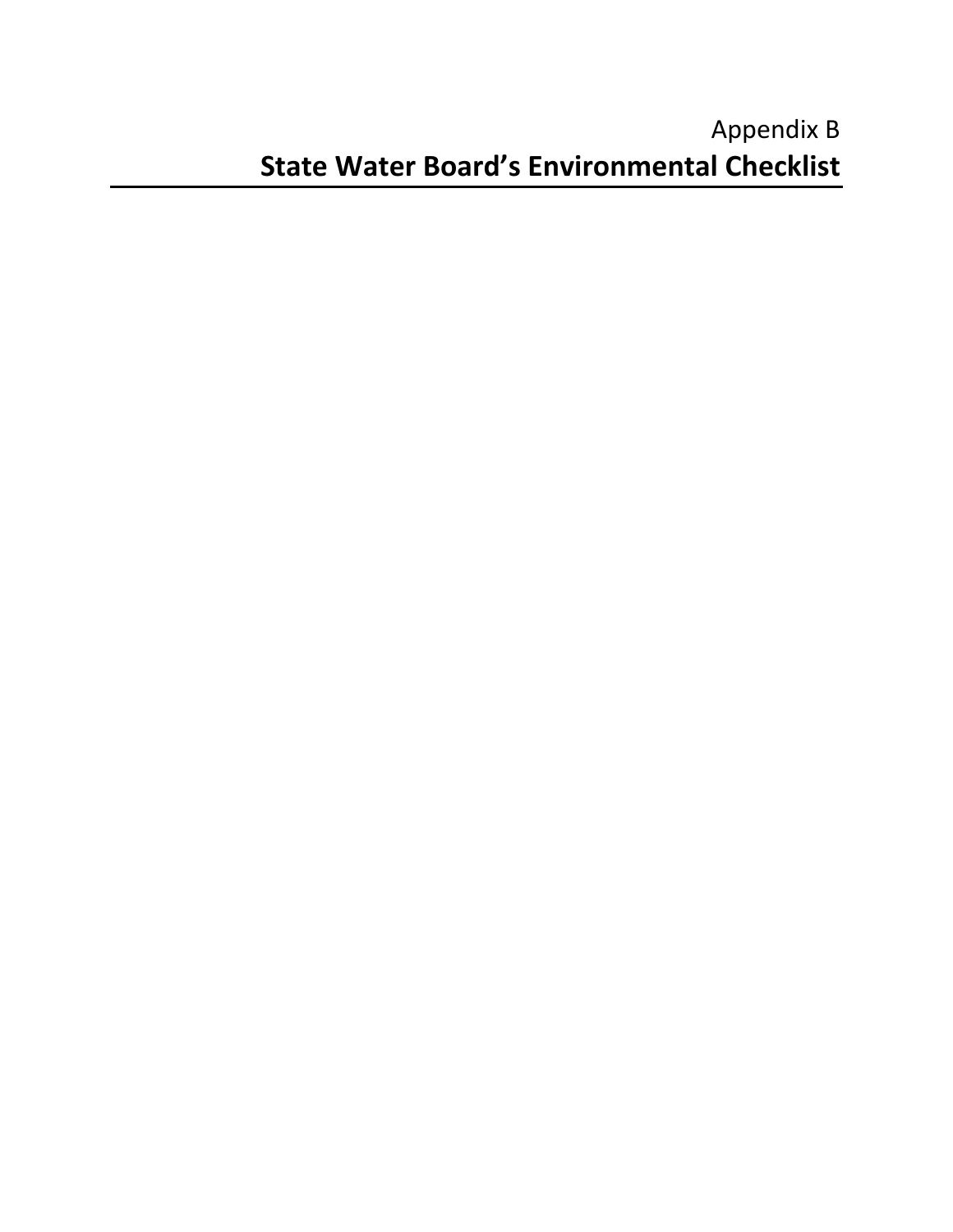# **Appendix A Environmental Checklist Form Appendix to the State Water Board's CEQA regulations Cal. Code. Regs., tit. 23, div. 3 ch. 27 Sections 3720-3781**

# **THE PROJECT**

**1** Project Title: Update to the Water Quality Control Plan for the San Francisco Bay/Sacramento–San Joaquin Delta Estuary: Water Quality Objectives for the Protection of Southern Delta Agricultural Beneficial Uses; San Joaquin River Flow Objectives for the Protection of Fish and Wildlife Beneficial Uses; and the Program of Implementation for Those Objectives

# **2 Lead Agency Name and Address:**

State Water Resources Control Board

C/O Division of Water Rights

1001 I Street, 14<sup>th</sup> Floor, Sacramento CA 95814

# **3 Contact Person and Phone Number:**

Mark Gowdy, P.E., Project Manager

(916) 341 5432

**4 Project Location (i.e. Plan Area):** The State Water Resources Control Board (State Water Board) is proposing amendments to the 2006 Bay-Delta Plan to address: San Joaquin River flow requirements for the protection of fish and wildlife beneficial uses, water quality objectives for the protection of southern Delta agricultural beneficial uses, and respective programs of implementation for the flow requirements and water quality objectives.

The plan amendments involve changes in flow requirements in the San Joaquin River (SJR) Basin and changes in water quality objectives in the Sacramento–San Joaquin Delta (Delta) located in northern California. These plan amendments could directly affect portions of the SJR Basin and Delta that either drain to, divert water from, or otherwise obtain beneficial use (e.g., surface water supplies) from the following waterbodies: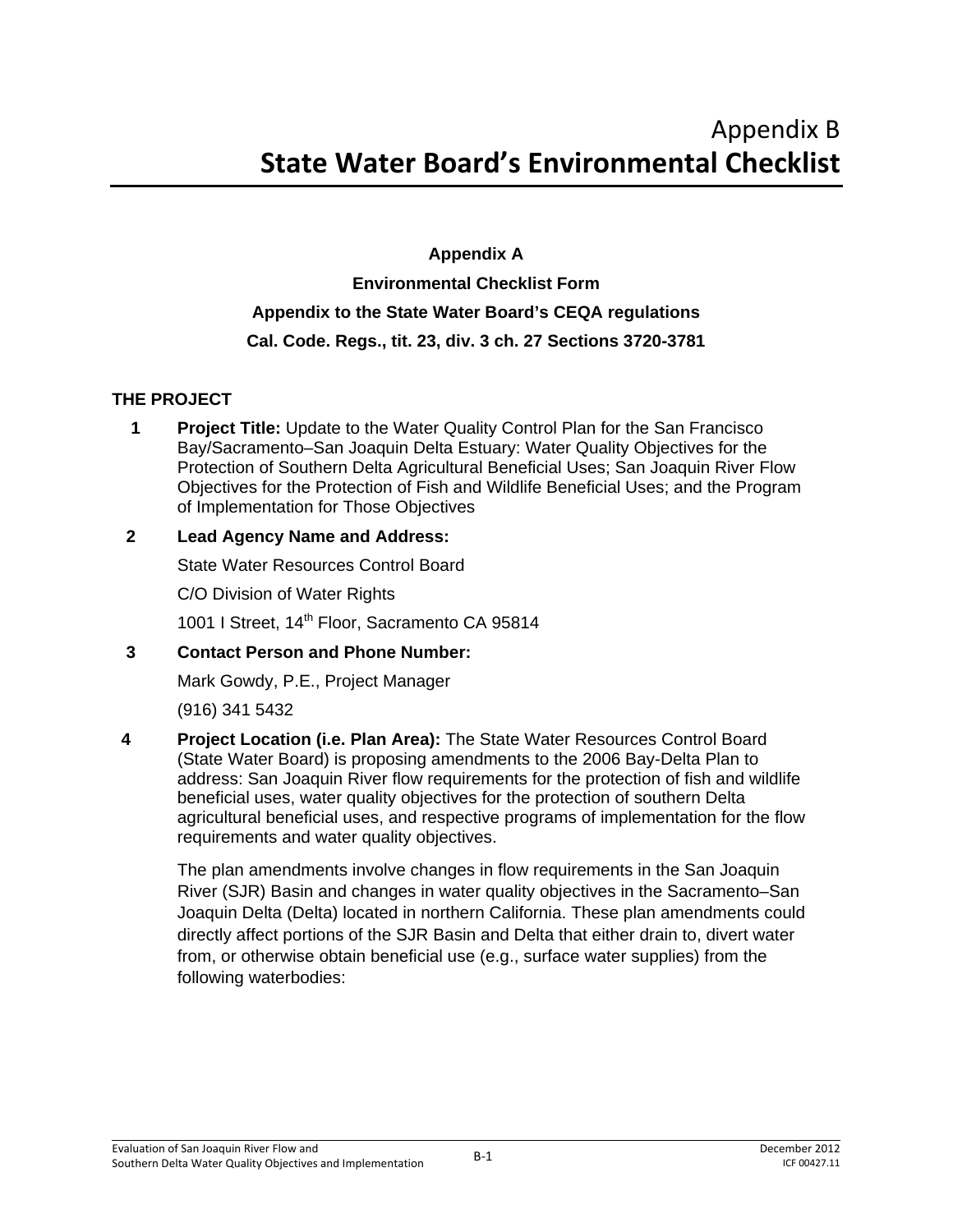- Stanislaus River from and including New Melones Reservoir to the confluence of the Lower San Joaquin River (LSJR).
- Tuolumne River from and including New Don Pedro Reservoir to the confluence of the LSJR.
- Merced River from and including Lake McClure to the confluence with the LSJR.
- LSJR between the confluence of the Merced River to Vernalis.
- Southern Delta, including the SJR from Vernalis to Brandt Bridge; Middle River from Old River to Victoria Canal; and Old River/Grant Line Canal from the Head of Old River to West Canal.

Communities within close proximity of the various rivers, rim dams<sup>1</sup>, reservoirs, and counties in the plan area are summarized below (described from north to south).

- Stanislaus River: Calaveras and San Joaquin Counties
- New Melones Reservoir and Dam on the Stanislaus River: Calaveras and Tuolumne Counties, in proximity to communities of Angels Camp<sup>2</sup>, Copperopolis,<sup>3</sup> Columbia,<sup>2</sup> Sonora,<sup>1</sup> Jamestown,<sup>2</sup> Copper Cove,<sup>2</sup> Knights Ferry.<sup>2</sup>
- Tuolumne River: Tuolumne and Stanislaus Counties.
- New Don Pedro Reservoir and Dam on the Tuolumne River: Tuolumne County, in proximity to unincorporated communities of La Grange, Chinese Camp, Moccasin, Blanchard, and Jamestown.
- Merced River: Mariposa and Merced Counties.
- Lake McClure and New Exchequer Dam on the Merced River: Mariposa County, unincorporated communities of Snelling and Granite Springs.
- Lower San Joaquin River: San Joaquin, Stanislaus, and Merced Counties.

The flow requirements would be released from the three rim dams on the three eastside tributaries (the Stanislaus, Tuolumne, and Merced Rivers), which are the farthest upstream impediments to fish. River flows above the three rim dams would not be changed as a result of the flow requirements because of the following.

• The Merced River unimpaired flow is essentially the same as the Lake McClure inflow because there are no major storage reservoir or diversions upstream in the Merced River watershed.

-

<sup>1</sup> In this document, the general term rim dams is used when referencing the three major dams and reservoirs on each of the tributaries: New Melones Dam and Lake, New Don Pedro Dam and Lake, and New Exchequer Dam and Lake McClure

<sup>2</sup> Incorporated Community; California State Association of Counties 2012.

<sup>3</sup> Unincorporated Community; California State Association of Counties 2012.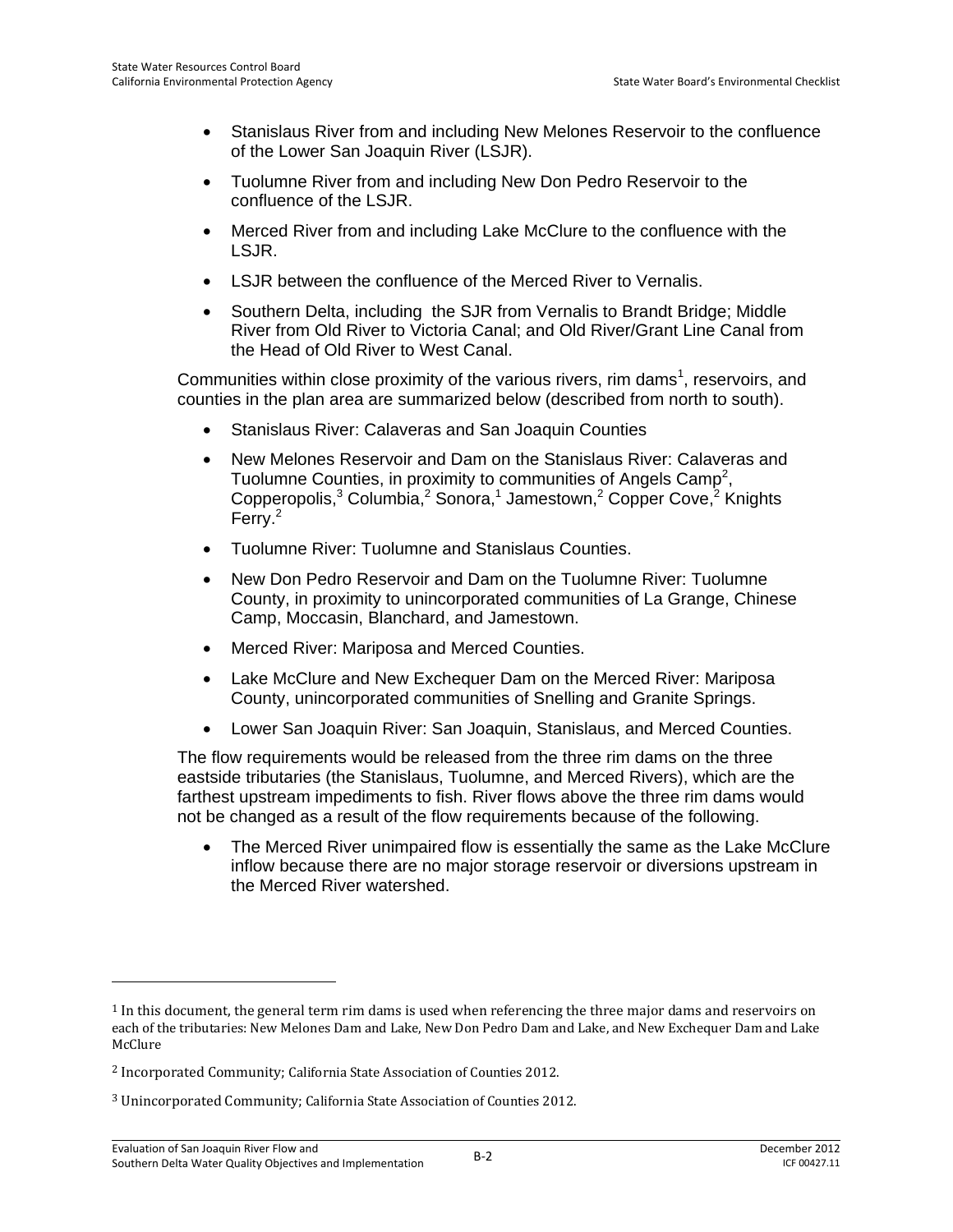- Some upstream hydroelectric generating facilities operate as run-of-the-river generating plants, diverting water into penstocks and discharging water at a downstream location, without changing the total flow. These facilities are operated with appropriate minimum flow requirements for the stream reach between the forebay (diversion) and afterbay (discharge). Downstream LSJR alternatives would have no effect on these upstream hydropower facilities.
- Some upstream reservoirs provide seasonal storage of winter runoff and snowmelt to provide a more constant flow through downstream hydroelectric generating facilities, and to allow irrigation diversions to remain higher to the summer irrigation season. These upstream reservoirs are operated with declining storage in the summer and fall, and increasing storage in the winter and spring. The fraction of the unimpaired runoff that is retained in these upstream reservoirs depends on the upstream watershed area and is a small fraction of the watershed runoff. For example, the total upstream storage in the Stanislaus River watershed is about 450 thousand acre-fee (TAF). New Spicer Meadows is the largest reservoir (180 TAF capacity) with a watershed area of 45 square miles; the runoff to New Spicer Meadows would be about 5 percent of the unimpaired runoff at New Melones Dam (watershed of 980 square miles). Therefore, operations of these upstream storage facilities can continue without regard to the downstream flow objectives. The seasonal inflow to the major downstream reservoirs (i.e., New Melones, New Don Pedro) will be reduced by the upstream seasonal storage, but this may allow a greater total seasonal storage for water supply and hydroelectric energy generation.
- The Tuolumne River has major upstream reservoirs and hydroelectric facilities and a significant upstream diversion (e.g., CCSF, Hetch-Hetchy aqueduct), but the water rights and operating agreement for New Don Pedro Reservoir includes seasonal storage in the CCSF upstream reservoirs and water banking between TID, MID and CCSF. The water accounting for New Don Pedro Reservoir would likely be modified by the LSJR alternatives, but the upstream CCSF operations (storage, hydropower, and water diversion) are expected to be unchanged.

As a result, the upstream watersheds of the three eastside tributaries are not included in the plan area and are not discussed further in the checklist.

The flow requirements are expected to result in no change to the baseline annual Central Valley Project (CVP) or State Water Project (SWP) exports because the annual inflow of the LSJR into the southern Delta is expected to increase. As discussed in this SED Chapter 16, *Growth Inducing Effects and Irreversible Commitment of Resources*, the potential change to exports is expected to have a very limited effect on the CVP/SWP export service areas since minor increases in exports under the flow requirements are not considered to be growth inducing. Although modeling predicts minor increases in exports on an average annual basis, the annual variability of exports is high, and actual exports are controlled by a variety of factors, including weather patterns, annual agricultural practices, economic conditions, and availability of water from other sources (e.g., groundwater, local water sources, recycled water, Colorado River supplies) south of the Delta and in the CVP/SWP export service areas. In addition, exports are controlled by many other laws, regulations, permits, and water rights that address the timing and amount of permissible exports, only some of which are related to the availability of water in the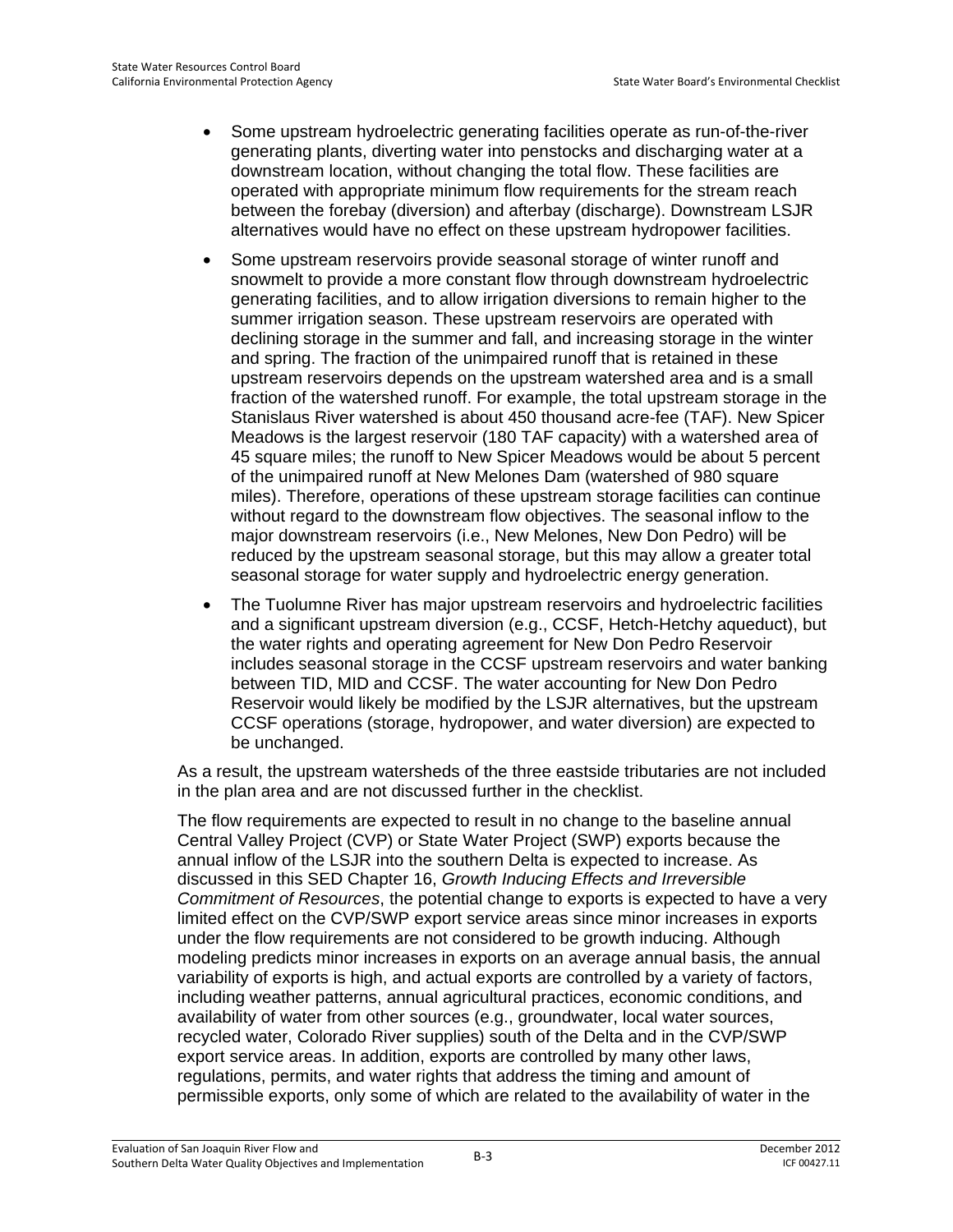Delta for export, and these requirements vary from year to year. Furthermore, the modeled increases in exports are minor and well within both the range of normal variation experienced from year to year and the likely accuracy of modeling results at this scale of predictability. Therefore, the CVP/SWP export service areas are not included in the plan area and are not further discussed in the checklist.

**5 Description of Project:** The State Water Board is proposing amendments to the 2006 Bay-Delta Plan to address: San Joaquin River flow requirements for the protection of fish and wildlife beneficial uses; water quality objectives for the protection of southern Delta agricultural beneficial uses; and respective programs of implementation for the flow requirements and water quality objectives. The plan amendment(s) include potential changes to the monitoring and special studies program included in the 2006 Bay-Delta Plan. The flow requirements and the water quality objectives are summarized below. A detailed description of the flow requirements and water quality objectives is found in this SED Chapter 3, *Alternatives Description,* and Appendix K, *Revised Water Quality Control Plan*.

*Flow Requirements:* The plan amendment(s) would establish narrative flow requirements that would maintain flow conditions from the SJR watershed to the Delta at Vernalis sufficient to support and maintain the natural production of viable native SJR fish populations migrating through the Delta.

The program of implementation for the flow requirements would include: Monthly flow requirements expressed as percentages of unimpaired flow in the juvenile rearing and migration months of February–June on the three eastside tributaries of the LSJR; water rights actions, modification to the Federal Energy Regulatory Commission (FERC) hydropower licensing process; adaptive management of flows February– June; and special studies, reporting, and monitoring. In addition, the program of implementation would require a base flow of 1,000 cubic feet per second (cfs) at Vernalis February–June. Finally, the State Water Board would coordinate with federal, state, and local agencies to determine when the percent of unimpaired flow requirement would cease to apply when high flows or flooding would cause public safety concerns. During the implementation proceeding for the narrative flow requirement, the State Water Board may establish minimum reservoir carryover storage or other requirements to assure that the provision of flows to meet the narrative flow requirement does not have adverse impacts on coldwater pool levels or related fisheries.

*Southern Delta Water Quality Objectives:* The water quality objectives would set the numeric interior southern Delta compliance stations to either 1.0 deciSiemens per meter (dS/m) or 1.4 dS/m. The program of implementation for the water quality objectives would do the following: continue to implement conditions of USBR's water rights in compliance with the salinity objective at Vernalis; continue the operation of agricultural barriers at Grant Line Canal, Middle River, and Old River at Tracy to maintain water levels and circulation; complete the monitoring special study, modeling improvement plan, and monitoring and reporting protocol; and develop and implement a comprehensive operations plan.

The water quality objective for salinity for the three interior compliance stations is currently 0.7 dS/m April–August and 1.0 dS/m September–March (30-day average). Although these objectives have not always been met in the southern Delta, the historical salinity in the southern Delta generally ranges between 0.2 dS/m and 1.2 dS/m during all months of the year. There is a strong relationship between salinity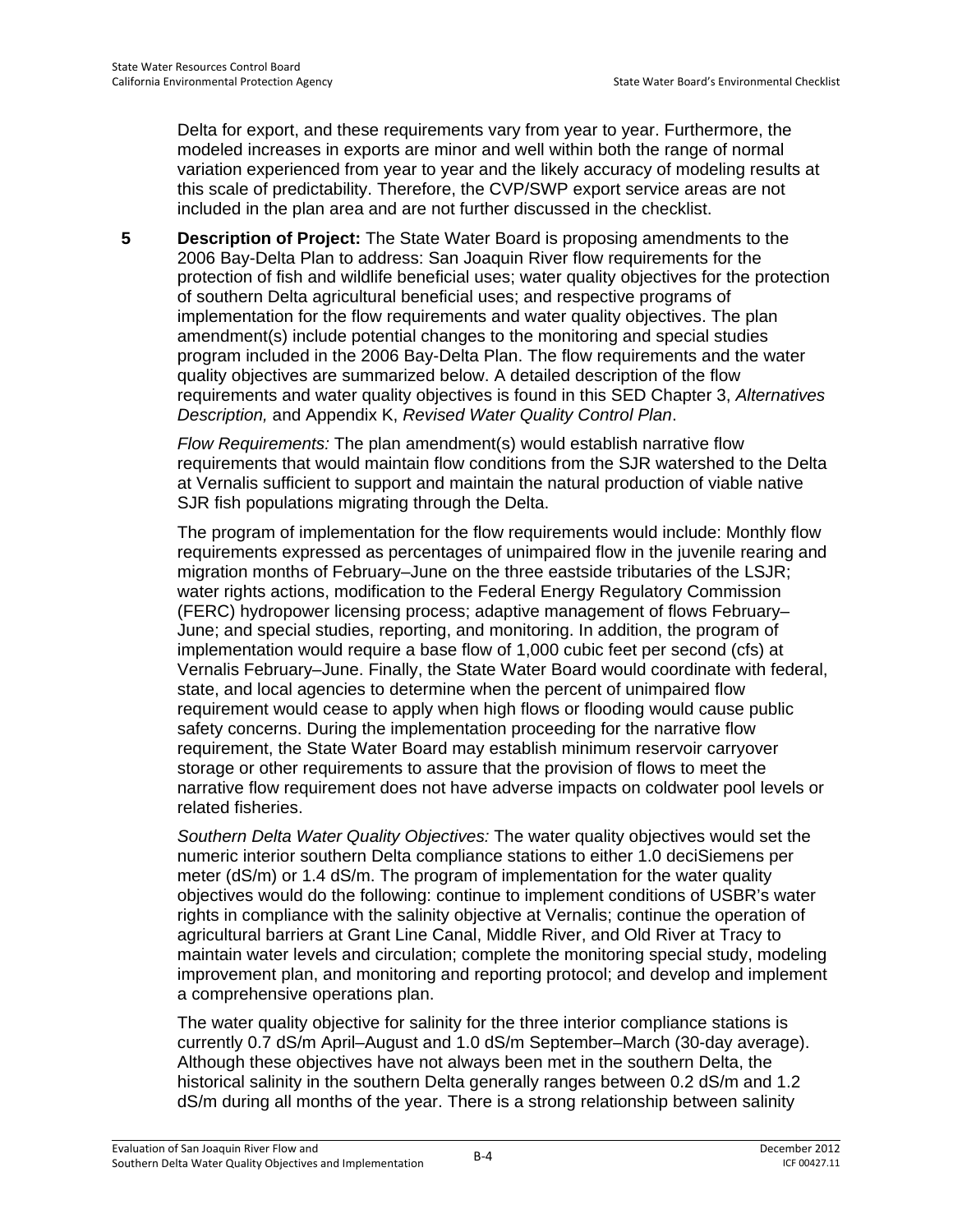measured at Vernalis and salinity measured in the southern Delta. Generally, the salinity in the southern Delta increases by a maximum of 0.2 dS/m above the Vernalis salinity. Thus, when the Vernalis meets the current water quality objective for salinity, the salinity in the southern Delta is maintained between 0.7 dS/m and 1.2 dS/m (based on the historical monthly  $EC<sup>4</sup>$  (salinity) record). Because the numeric water quality objectives would maintain the existing water quality objective for salinity at Vernalis, it is expected that salinity levels in the southern Delta would remain within the general historical range (0.2 dS/m–1.2 dS/m), and there would be no change from baseline. Furthermore, the program of implementation for the water quality objectives would result in a continuation of maintaining water levels and circulation in the southern Delta. This would require continued operation of the temporary barriers in the southern Delta. Therefore, there is no expected change from baseline associated with the operation of the barriers.

*Methods of Compliance:* Approving the flow requirements and the water quality objectives, including their respective programs of implementation (both described above), would result a fairly limited number of environmental impacts as discussed in the below checklist. However, since the flow requirements or water quality objectives could be considered performance standards under Public Resources Code (Pub. Resources Code) Section 21159, an evaluation of the environmental impacts related to reasonably foreseeable methods of compliance with the flow requirements or water quality objectives is required. The evaluation is based on the State Water Board's checklist and is in Appendix H, *Evaluation of Methods of Compliance*. Resources evaluated in Appendix H include all of those on the checklist (i.e., aesthetics, agricultural resources, air quality, biological resources, cultural resources, geology/soils, greenhouse gases, hazards and hazardous materials, hydrology and water quality, land use and planning, mineral resources, noise, population and housing, public services, recreation, transportation and traffic, and utility and service systems).

Consistent with Section 21159 and the State Water Board's regulations, this evaluation does not engage in speculation or conjecture but rather considers the reasonably foreseeable environmental impacts of the reasonably foreseeable methods of compliance with the amendments to the Bay-Delta Plan. Any potential environmental impacts depend upon the specific compliance methods and mitigation selected by the entities responsible for implementing site-specific projects. CEQA may require those entities to conduct a project-level analysis of the method by which they chose to comply. Therefore, any potential environmental impacts associated with the methods of compliance depend on the specific compliance methods and mitigation selected by the entities responsible for implementing site-specific projects, most of which are public agencies subject to their own CEQA obligations, as described in Appendix H.

The specific actions that could be undertaken by an entity to comply with the water quality objectives would depend on a number of factors, including feasibility, cost,

 $\overline{a}$ 

 $4$  EC is electrical conductivity, which is generally expressed in deciSiemens per meter (dS/m) in this appendix. Measuring EC assesses salinity, which is the concentration of dissolved salts (often expressed in parts per thousand or parts per million). Because salinity refers to salt concentration in the water, whereas EC values are the result of one measurement technique to assess salinity, both "EC" and the more general term "salinity" are used in this appendix.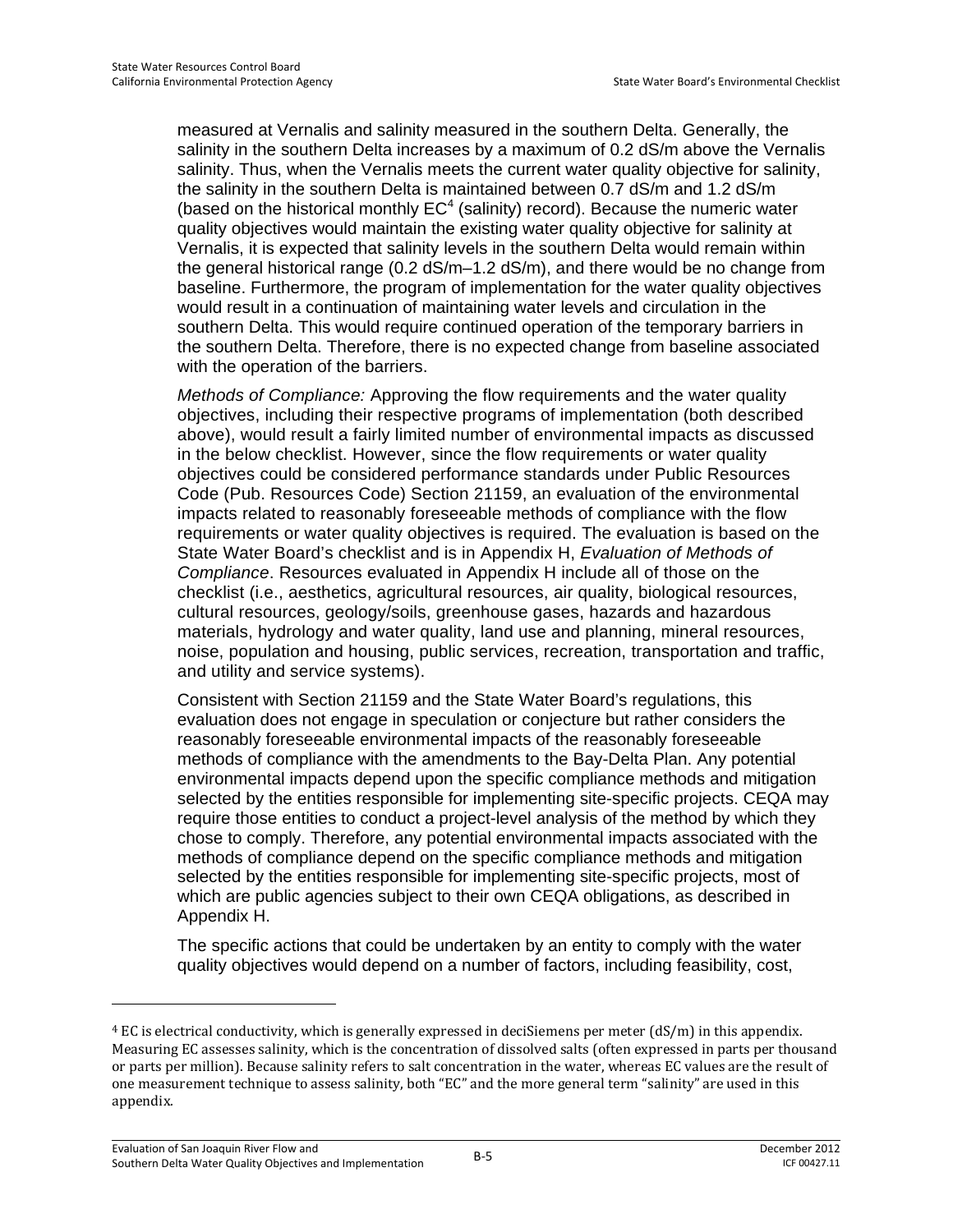flexibility, time to implement, location, and likelihood of success. Thus, the specific compliance method that an entity would select is speculative at this point. The timing, location, and magnitude of specific actions that could be undertaken by individual entities in the future cannot be fully predicted or described, and these indirect potential environmental impacts of the methods of compliance would be considered speculative pursuant to Section 15145 of the State CEQA Guidelines. Therefore, Appendix H, *Evaluation of the Methods of Compliance*, presents a conceptual evaluation of the possible environmental effects of the methods of compliance and actions that could be undertaken by each individual entity in the future.

- **6 Evaluation of the Environmental Impacts in the Checklist:** The following presents the requirements of the State Water Board with respect to the checklist.
	- A. The State Water Board must complete an environmental checklist prior to the adoption of plans or policies for the Basin/208 Planning program as certified by the Secretary for Natural Resources. The checklist becomes a part of the Substitute Environmental Documentation (SED).
	- B. For each environmental category in the checklist, the State Water Board must determine whether the project will cause any adverse impact. If there are potential impacts that are not included in the sample checklist, those impacts should be added to the checklist.
		- i "Potentially Significant Impact" applies if there is substantial evidence that an impact may be significant. If there are one or more "Potentially Significant Impact" entries on the checklist, the SED must include an examination of feasible alternatives and mitigation measures for each such impact, similar to the requirements for preparing an environmental impact report.
		- ii "Less than Significant with Mitigation Incorporated" applies if the State Water Board or another agency incorporates mitigation measures into the SED that will reduce an impact that is "Potentially Significant" to a "Less-than-Significant Impact." If the State Water Board does not require the specific mitigation measures itself, then they must be certain that the other agency will in fact incorporate those measures.
		- iii Less than Significant" applies if the impact will not be less than significant, and mitigation is therefore not required.
		- iv If there will be no impact, check the box under "No Impact."
	- C. The State Water Board must provide a brief explanation for each "Potentially Significant," "Less than Significant with Mitigation Incorporated," "Less than Significant'" or "No Impact" determination in the checklist. The explanation may be included in the written report described in Section 3777(a)(1) or in the checklist itself. The explanation of each issue should identify (a) the significance criteria or threshold, if any, used to evaluate each question; and (b) the specific mitigation measure(s) identified, if any, to reduce the impact on less than significant. The State Water Board may determine the significance of the impact by considering factual evidence, agency standards, or thresholds. If the "No Impact" box is checked, the State Water Board should briefly provide the basis for that answer. If there are types of impacts that are not listed in the checklist, those impacts should be added to the checklist.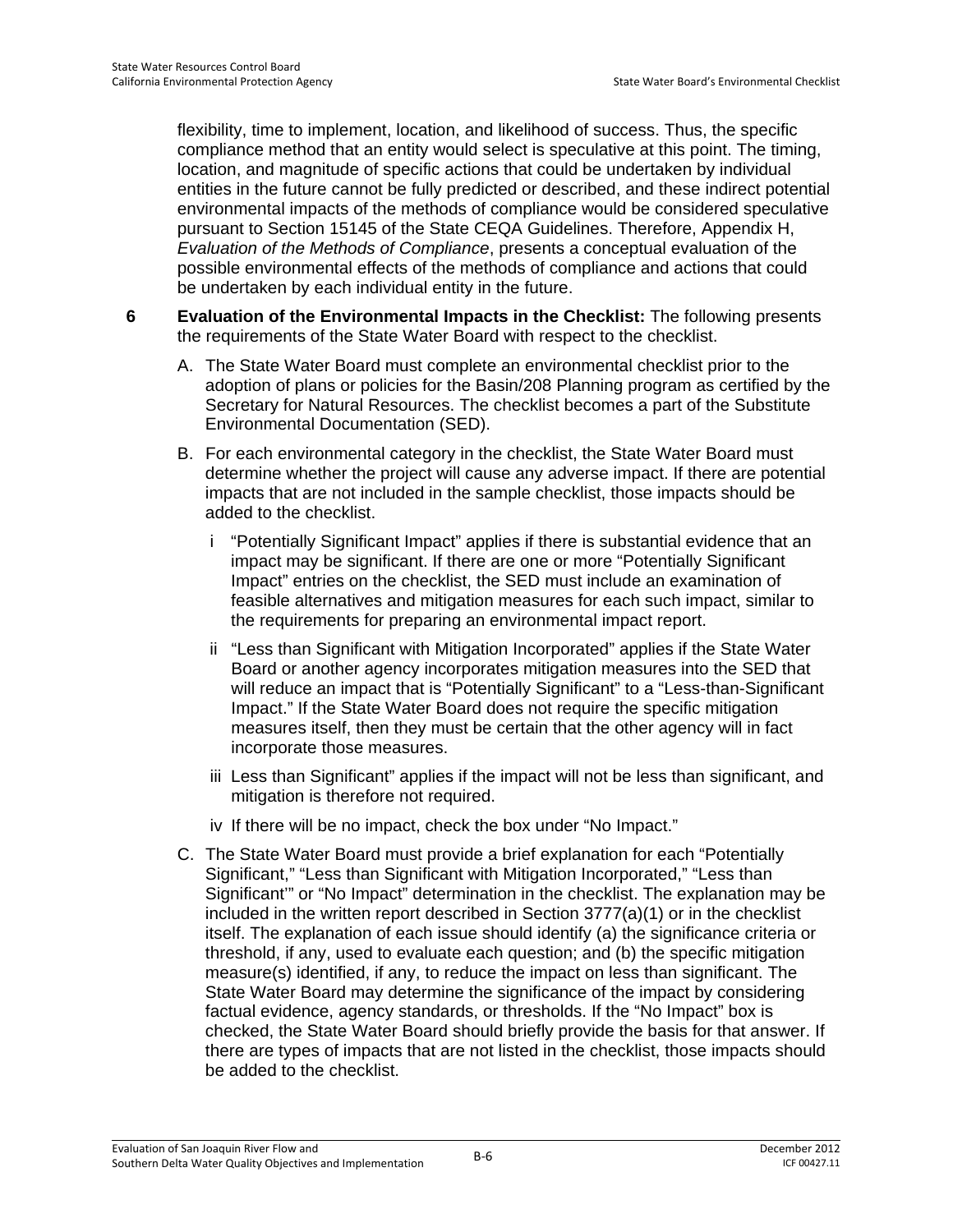- D. The State Water Board must include mandatory findings of significance if required by State CEQA Guidelines Section 15065.
- E. The State Water Board should provide references used to identify potential impacts, including a list of any individuals contacted.

# **ISSUE SUMMARY<sup>5</sup>**

The environmental Issues checked below would potentially be affected by this project, involving at least one impact that is a "Potentially Significant Impact" as indicated by the checklist on the following pages.

| $A$ esthetics <sup>1</sup>  |     | <b>Agriculture Resources</b>            |                      | <b>Air Quality</b>                           |
|-----------------------------|-----|-----------------------------------------|----------------------|----------------------------------------------|
| <b>Biological Resources</b> | l√l | <b>Cultural Resources</b>               | l✔                   | Geology/Soils                                |
| <b>Greenhouse Gases</b>     |     | Hazards & Hazardous<br><b>Materials</b> | $\blacktriangledown$ | Hydrology/Water<br>Quality                   |
| Land Use/Planning $^2$      |     | <b>Mineral Resources</b>                |                      | <b>Noise</b>                                 |
| Population/Housing          |     | <b>Public Services</b>                  | lV                   | Recreation                                   |
| Transportation/Traffic      | ⊻   | Utilities/Service<br><b>Systems</b>     | I√                   | <b>Mandatory Findings</b><br>of Significance |

 $1$  The potentially significant aesthetic impacts are related to recreationalists and therefore are addressed in SED Chapter 10, *Recreational Resources and Visual Quality.*

 $2$ The potentially significant land use/planning impacts are related to Habitat Conservation Plans and Natural Community Conservation Plans and therefore are addressed in SED Chapter 7, *Aquatic Resources* and SED Chapter 8, *Terrestrial Biological Resources.* 

<sup>&</sup>lt;sup>5</sup> An initial significance determination for each environmental resource impact for the flow requirements and water quality objectives is provided based upon the assessment. The impact determinations for the flow requirements and/or water quality objectives for each threshold within each environmental resource topic are identified by a checkmark in the table. Only those impacts for the flow requirements and/or water quality objectives determined to be potentially significant are included for further analysis in a resource chapter in the SED. An impact is not considered potentially significant if the magnitude and/or possibility of occurrence are below the applied threshold of significance or would be considered speculative or if mitigation could reduce the impact to a less-than-significant level. For potential environmental impacts associated with MOCs, see Appendix H.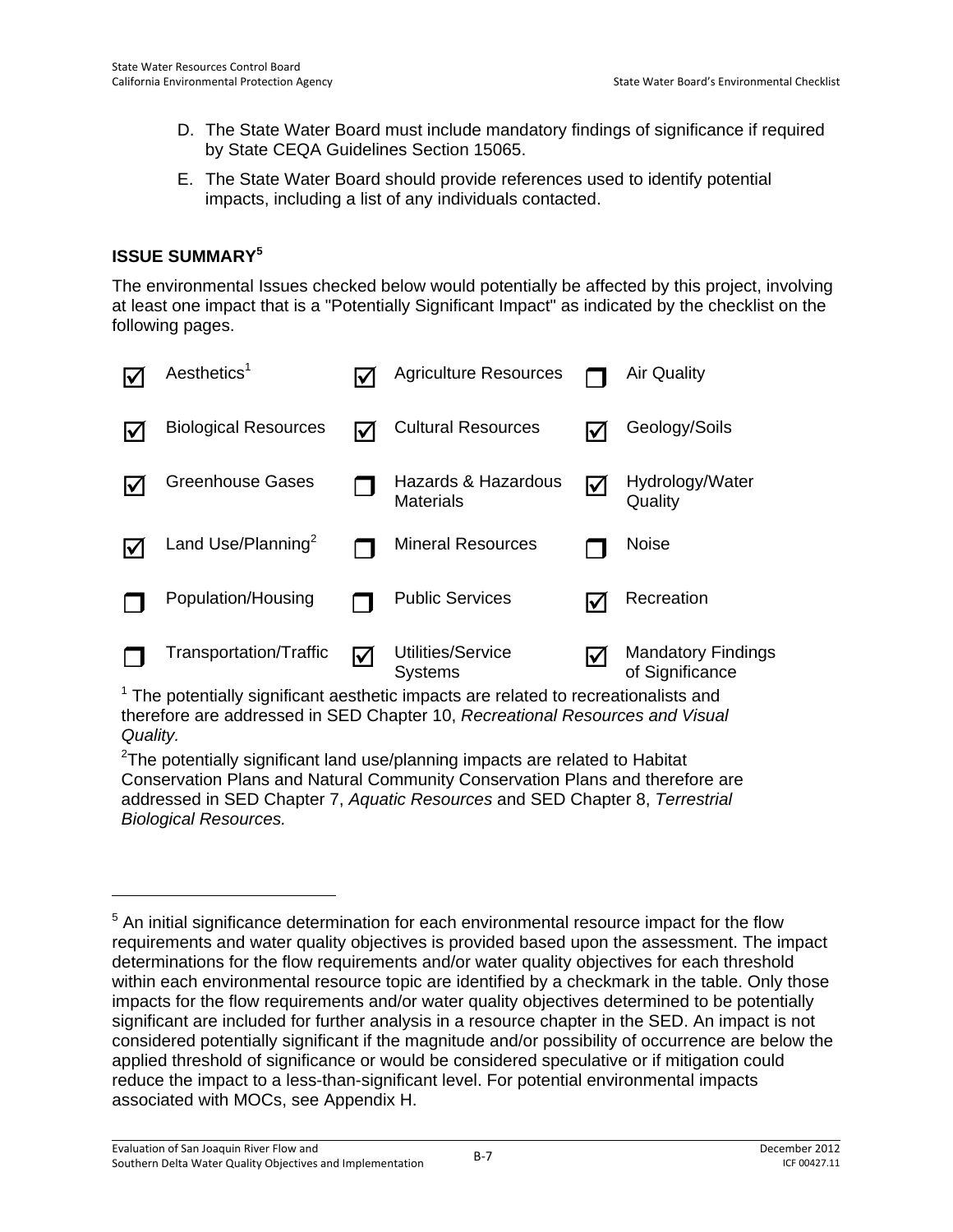### **ISSUES**



# **Discussion**

Scenic vistas are areas which have aesthetic value based on their visual characteristics to the greater public and are generally designated by local land use documents, such as county general plans. A general description of scenic vistas designated by county general plans within the proximity of the SJR and three eastside tributary rivers is provided for reference below. No specific scenic vistas are designated except for the Merced River and SJR corridors located in the foothills and mountains of the Sierra Nevada. Scenic vistas of the rivers include features of the surrounding landscape, such as hills, mountains, valleys, vegetation, and other natural resources.

The counties in the plan area contain varying provisions in their general plans designating and protecting scenic vistas. Specific scenic vistas are not designated in the *County of Calaveras General Plan* (County of Calaveras 1996). However, the general plan does state that most of the county contains topographic variations and resources that contribute to the county's scenic quality and rural character. These resources include reservoirs, rivers and streams, rolling hills with oak habitat, ridgelines, and forests. Goal V-6 in the general plan calls for the preservation and protection of the scenic qualities of Calaveras County (County of Calaveras 1996). New Melones Reservoir is located in the incorporated city of Angels Camp in Calaveras County. The *General Plan of Angels Camp* does not designate specific scenic vistas (City of Angels Camp 2009). Policies included in the *San Joaquin County General Plan* provide for the protection of views of waterways and preservation of outstanding scenic vistas but do not designate specific scenic vistas (County of San Joaquin 2010). General plans for the counties of Tuolumne and Stanislaus do not designate specific scenic vistas (County of Tuolumne 1996; County of Stanislaus 2011). The *General Plan of the County of Mariposa* does not designate specific scenic vistas (County of Mariposa 2011). However, the General plan contains policies that provide for the establishment of measures for the protection of large-scale views and viewsheds through comprehensive development standards (County of Mariposa 2006). Standards must take into account the scenic aspect of the county to conserve designated views and viewsheds (County of Mariposa 2006). Scenic vistas are generally identified in the *Merced County General Plan* (County of Merced 2012). These

-

<sup>6</sup> Unless expressly noted otherwise, the questions represent thresholds of significance for purposes of evaluating potential impacts.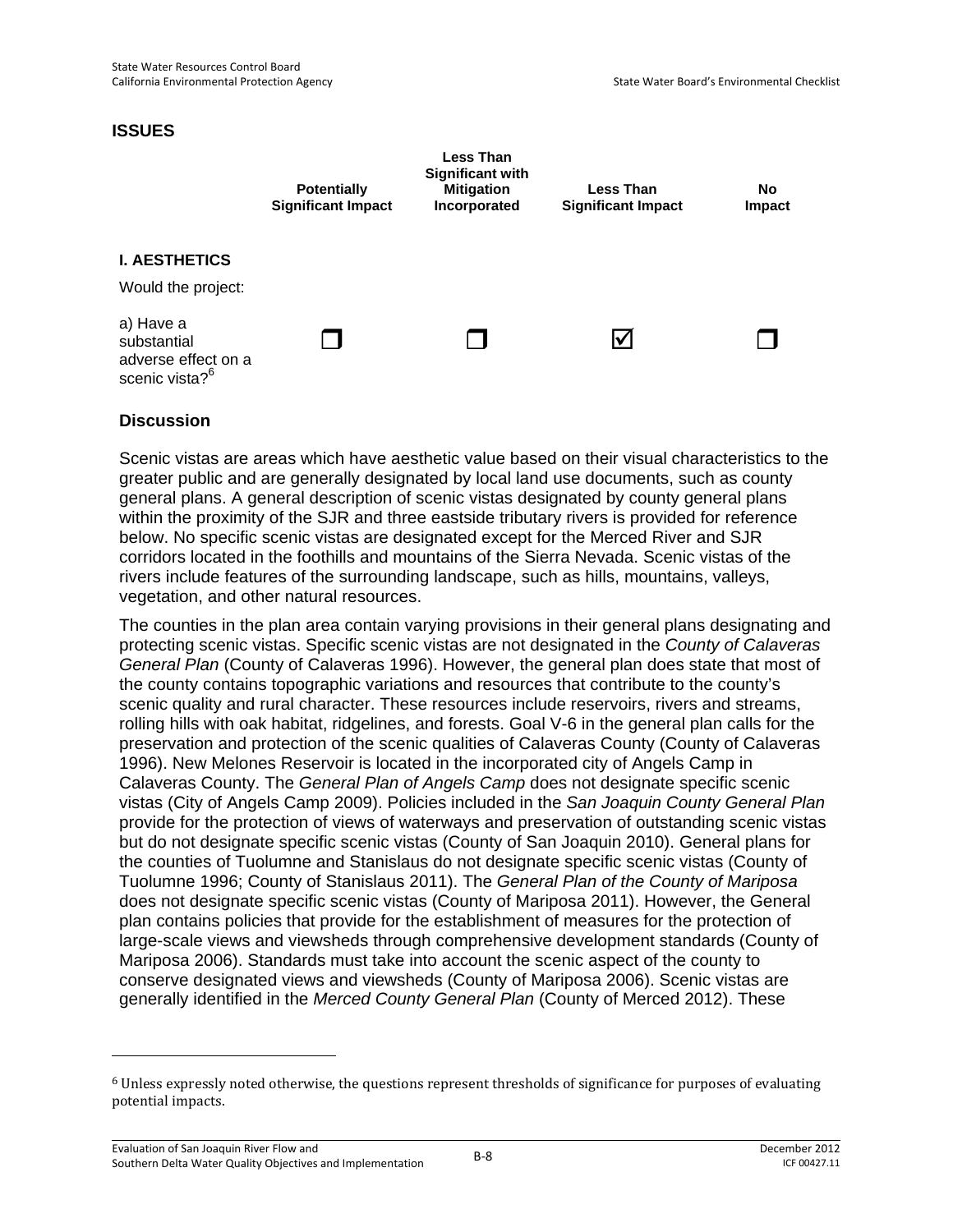|                           | <b>Less Than</b>        |                           |               |
|---------------------------|-------------------------|---------------------------|---------------|
|                           | <b>Significant with</b> |                           |               |
| <b>Potentially</b>        | Mitigation              | <b>Less Than</b>          | No            |
| <b>Significant Impact</b> | Incorporated            | <b>Significant Impact</b> | <b>Impact</b> |

scenic vistas include the Merced River and SJR corridors. Goal NR-4 in the plan calls for the protection of scenic resources and vistas (County of Merced 2011).

**Flow:** The flow requirements could change the volume of water in the three eastside tributaries and LSJR. However, flows would generally remain within the range of historic levels with annual and interannual variation. Viewers of river corridors from scenic vistas would be expected to experience views similar to the existing ones, with peak flows and full rivers during winter storms when reservoirs spill water and lower flows during the summer and fall when water may be diverted for irrigation or other beneficial uses. Therefore, the change in flows in the river would not significantly alter or adversely change the baseline surrounding landscapes viewed from scenic vistas.

Surface water elevations at reservoirs may be modified by the flow requirements. The surface water elevations currently experience wide fluctuations and no scenic vistas have been designated around the reservoirs. However, the reservoirs have been identified as contributing to the scenic quality of the landscapes in the various watersheds; therefore, changes in surface water elevation at the reservoirs that may substantially degrade visual character and quality will be addressed under Threshold I(c).

The flow requirements could result in a change to the type of agricultural lands in the plan area as a result of potential modifications to surface water diversions (e.g., could be removed from agricultural production and fallowed in perpetuity because of the reduced availability of irrigation water). However, agricultural land that is under active production is regularly modified throughout the year. The landscape and views of agricultural land are continually changing with the types of crops grown, which is dictated by numerous variables, such as the seasons and economy. Therefore, any changes to agricultural crop type or production are not expected to have a substantial adverse effect on an existing scenic vista that may afford views of the agricultural areas.

Impacts on scenic vistas associated with the flow requirements would be less than significant.

**Southern Delta Water Quality:** The existing salinity of the southern Delta would remain within the general historical range of salinity (i.e., 0.2 dS/m–1.2 dS/m). This is because the water quality objective at Vernalis would continue to be met. The water quality objectives would have no potential to impact scenic vistas in the southern Delta because it is anticipated that baseline water quality conditions would meet the water quality objectives. Therefore, there would be no impacts.

| b) Substantially<br>damage scenic<br>resources,<br>including, but not<br>limited to, trees,<br>rock outcroppings,<br>and historic |  |  |
|-----------------------------------------------------------------------------------------------------------------------------------|--|--|
| buildings within a<br>state scenic<br>highway?                                                                                    |  |  |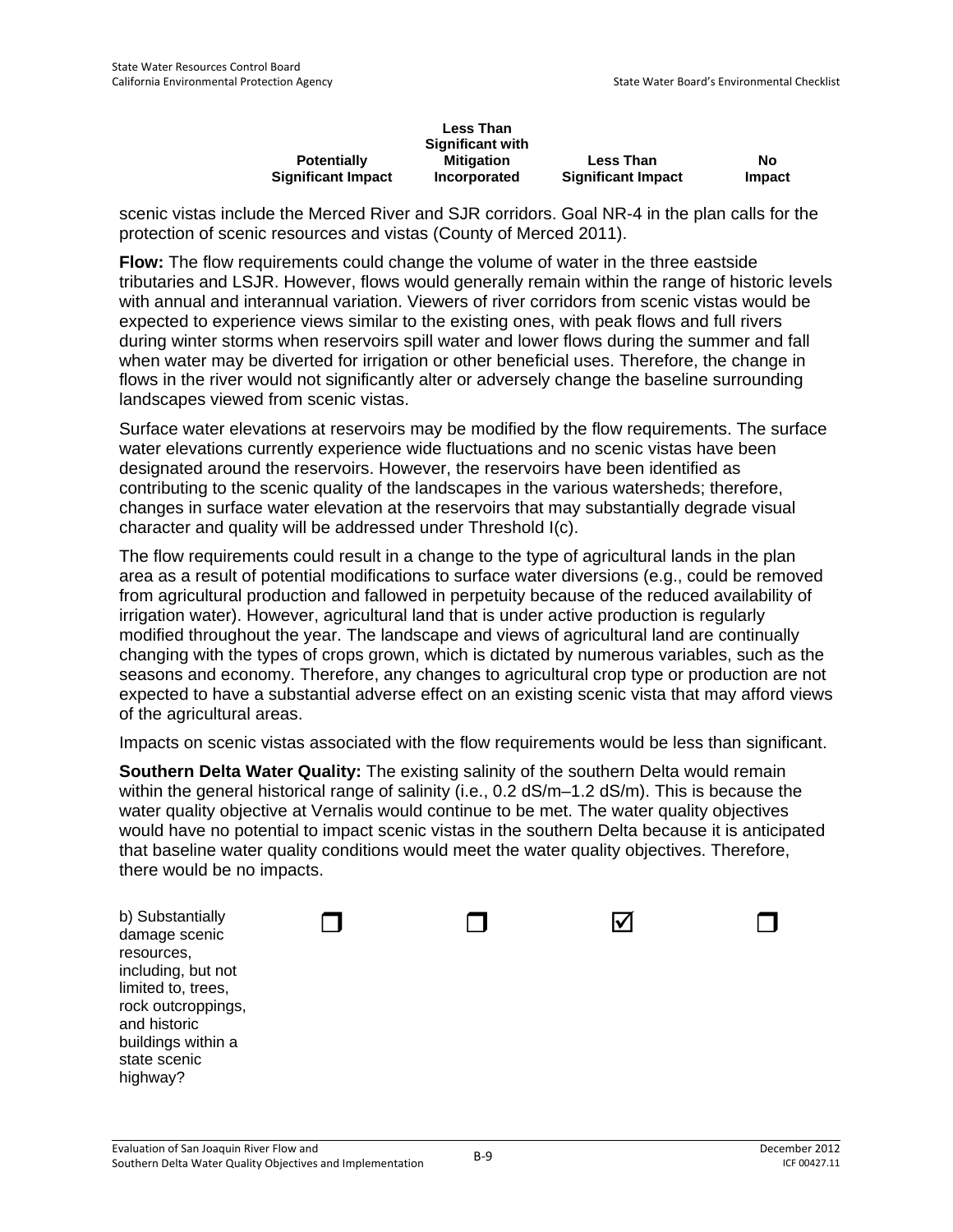|                           | Less Than<br><b>Significant with</b> |                           |               |
|---------------------------|--------------------------------------|---------------------------|---------------|
| <b>Potentially</b>        | <b>Mitigation</b>                    | <b>Less Than</b>          | No            |
| <b>Significant Impact</b> | Incorporated                         | <b>Significant Impact</b> | <b>Impact</b> |

One of the largest viewer groups affected by changes along a state scenic highway is the travelers along the roadways. Many of the roadways in close proximity to the reservoirs and along the rivers serve as commercial and commuter routes as well as scenic routes used by recreationists. Viewers who frequently commute via these roadways generally have low visual sensitivity to their surroundings. The passing landscape becomes familiar, and their attention is typically focused elsewhere. At standard roadway speeds, views are fleeting, and travelers are more aware of surrounding traffic, road signs, the automobile's interior, and other visual features of the environment. However, these roadways also may be traveled for their scenic qualities, and recreational travelers on such roadways are likely to have moderate sensitivity because they seek out such routes for their aesthetic viewsheds. Therefore, viewers traveling along state designated scenic highways for recreational purposes are considered moderately sensitive to the views they experience because these views typically are comprised of specific aesthetic resources (e.g., landscapes with variable topography, trees, rocks, etc.). Existing designated state scenic highways in the plan area that could have their views affected as a result of implementing the flow requirements or water quality objectives are described below.

**Flow:** State Route 49 is an eligible state scenic highway route extending through Calaveras, Tuolumne, and Mariposa Counties within the general proximity of the Stanislaus River, New Melones Reservoir, and Tulloch Reservoir; the Tuolumne River and New Don Pedro Reservoir; and the Merced River, Lake McClure, and New Exchequer Dam (Caltrans 2011a). The eligible portion of State Route 49, traveling from north to south, begins in Calaveras County, crosses New Melones Reservoir, the Tuolumne County line, the Tuolumne River as the river enters New Don Pedro Reservoir, the Merced River as it enters Lake McClure, and extends to the southern Mariposa County line (Caltrans 2011a). Views available to viewers using the roadway generally consist of the eastern Sierra Nevada, comprised of variable topography (mountains, hills, valleys, meadows), trees, rocks, etc. Some rural residential buildings are interspersed along this route along with small towns. The following reservoirs and rivers are visible as the road crosses them: New Melones Reservoir in Calaveras County, Tuolumne River in Tuolumne County, and the Merced River in Mariposa County. The Stanislaus River and Tulloch Reservoir are generally not visible from this route because of intervening landscape and topography (e.g., elevation changes associated with hills and trees). The surface water elevation in the reservoirs is influenced by seasonal changes and the seasonal operation of the dams and this seasonal variation creates an area of exposed sediment with no vegetation growing (also known as the fluctuation zone). Viewers of the reservoirs traveling along the highway currently can view the fluctuation zone as water is released.

Flows in the rivers and reservoirs would not have the ability to substantially damage scenic resources such as trees, rock outcroppings, and historic buildings adjacent to the scenic road because it is expected water would remain within existing channels and existing reservoirs. Furthermore, the State Route 49 is currently only eligible as a scenic highway and not fully designated. Therefore, impacts would be less than significant.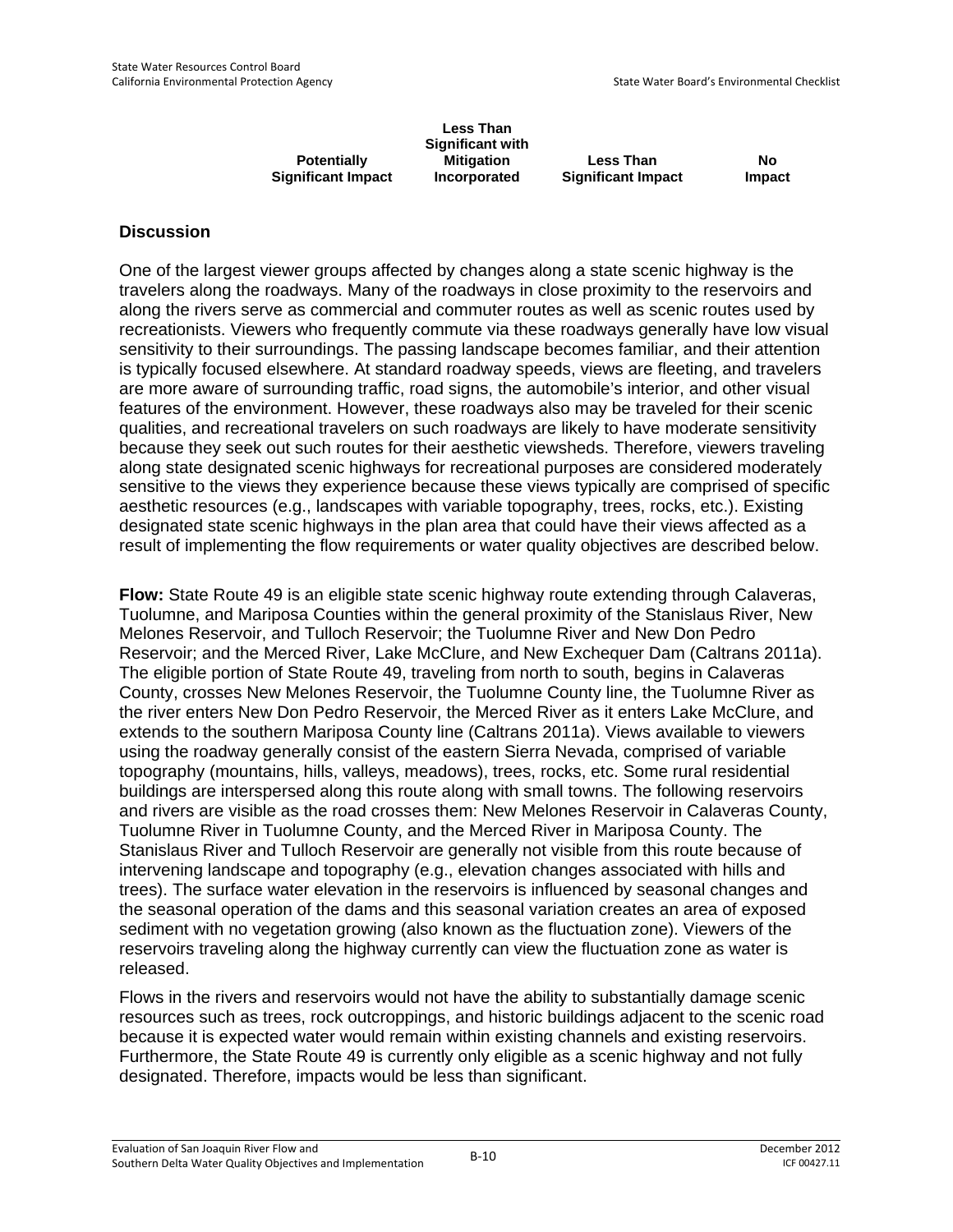|                           | <b>Less Than</b><br><b>Significant with</b> |                           |        |
|---------------------------|---------------------------------------------|---------------------------|--------|
| <b>Potentially</b>        | <b>Mitigation</b>                           | <b>Less Than</b>          | No     |
| <b>Significant Impact</b> | Incorporated                                | <b>Significant Impact</b> | Impact |

The eligible portion of State Route 108 begins at the junction of State Route 49 and travels north past Sonora to the northern Tuolumne county line (Caltrans 2011a). Visibility of the reservoirs and rivers is generally limited due to distance and intervening topography and vegetation. Flows in the river and reservoir surface water elevation changes would not physically damage scenic resources, such as trees, rock outcroppings, and historic buildings because it is expected water would remain within their existing channels and existing reservoirs. Furthermore, the road is currently only eligible as a scenic highway and not fully designated. Therefore, impacts would be less than significant.

Interstate 5 is a state designated highway route within general proximity of the LSJR. The interstate is designated in the following areas: approximately15 miles in Merced County from State Route 152 to the Stanislaus County line, approximately 28 miles in Stanislaus County from the Merced County line to the San Joaquin County line, and approximately 0.7 miles in San Joaquin County from the Stanislaus County line to Interstate 580 (Caltrans 2011b). This route is located in California's Central Valley, paralleling the Delta-Mendota Canal and the California Aqueduct, which contribute to the agricultural in the area (Caltrans 2011b). However, the LSJR is generally located more than 5 miles to the east of Interstate 5 and generally is not visible to viewers traveling along the freeway as a result of distance and atmospheric conditions (e.g., weather or haze). Furthermore, flows in the river would not physically damage scenic resources, such as trees, rock outcroppings, and historic buildings because it is expected water would remain in the river. Therefore, impacts would be less than significant.

**Southern Delta Water Quality:** There is one state designated scenic highway route in the southern Delta located in San Joaquin County (Caltrans 2011b). It consists of approximately 0.7 miles of Interstate 5 extending from the Stanislaus County line to Interstate 580 (Caltrans 2011b). Views in this area are comprised of flat agricultural lands and some foothills with interspersed suburban/urban development. A change in the water quality objectives would not result in an impact on viewers using the designated section of Interstate 5. The existing salinity of the southern Delta would remain within the historical range of salinity under either objective. This is because the salinity objective at Vernalis would continue to be met. Therefore, there would be no impacts.

| c) Substantially<br>degrade the<br>existing visual<br>character or quality<br>of the site and its | M |  |  |
|---------------------------------------------------------------------------------------------------|---|--|--|
| surroundings?                                                                                     |   |  |  |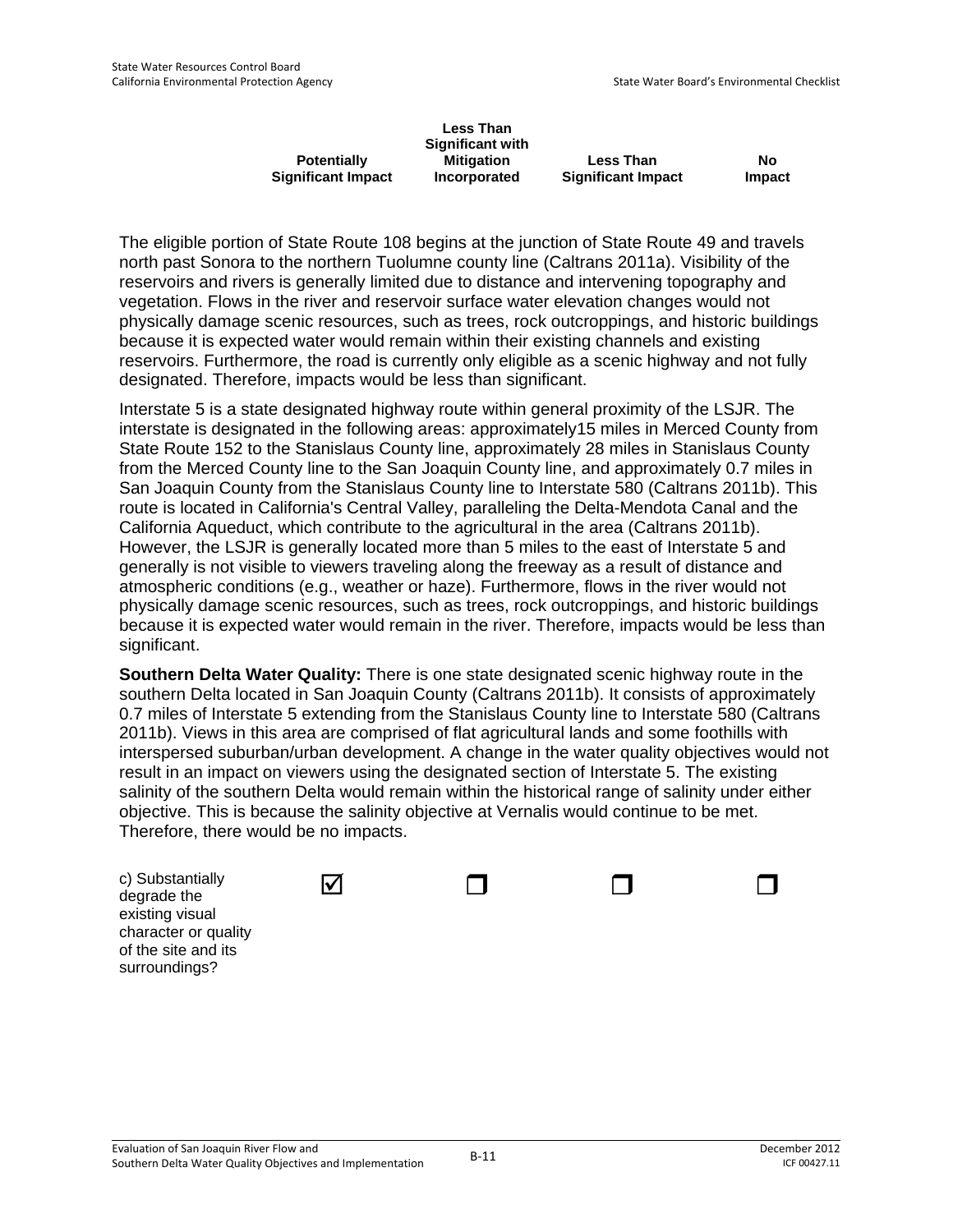|                           | <b>Less Than</b><br><b>Significant with</b> |                           |        |
|---------------------------|---------------------------------------------|---------------------------|--------|
| <b>Potentially</b>        | <b>Mitigation</b>                           | <b>Less Than</b>          | No     |
| <b>Significant Impact</b> | Incorporated                                | <b>Significant Impact</b> | Impact |

 The visual character and quality of an area is influenced by the different land uses within a view, the intactness (i.e., completeness) of a view, and the vividness (i.e., how the view stands out) of a view. Visual character and quality in relation to the plan area and the flow requirements and water quality objectives is discussed below.

**Flow:** The new flow requirements would apply to rivers currently located in the mountains and foothills of the eastern Sierra Nevada. The visual character and quality of these areas is generally characterized by intact and vivid views of mountains, foothills, trees, and other topographical features and natural resources. As the rivers leave the foothills and enter the valley, the visual character and quality is generally characterized by less intact and vivid views of flatter land that has less topographic and is interrupted by development along the rivers, such as business buildings and residential homes, as well as flat agricultural land. Due to the variability of rivers and the dynamic shoreline, viewers are generally less sensitive to changes in river height, and are affected only by severely high or low flows. Although the flow requirements would alter the flows in the river, and thus potentially the water level and appearance, these differences would not constitute a significant change in the visual quality of the plan area because flows would generally be within the baseline historical range and viewers are not sensitive to these changes. Furthermore, the LSJR alternatives would not be influencing flood flows currently produced by the rim dams and would be eliminating lower flows during critical and critically dry years. Therefore, the new flow requirements would not significantly degrade the visual character or quality of the rivers within the landscape, and impacts would be less than significant.

The flow requirements could result in a change in reservoir surface water elevations, which could substantially degrade the existing visual character or quality of the reservoirs experienced by recreationists using the reservoirs. Therefore, impacts would be potentially significant and this impact is addressed in SED Chapter 10, *Recreational Resources and Visual Quality*.

As discussed above in Threshold I(a), the flow requirements could result in a change to the type of agricultural lands in the plan area as a result of potential modifications to surface water diversions. However, agricultural land that is under active production is regularly modified throughout the year. The landscape and views of agricultural land is continually changing with the types of crops grown, which is dictated by numerous variables, such as the seasons and economy. Therefore, any changes to agricultural crop type or production are not expected to result in a substantial degradation of the existing visual character or quality of agricultural lands and the impact is therefore considered less than significant.

**Southern Delta Water Quality:** The water quality objectives would apply to salinity in the southern Delta. The southern Delta is comprised of relatively intact and vivid views of primarily rural land with vast areas of open space and flat agricultural land interspersed with the waterways and levees. Trees and other nonagricultural vegetation are also prevalent along waterways. Views become more suburban and urban around the city of Tracy and other smaller municipal areas with increasing commercial buildings, roads, and residential homes. A change to the water quality objectives would not result in a substantial degradation of the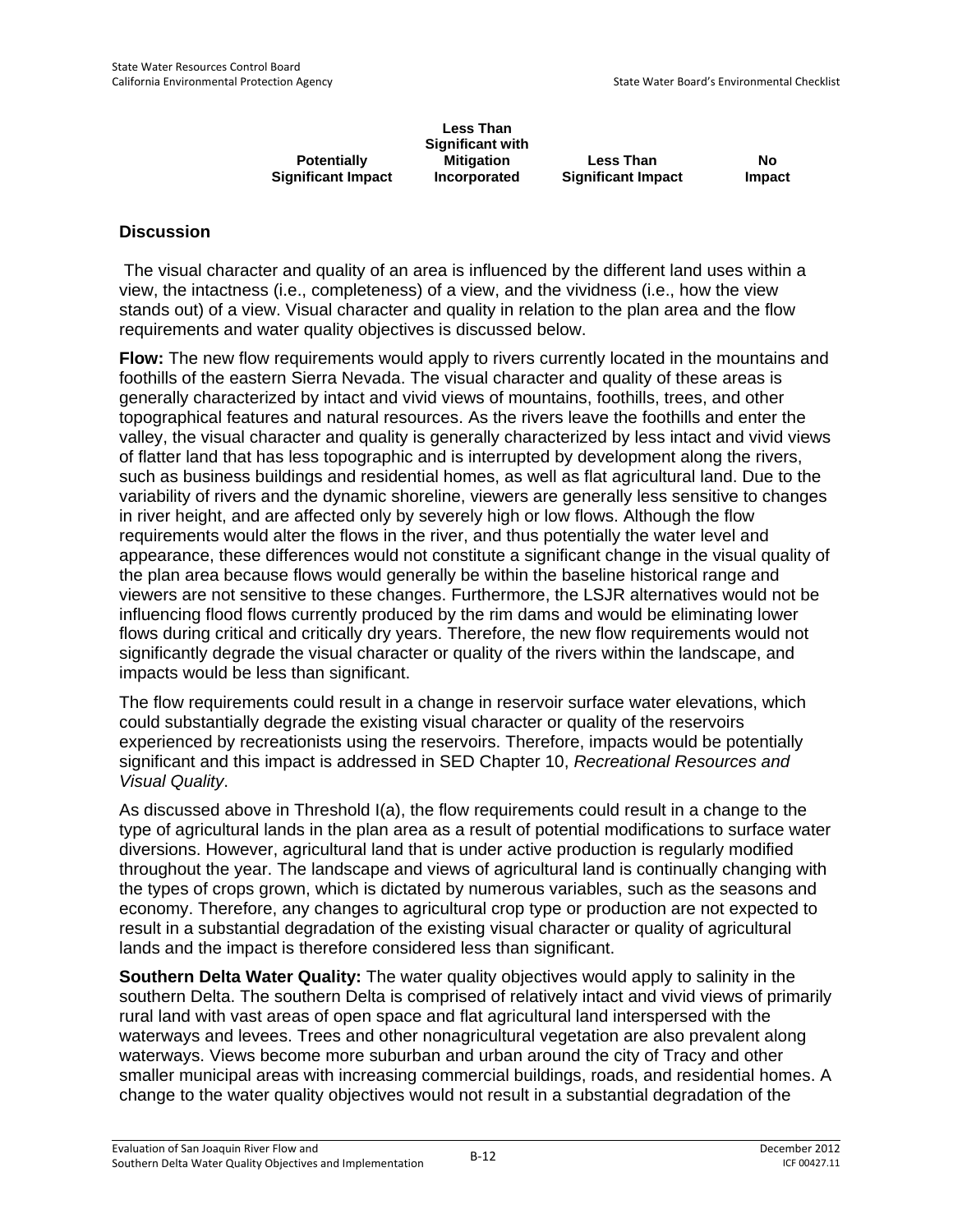|                           | <b>Less Than</b><br><b>Significant with</b> |                           |        |
|---------------------------|---------------------------------------------|---------------------------|--------|
| <b>Potentially</b>        | <b>Mitigation</b>                           | <b>Less Than</b>          | No     |
| <b>Significant Impact</b> | Incorporated                                | <b>Significant Impact</b> | Impact |

existing visual character and quality of the southern Delta. The existing salinity of the southern Delta would remain within the general historical range of salinity under the water quality objectives because the salinity objective at Vernalis would continue to be met. Therefore, impacts would not occur.

| d) Create a new<br>source of<br>substantial light or<br>glare which would |  |  |
|---------------------------------------------------------------------------|--|--|
| adversely affect                                                          |  |  |
| day or nighttime                                                          |  |  |
| views in the area?                                                        |  |  |

### **Discussion**

**Flow and Southern Delta Water Quality:** The flow requirements or water quality objectives would not produce light or glare. The flow requirements would alter the volume of water in existing rivers during different times of the year. The salinity of the southern Delta would remain within the general historical range of salinity under the water quality objectives. This is because the water quality objective for salinity at Vernalis would continue to be met. Neither would result in light or glare. Therefore, there would be no impacts.

**II. AGRICULTURE AND FOREST RESOURCES:** In determining whether impacts on agricultural resources are significant environmental effects, lead agencies may refer to the California Agricultural Land Evaluation and Site Assessment Model (LESA 1997), prepared by the California Department of Conservation, as an optional model to use in assessing impacts on agriculture and farmland. In determining whether impacts on forest resources, such as timberland, are significant environmental effects, lead agencies may refer to information compiled by the California Department of Forestry and Fire Protection regarding the state's inventory of forest land, including the Forest and Range Assessment Project and Forest Legacy Assessment Project, as well as forest carbon measurement methodology in forest protocols adopted by the California Air Resources Board (ARB).

Would the project: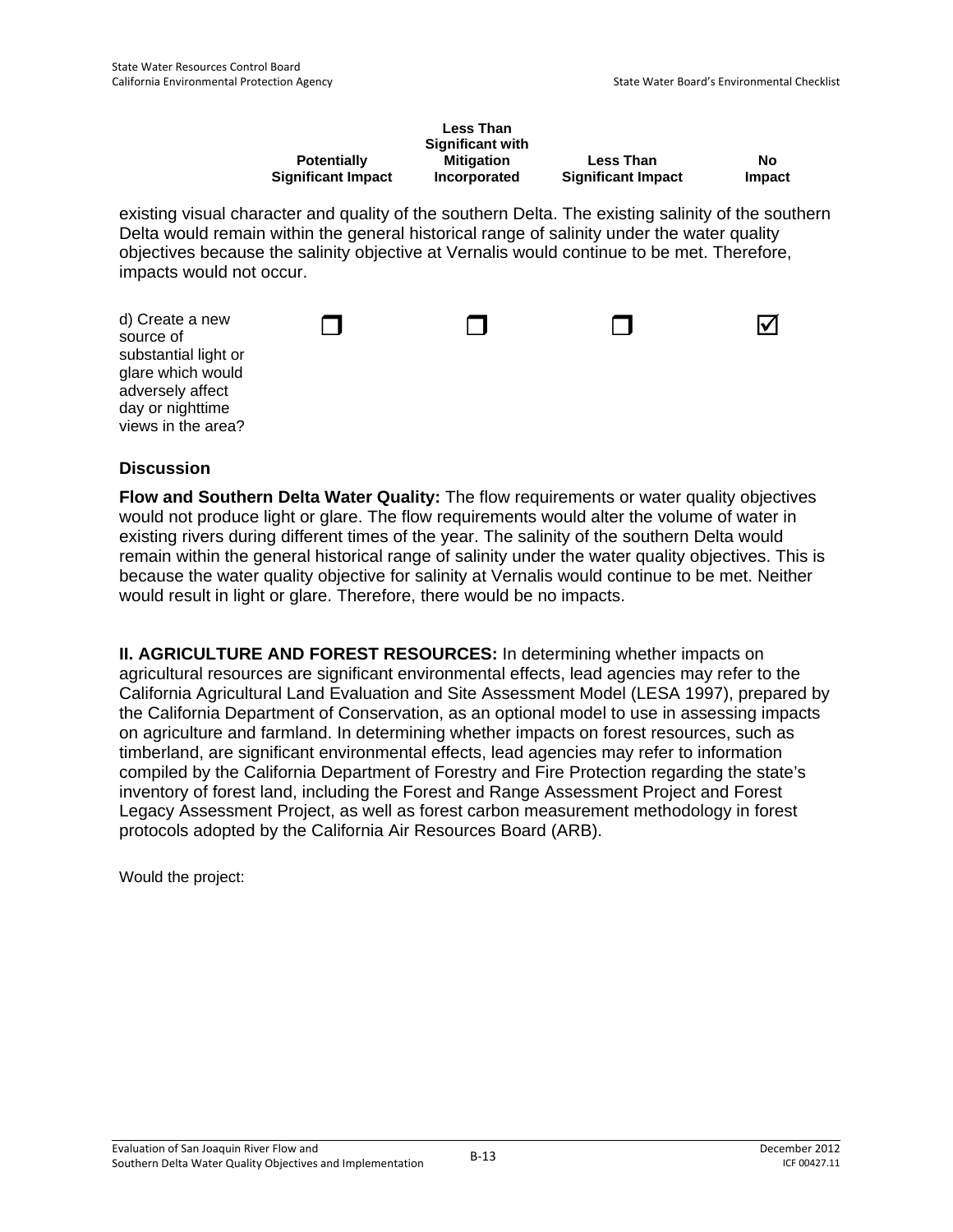

**Flow:** The flow requirements on the three eastside tributaries, including the program of implementation (e.g., water rights proceeding), could result in a decrease in surface water diversions, many of which are used to supply irrigation water to agricultural lands within the plan area. The flow requirements could result in a loss of Prime Farmland, Unique Farmland, or Farmland of Statewide Importance as these types of agricultural land categories primarily rely on irrigation water. A loss of these types of agricultural lands could result in a conversion to nonagricultural uses. Potentially significant impacts would occur; therefore, this issue is addressed in SED Chapter 11, *Agricultural Resources*.

**Southern Delta Water Quality:** Agricultural uses in the southern Delta currently use water diverted from existing waterways and rely on suitable water quality to irrigate existing crops. Historically, the salinity in the southern Delta ranges from approximately 0.2 dS/m to 1.2 dS/m. Therefore, generally the water quality in the southern Delta sometimes has higher salinity when compared to the current water quality objective. Southern Delta water quality is currently suitable for all crops being farmed in the southern Delta. Southern Delta salinity would remain within the general historical range of salinity because the water quality objective for salinity at Vernalis would continue to be met. Thus, salinity on the LSJR and the southern Delta is not expected to substantially change. However, salt-sensitive crops, such as dry beans, could be affected. Potentially significant impacts would occur; therefore, this issue is addressed in SED Chapter 11, *Agricultural Resources*.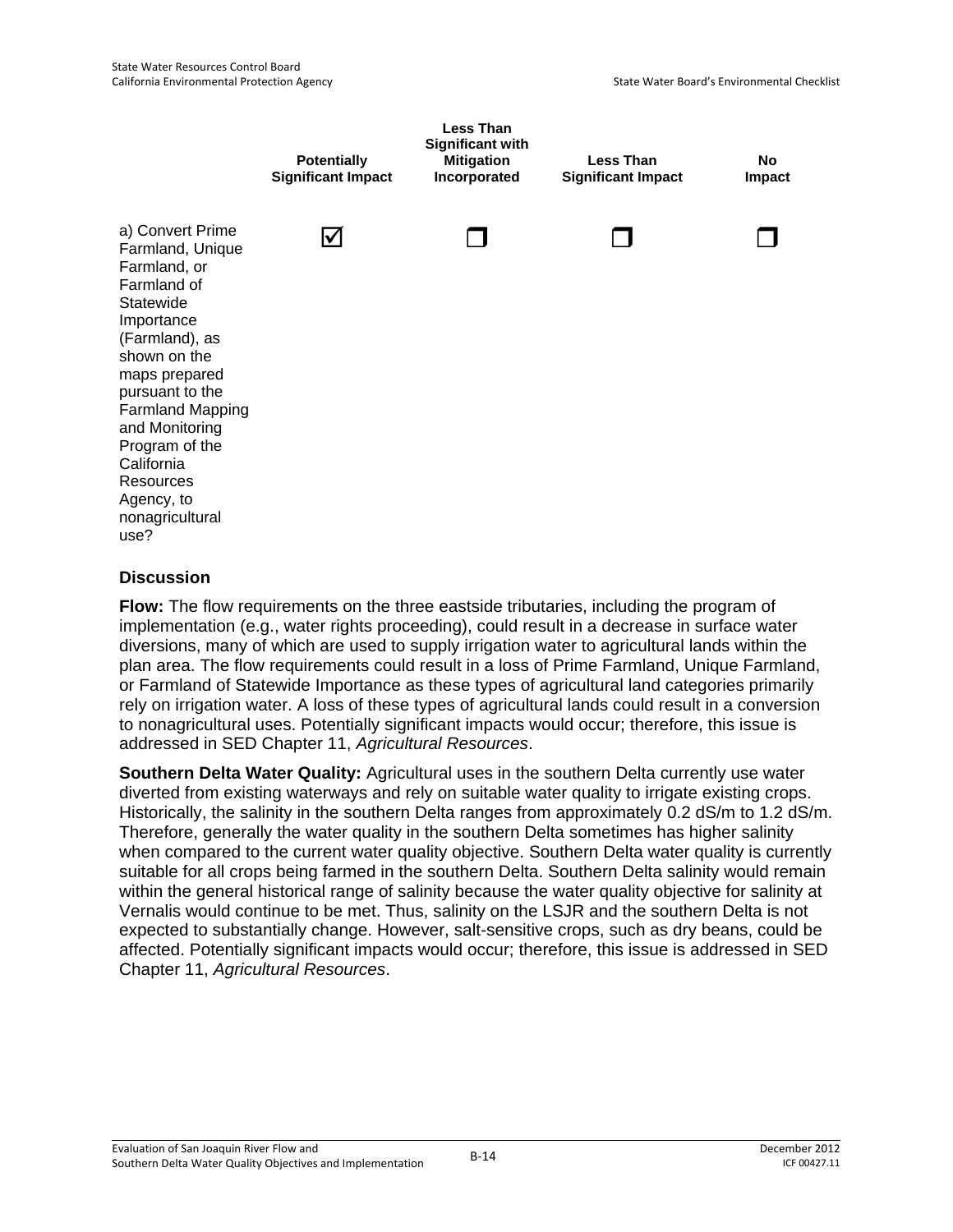

The California Land Conservation Act of 1965 (Williamson Act) recognizes the importance of protecting the public interest in agricultural land and provides a tax incentive for the voluntary enrollment of agricultural and open space lands in contracts between local government and landowners (California Department of Conservation 2007; Gov. Code, § 51200 et seq.). The Williamson Act provides a tax incentive for the voluntary enrollment of agricultural and open space lands in contracts between local government and landowners. The contract restricts the land use to agricultural and open space or compatible uses defined in state law and local ordinances. An agricultural preserve, which is established by local government, defines the boundary of an area within which a city or county will enter into contracts with landowners; only land located within an agricultural preserve is eligible for a Williamson Act contract.

The cities and counties within the plan area may have agricultural zoning that typically identifies the parcel size associated with agricultural uses. Therefore, zoning only indirectly affects the types of agricultural land uses that can be performed in a particular area and does not generally relate to the preservation or protection of agricultural production in cities or counties

**Flow:** Williamson Act contracts (2009) for lands in Stanislaus, Merced, Madera, and San Joaquin Counties total 791,762 acres or approximately 22 percent of the existing agricultural lands in these counties. While land must be maintained as open space or agricultural lands to qualify for the Williamson Act, land under the Williamson Act is not required to be irrigated. The flow requirements would not conflict with the existing Williamson Act. As discussed above, lands in Williamson Act contracts do not need to be irrigated and can be open space. Therefore, it is expected under the flow requirements that conflicts would not occur and impacts would be less than significant. The flow requirements would not conflict with existing zoning for agricultural use. Only cities and counties enact zone change. The flow requirements would not change zoning and would not require a discretionary action that conflicts with a land zoned for agriculture. The flow requirements may result in reduced irrigation available for agriculture in the plan area; however, if lands do not receive irrigation, they could be dryland farmed, rotated, or fallowed, all of which would be consistent with agricultural zoning. Therefore, a conflict would not occur as a result of the flow requirements, and agricultural land would continue to maintain existing zoning. Impacts would be less than significant.

**Southern Delta Water Quality:** Williamson Act contracts for lands in San Joaquin County totaled 359,602 acres or approximately 40 percent of total acreage (2009). Agricultural uses in the southern Delta currently divert water from existing waterways and rely on suitable water quality to irrigate existing crops. The southern Delta water quality objectives would not conflict with existing Williamson Act contracts or zoning for agricultural use because they would not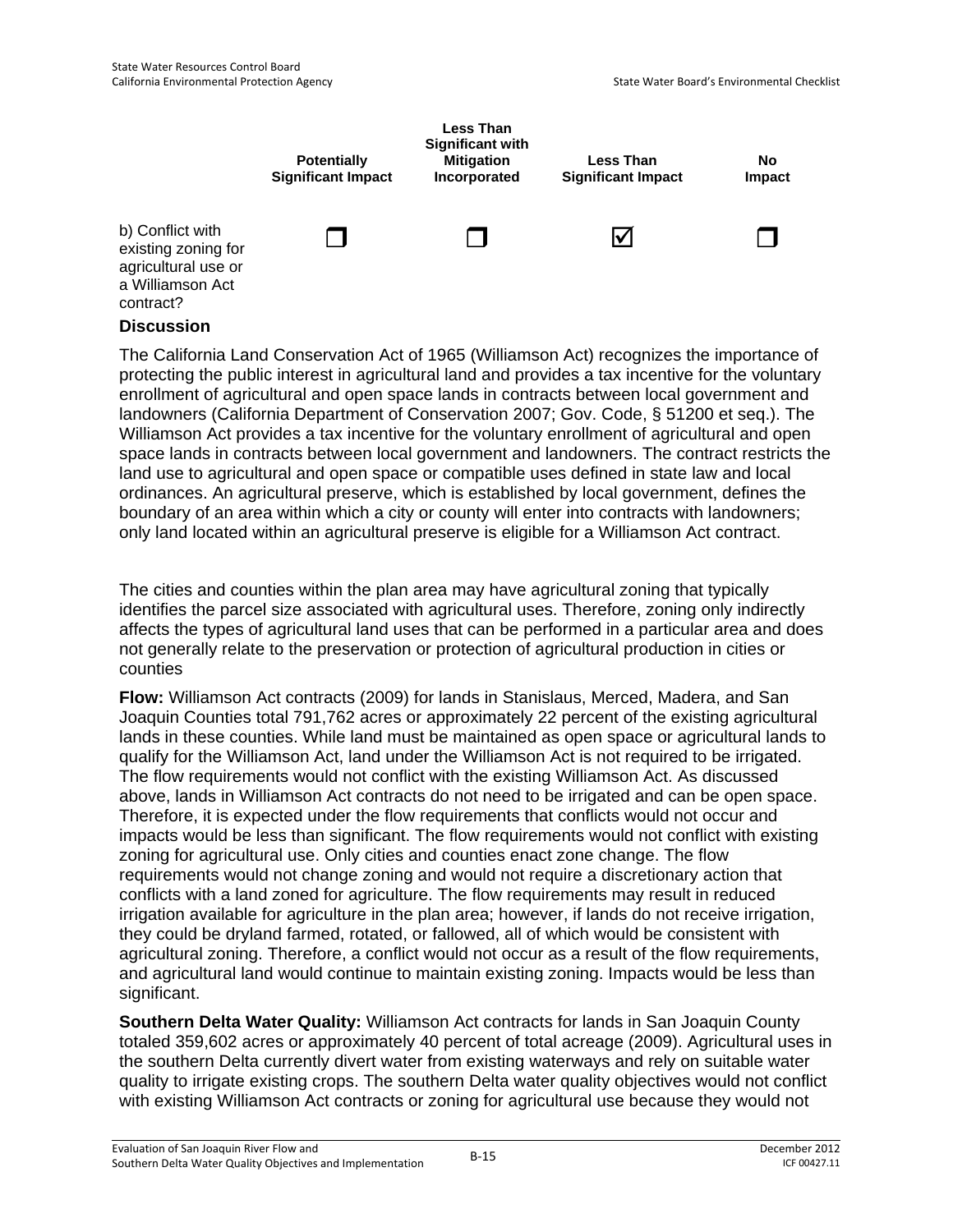|                           | <b>Less Than</b> |                           |               |
|---------------------------|------------------|---------------------------|---------------|
|                           | Significant with |                           |               |
| <b>Potentially</b>        | Mitigation       | <b>Less Than</b>          | No            |
| <b>Significant Impact</b> | Incorporated     | <b>Significant Impact</b> | <b>Impact</b> |

result in an action that would change existing zoning, and activities consistent with agricultural zoning and Williamson Act contracts would continue in the southern Delta. Therefore, impacts would be less than significant.

| c) Conflict with<br>existing zoning for,<br>or cause rezoning<br>of forestland (as<br>defined in Public<br>Resources Code<br>Section 12220(g)),<br>timberland (as<br>defined by Public<br>Resources Code<br>Section 4526), or<br>timberland zoned<br>Timberland<br>Production (as<br>defined by<br>Government Code |  |  |
|--------------------------------------------------------------------------------------------------------------------------------------------------------------------------------------------------------------------------------------------------------------------------------------------------------------------|--|--|
| Section 51104(g))?                                                                                                                                                                                                                                                                                                 |  |  |

### **Discussion**

**Flow and Southern Delta Water Quality:** The flow requirements or water quality objectives would not result in a conflict of existing zoning or cause the rezoning of forestland because they would not change existing zoning. Therefore, there would be no impacts.



### **Discussion**

**Flow and Southern Delta Water Quality:** The flow requirements or water quality objectives would not result in a loss of forestland or conversion of forestland to nonforest use because forestland is not irrigated with water from the three eastside tributaries or LSJR, and there are no forests present in the southern Delta. Therefore, there would be no impacts.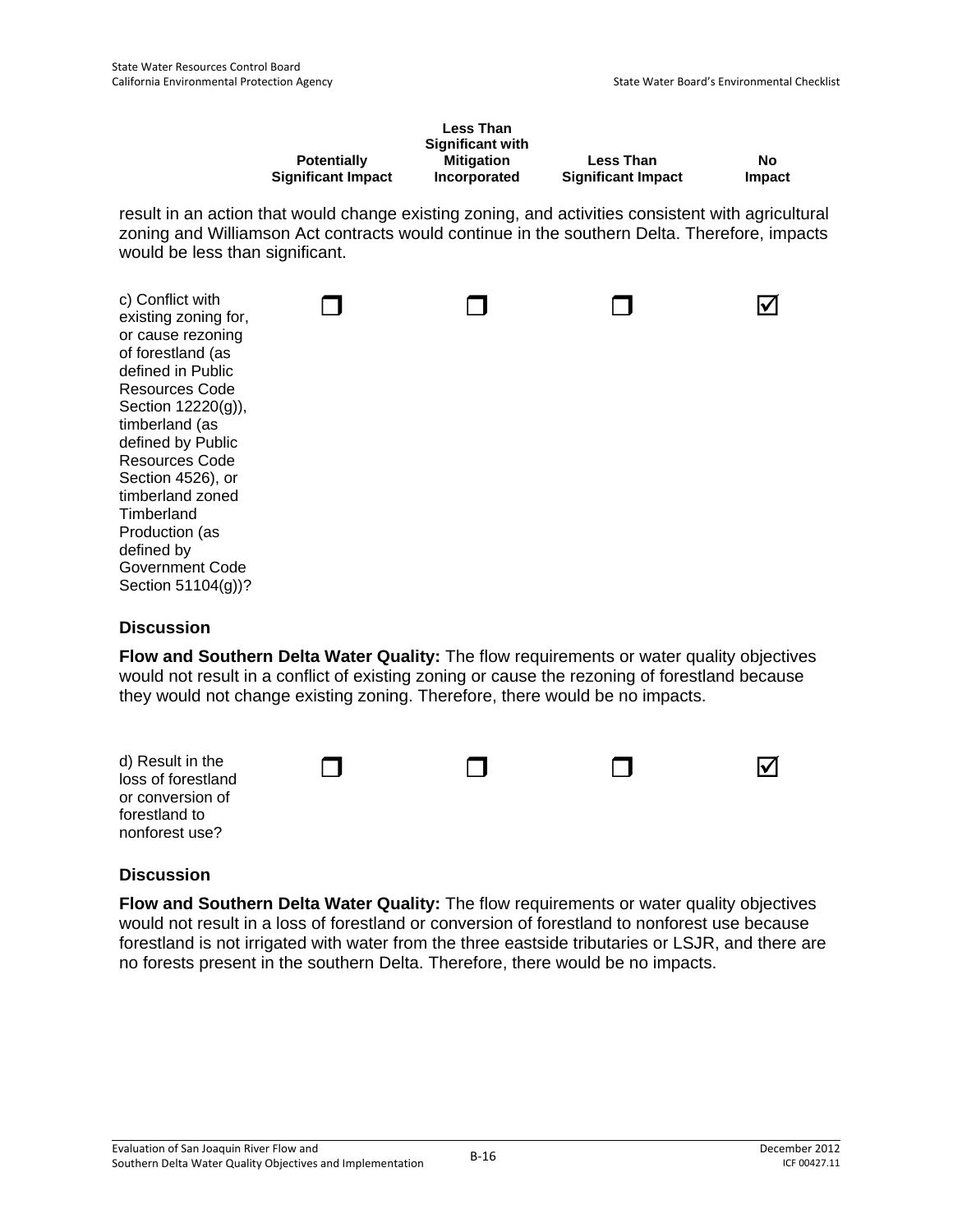

**Flow and Southern Delta Water Quality:** As discussed in II(a), impacts on farmland would be potentially significant and this issue is addressed in SED Chapter 11, *Agricultural Resources*. As discussed in II(c) and II(d), there would be no impacts on forestland.

**III. AIR QUALITY** -- Where available, the significance criteria established by the applicable air quality management or air pollution control district may be relied upon to make the following determinations. Would the project:

| a) Conflict with or<br>obstruct                          |  | M |  |
|----------------------------------------------------------|--|---|--|
| implementation of<br>the applicable air<br>quality plan? |  |   |  |

### **Discussion**

Ambient air quality is affected by the climate, topography, and type and amount of pollutants emitted. The San Joaquin Valley Air Basin (SJVAB) is subject to a combination of topographical and climatic factors that result in high potential for regional and local accumulation of pollutants. The following discussion describes climatic and topographic characteristics of the SJVAB and the Mountain Counties Air Basin (MCAB), a description of criteria pollutants, relevant air quality standards, and existing air quality conditions within the basins.

**Climate and Topography:** The plan area is partially located in the SJVAB. The mountain ranges bordering the air basin the Coast Ranges to the west and Sierra Nevada to the east influence wind directions and speeds and atmospheric inversion layers in the San Joaquin Valley. These mountain ranges channel winds through the valley, affecting both the climate and dispersion of air pollutants. Because of the mountain ranges bordering the air basin, temperature inversions occur frequently in the valley. Inversions occur when the upper air is warmer than the air beneath it, thereby trapping pollutant emissions near the surface and not allowing them to disperse upward. Inversions occur frequently throughout the year in the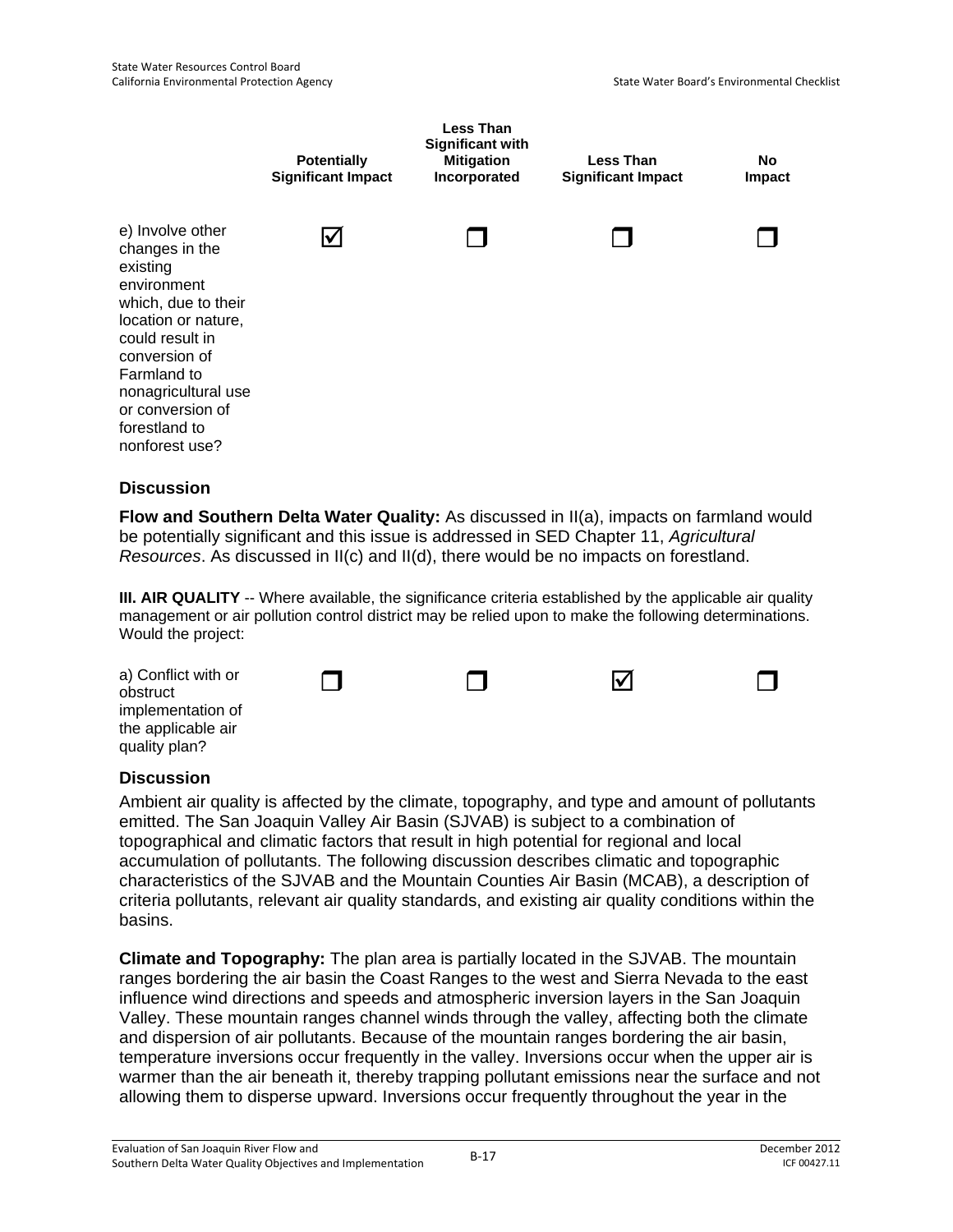|                           | <b>Less Than</b>        |                           |        |
|---------------------------|-------------------------|---------------------------|--------|
|                           | <b>Significant with</b> |                           |        |
| <b>Potentially</b>        | <b>Mitigation</b>       | <b>Less Than</b>          | No     |
| <b>Significant Impact</b> | Incorporated            | <b>Significant Impact</b> | Impact |

SJVAB, though they are more prevalent and of a greater magnitude in late summer and fall.

The plan area is also located within the MCAB. The general climate of the region varies based on elevation and proximity to the Sierra Nevada. Due to the complex features of the terrain within the basin, it is possible for various climate types to exist in proximity to one another; the varying patterns of mountains and hills in the basin result in a wide variation of temperature, rainfall, and localized wind. Seasonal meteorology varies substantially, and precipitation generally is light in the summer and much heavier in the winter, with temperatures dropping below freezing at night and precipitation being a mixture of light rain and snow. The meteorology and topography combine so local conditions predominate in determining the effect of emissions in the basin. Inversion layers frequently occur in small valleys and trap pollutants (e.g., carbon monoxide) close to the ground in winter and summer, when longer daylight hours, high temperatures, and stagnant air conditions are suitable for the formation of some criteria pollutants (e.g.,ozone).

**Criteria Pollutants:** The federal and state governments have established ambient air quality standards (AAQSs) for the following criteria pollutants: ozone, carbon monoxide (CO), nitrogen dioxide ( $NO<sub>2</sub>$ ), sulfur dioxide ( $SO<sub>2</sub>$ ), particulate matter (both particulate matter smaller than 10 microns or less in diameter [PM10] and particulate matter smaller than 2.5 microns or less in diameter  $[PM2.5]$ , and lead. Ozone,  $NO<sub>2</sub>$ , and particulate matter are generally considered to be regional pollutants as these pollutants or their precursors affect air quality on a regional scale. Pollutants such as  $CO$ ,  $SO<sub>2</sub>$ , lead, and particulate matter are considered to be local pollutants. Particulate matter is considered to be both a local and a regional pollutant. In the plan area, PM2.5, PM10, and ozone are considered pollutants of concern. Brief descriptions follow below. Toxic air contaminants (TAC) are also discussed below, although no state or federal AAQSs exist for TACs.

**Ozone:** Ozone is a respiratory irritant that increases susceptibility to respiratory infections and is a severe eye, nose, and throat irritant. It is also an oxidant that can cause substantial damage to vegetation and other materials. Ozone causes extensive damage to plants by discoloring leaves and damaging cells. Ozone also attacks synthetic rubber, textiles, and other materials. Ozone is primarily a summer air pollution problem. The ozone precursors, reactive organic gases (ROGs) and oxides of nitrogen  $(NO_x)$ , are mainly emitted by mobile sources and stationary combustion equipment.

**Carbon Monoxide:** Carbon monoxide is a public health concern because it combines readily with hemoglobin and reduces the amount of oxygen transported in the bloodstream. Carbon monoxide can cause health problems such as fatigue, headache, confusion, dizziness, and even death. Motor vehicles are the dominant source of CO emissions in most areas. Data indicate that local CO concentrations do not approach the state standards; however, CO concentrations in the vicinity of congested intersections and freeways would be expected to be higher than those recorded at the monitoring station. CO concentrations are expected to continue to decline in the SJVAB because of existing controls and programs and the continued retirement of older, more polluting vehicles.

**Inhalable Particulates:** Inhalable particulates can damage human health and retard plant growth. Health concerns associated with suspended particulate matter focus on those particles small enough to reach the lungs when inhaled. Particulates also reduce visibility and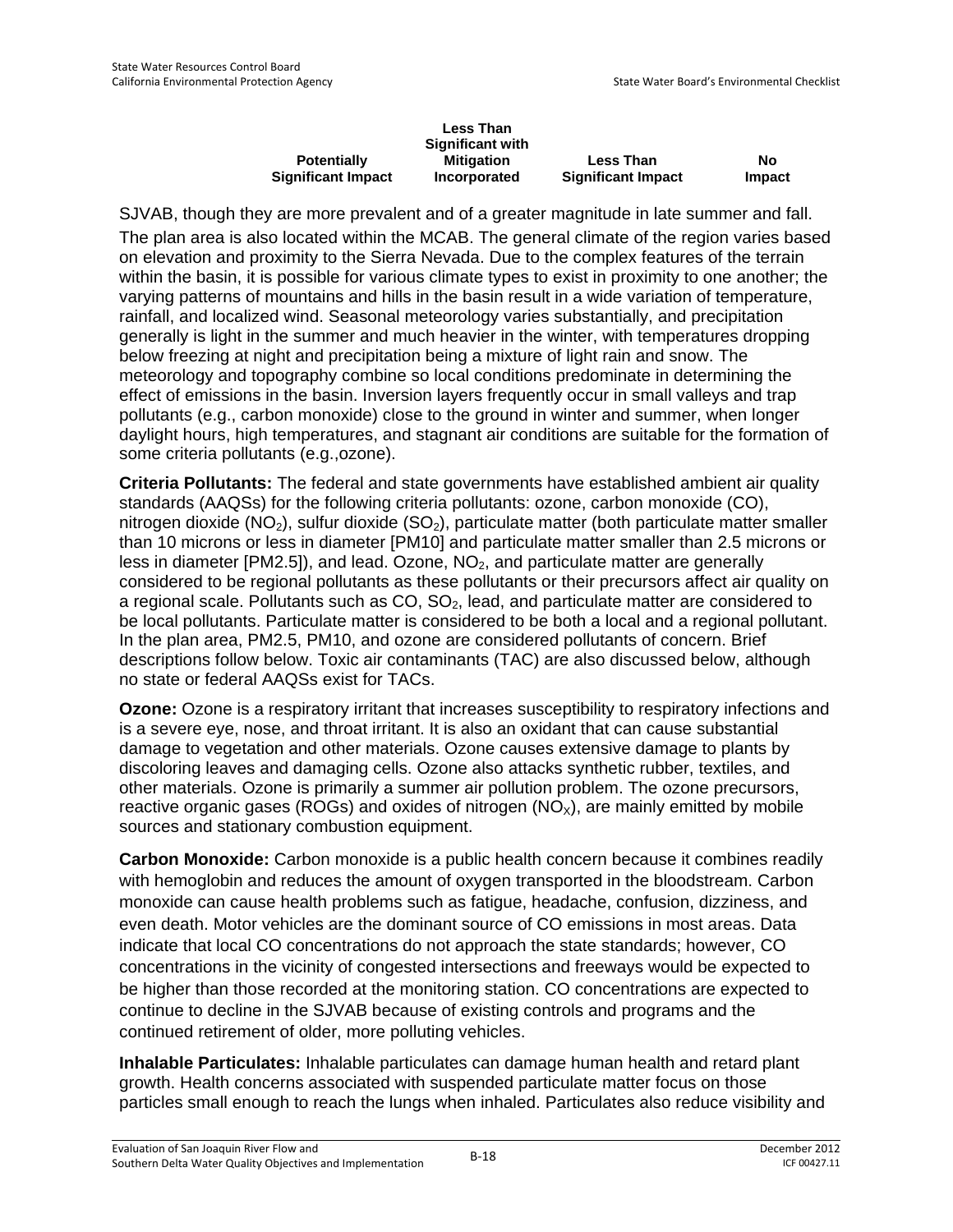|                           | <b>Less Than</b> |                           |        |
|---------------------------|------------------|---------------------------|--------|
|                           | Significant with |                           |        |
| <b>Potentially</b>        | Mitigation       | <b>Less Than</b>          | No     |
| <b>Significant Impact</b> | Incorporated     | <b>Significant Impact</b> | Impact |

corrode materials. Particulate emissions are generated by a wide variety of sources, including agricultural activities, industrial emissions, dust suspended by vehicle traffic and construction equipment, and secondary aerosols formed by reactions in the atmosphere.

**Toxic Air Contaminants:** TACs are pollutants which may be expected to result in an increase in mortality or serious illness or which may pose other present or potential hazards to human health. Health effects include cancer, birth defects, neurological damage, damage to the body's natural defense system, and diseases which lead to death. Although AAQSs exist for criteria pollutants, no

standards exist for TACs. For TACs that are known or suspected carcinogens, ARB has consistently found that there are no levels or thresholds below which exposure is risk free.

**Sensitive Receptors:** Some population groups, such as children, the elderly, and acutely ill and chronically ill persons, especially those with cardio-respiratory diseases, are considered more sensitive to air pollution than others. The San Joaquin Valley Air Pollution Control District (SJVAPCD) generally defines a sensitive receptor as a facility that houses or attracts children, the elderly, people with illnesses, or others who are especially sensitive to the effects of air pollutants, and where there is a reasonable expectation of continuous human exposure according to the averaging period for the AAQSs (e.g., 24-hour, 8-hour, or 1-hour). There are known sensitive receptors in the plan area.

**State Air Quality Regulations:** The U.S. Environmental Protection Agency (USEPA) has assigned ARB the responsibility to achieve California's air quality standards, which are more stringent than federal standards. ARB, in turn, has delegated that authority to individual air districts. The districts are to establish district-level air management plans and incorporate them into a state implementation plan (SIP).

ARB traditionally has established state air quality standards, maintaining oversight authority in air quality planning, developing programs for reducing emissions from motor vehicles, developing air emission inventories, collecting air quality and meteorological data, and approving SIPs.

Responsibilities of local air districts include overseeing stationary source emissions, approving permits, maintaining emissions inventories, maintaining air quality stations, overseeing agricultural burning permits, and reviewing air quality-related sections of environmental documents required by CEQA.

Each of the 35 air pollution control districts in California has its own new source review program and issues its own new source review or prevention of significant deterioration permits to construct and operate. To do so, each district has adopted its own rules and regulations to comply with state and federal laws. These regulations usually incorporate both the California and federal regulations into one or more rules. Depending on the quantity of air pollutants that will be emitted from the source and the area designation for that pollutant, the new or modified source may be required to install best available control technology (BACT). In addition, new and/or modified sources in California may be required, depending on the type and quantity of pollutants emitted, to mitigate or offset the increases in emissions resulting from installation of BACT/lowest achievable emission rate. Conversely, if a source shuts down a permitted emission unit or decreases emissions greater than what is required by any district,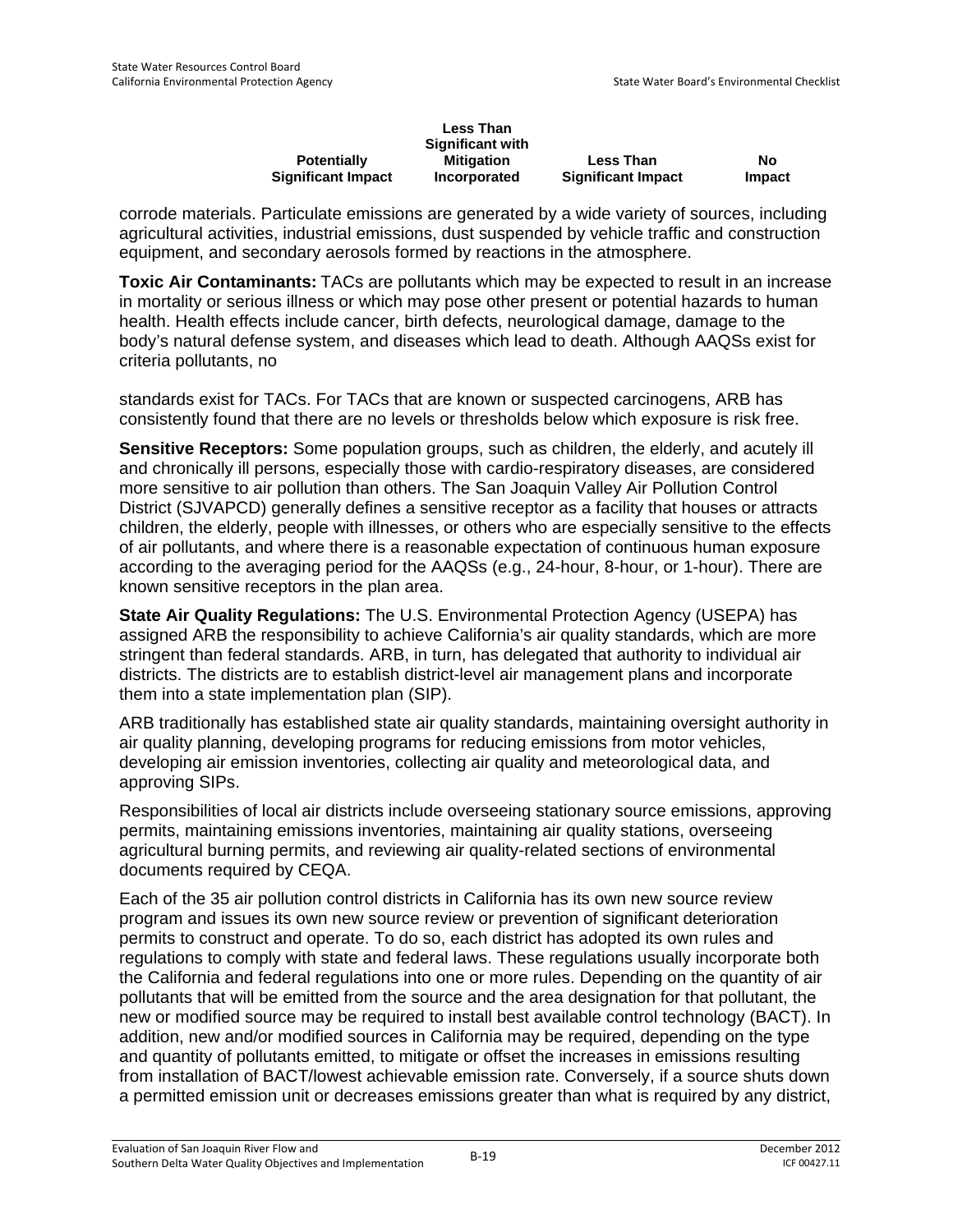|                           | <b>Less Than</b>        |                           |               |
|---------------------------|-------------------------|---------------------------|---------------|
|                           | <b>Significant with</b> |                           |               |
| <b>Potentially</b>        | <b>Mitigation</b>       | <b>Less Than</b>          | No            |
| <b>Significant Impact</b> | Incorporated            | <b>Significant Impact</b> | <b>Impact</b> |

state, or federal rule, it may receive emission reduction credits that it may use at a later date to offset new emissions, or that it can sell to another facility that may be increasing its emissions. The cost of these emission-reduction credits is set by the owner of the credits and varies depending on type of pollutant and the district in which they are generated.

**Local Air Quality Regulations:** Areas are classified as either an attainment or nonattainment area with respect to state and federal air quality standards. These classifications are made by comparing actual monitored air pollutant concentrations to state and federal standards. If a pollutant concentration is lower than the state or federal standard, the area is classified as being in attainment of the standard for that pollutant. If a pollutant violates the standard, the area is considered a nonattainment area. If data are insufficient to determine whether a pollutant is violating the standard, the area is designated unclassified. Areas that were previously designated as nonattainment areas but have recently met the standard are called maintenance areas.

PM10, PM2.5, and ozone are of particular concern in the SJVAB. USEPA has classified SJVAB as an extreme nonattainment area for the federal 8-hour ozone standard and a nonattainment area for the federal PM2.5 standard. For the federal CO standard, USEPA has classified most major population centers of the SJVAB as maintenance areas and rural areas of the SJVAB as unclassified/attainment areas. The SJVAB is classified as a serious maintenance area with regards to the federal PM10 standards<sup>7</sup>. ARB has classified the SJVAB as a severe nonattainment area for the state 1-hour ozone standard and a nonattainment area for the state 8-hour ozone, PM10, and PM2.5 standards. ARB has classified the SJVAB as an attainment area for the state CO standard. SJVAPCD has adopted an air quality improvement plan that addresses  $NO<sub>x</sub>$  and ROGs, both of which are ozone precursors and contribute to the secondary formation of PM10 and PM2.5. The plan specifies that regional air quality standards for ozone and PM10 concentrations can be met through the use of additional source controls and trip reduction strategies. It also establishes emission budgets for transportation and stationary sources. Those budgets, developed through air quality modeling, reveal how much air pollution can be present in an area before national AAQSs are violated. The state has classified the MCAB in nonattainment for ozone and PM10 in Calaveras County and in nonattainment for ozone in Mariposa and Tuolumne Counties.

Emissions associated with typical construction activities include construction equipment exhaust, fugitive dust emissions, energy consumption emissions, and mobile source emissions associated with worker commute and material delivery activities. Emissions associated with typical operations include motor vehicle emissions and area source emissions, which often consist of the onsite combustion of natural gas for space and water heating, consumer products (cleaning supplies, kitchen aerosols, cosmetics, and toiletries), and the reapplication of architectural coatings. Approving the flow requirements and the water quality objectives, , would neither result in construction activities nor result in increased operational elements (i.e., additional workers, operational and maintenance activities).

<sup>7</sup> The region was reclassified by the EPA from a nonattainment to attainment area for the federal PM10 standard. However, because of the region's previous nonattainment classification for PM10, it is actually a serious maintenance area for the federal PM10 standard.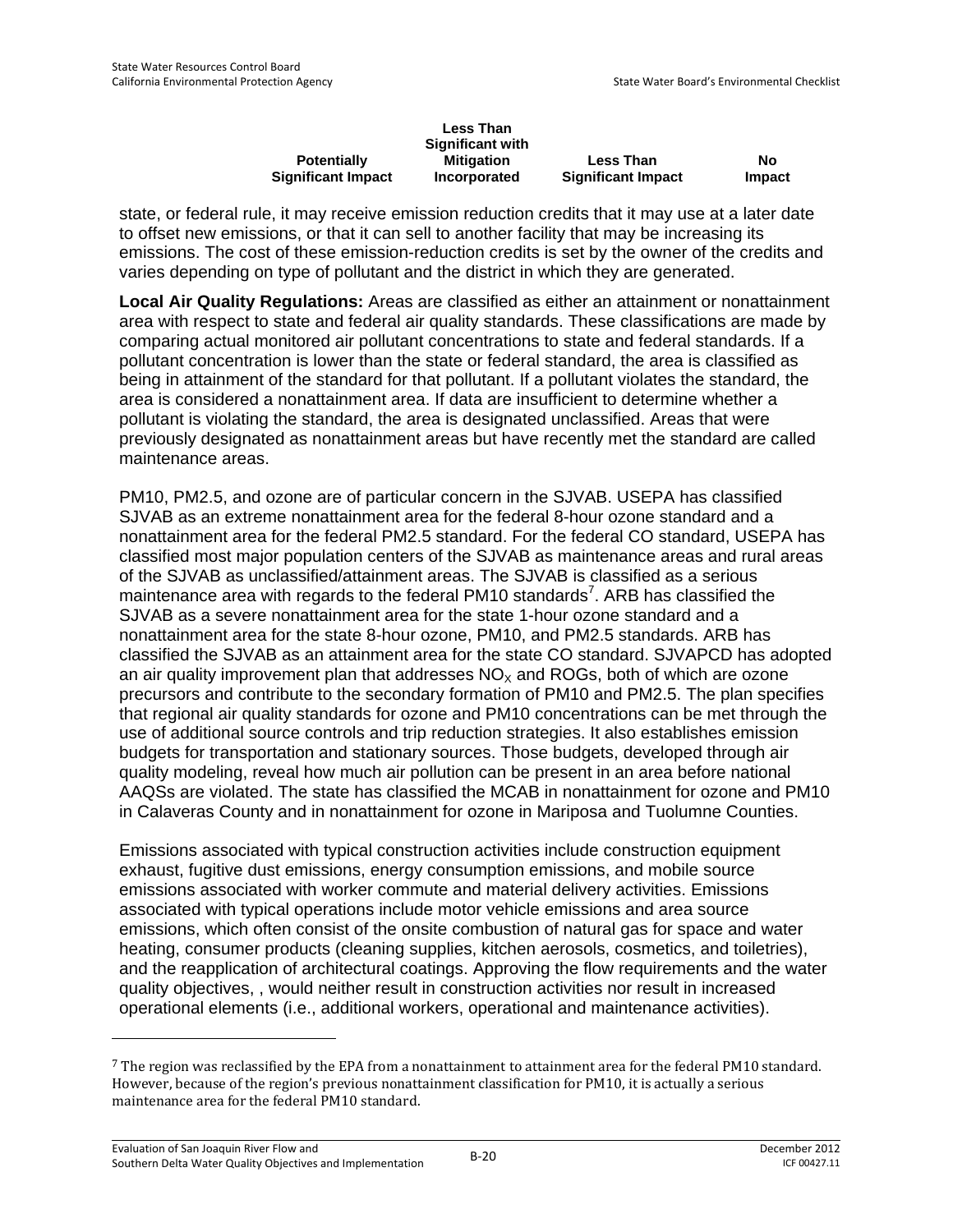|                           | <b>Less Than</b>    |                           |        |
|---------------------------|---------------------|---------------------------|--------|
|                           | Significant with    |                           |        |
| <b>Potentially</b>        | <b>Mitigation</b>   | <b>Less Than</b>          | No     |
| <b>Significant Impact</b> | <b>Incorporated</b> | <b>Significant Impact</b> | Impact |

Therefore, the analysis below evaluates impacts associated with approving the flow requirements or water quality objectives.

**Flow:** The flow requirements could result in decreased hydropower generation because of the reoperation of the reservoirs. This loss in hydropower generation may necessitate increased production from other power facilities to offset the loss. The lost hydropower generation would be replaced by facilities that currently generate power, such as other renewable generating sources or non-renewable sources. The generation of additional power could result in increased criteria pollutant emissions at other power facilities. However, these power facilities are already built and permitted to emit a maximum amount of criteria pollutants. These facilities are required to offset additional power generation by using pollution credit under existing regulations. Therefore, if additional emissions are generated as a result of a loss of hydropower from the flow requirements, these emissions would be generated by facilities that are permitted to do so. The permit requirements would ensure that there would be no net increase in pollutant emissions, and would be consistent with the air quality plans because there would be no net increase due to the facility's permit requirements.

The flow requirements may also result in additional groundwater pumping to offset the reduction of surface water diversions. This groundwater pumping is anticipated to be within irrigation service areas in the counties identified in the plan area. Additional groundwater pumping could require additional electrical use. Electric pumps are assumed as the flow requirements would be a long-range planning effort and, therefore, groundwater wells would likely be used continuously in the plan area if needed to replace a reduction in surface water diversions and would be expected to be electric. As discussed above, additional energy would either come from a renewable or nonrenewable energy source that is already permitted, and thus no new operational air quality emissions would be expected.

Furthermore, a project is deemed inconsistent with air quality plans if it would result in population and/or employment growth that exceeds growth estimates included in the applicable air quality plan, which, in turn, would generate emissions not accounted for in the applicable air quality plan emissions budget. Therefore, projects are evaluated to determine whether they would generate population and employment growth and, if so, whether that growth and associated emissions would exceed those included in the relevant air plans. It is not expected that the flow requirements would result in population or employment growth that would result in a conflict with or obstruct implementation of the applicable air quality plan because they would not require activities that are associated with population growth (e.g., housing development, business centers, etc.). Consequently, impacts would be less than significant.

**Southern Delta Water Quality:** The existing salinity of the southern Delta would remain within the general historical range of salinity under the water quality objectives. This is because the salinity objective at Vernalis would continue to be met. Water quality objectives would not result in emissions of criteria pollutants. Furthermore, a project is deemed inconsistent with air quality plans if it would result in population and/or employment growth that exceeds growth estimates included in the applicable air quality plan, which, in turn, would generate emissions not accounted for in the applicable air quality plan emissions budget. Therefore, projects are evaluated to determine whether they would generate population and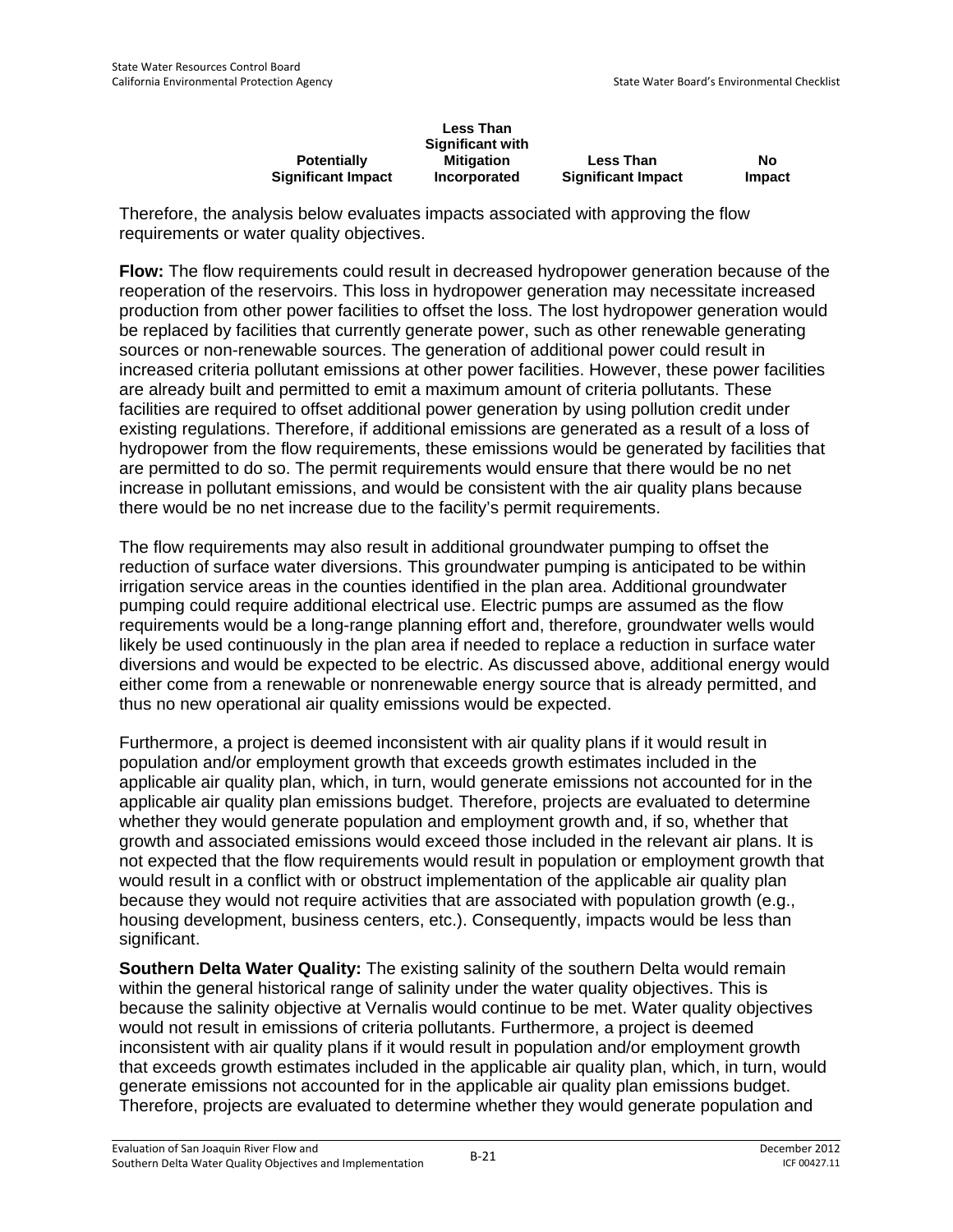|                           | <b>Less Than</b> |                           |        |
|---------------------------|------------------|---------------------------|--------|
|                           | Significant with |                           |        |
| <b>Potentially</b>        | Mitigation       | <b>Less Than</b>          | Nο     |
| <b>Significant Impact</b> | Incorporated     | <b>Significant Impact</b> | Impact |

employment growth and, if so, whether that growth and associated emissions would exceed those included in the relevant air plans. It is not expected that the water quality requirements would result in population or employment growth that would result in a conflict with or obstruct implementation of the applicable air quality plan because they would not require activities that are associated with population growth (e.g., housing development, business centers, etc.). Therefore, there would be no impacts.

| b) Violate any air<br>quality standard or<br>contribute<br>substantially to an<br>existing or<br>projected air<br>quality violation? |  |  |  |  |
|--------------------------------------------------------------------------------------------------------------------------------------|--|--|--|--|
|--------------------------------------------------------------------------------------------------------------------------------------|--|--|--|--|

### **Discussion**

**Flow and Southern Delta Water Quality:** As indicated above in Threshold III(a), impacts would be less than significant. Consequently, air quality impacts would be similar to baseline in the SJVAB and the MCAB. Impacts would be less than significant.

|--|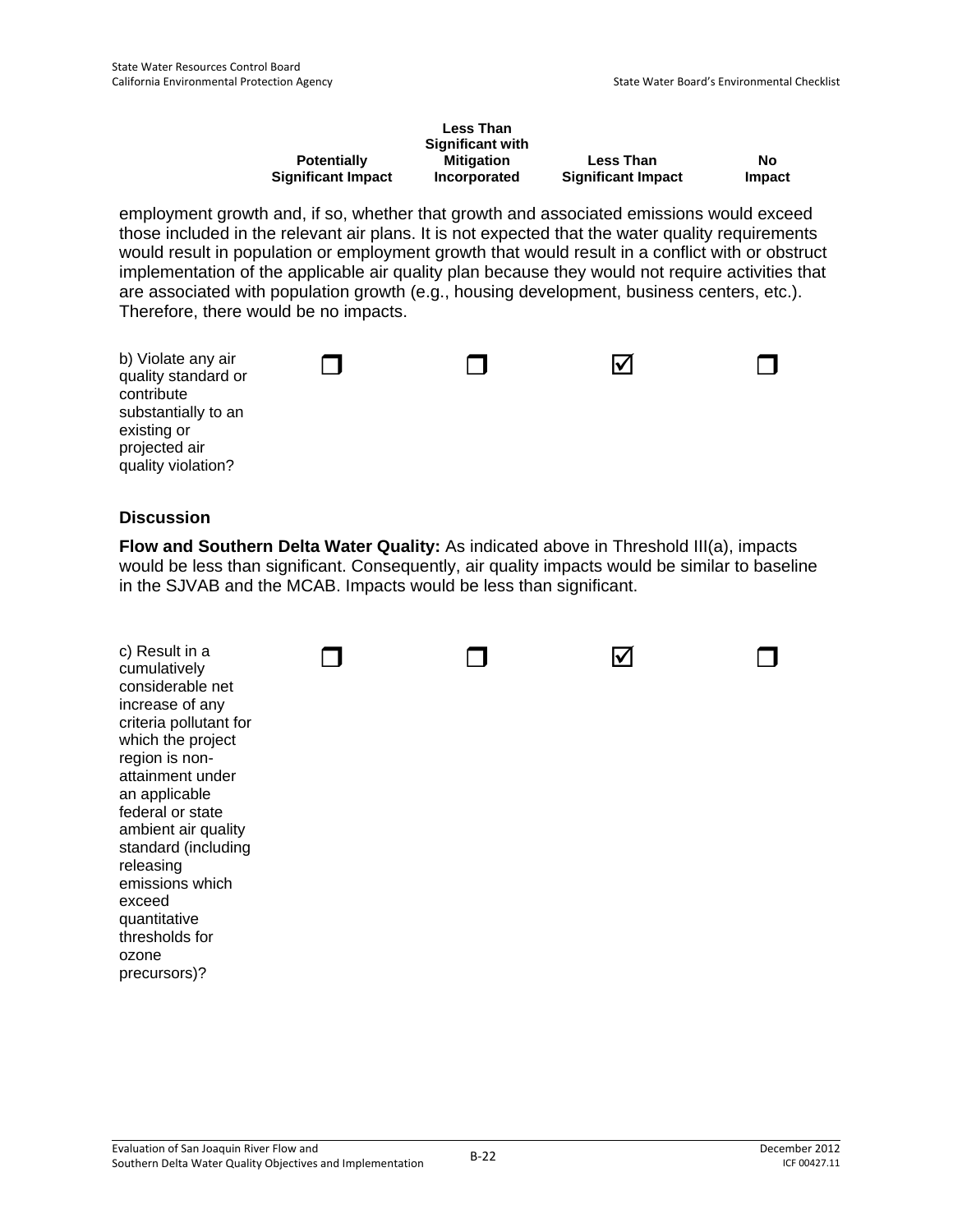|                           | <b>Less Than</b><br><b>Significant with</b> |                           |               |
|---------------------------|---------------------------------------------|---------------------------|---------------|
| <b>Potentially</b>        | <b>Mitigation</b>                           | <b>Less Than</b>          | No            |
| <b>Significant Impact</b> | Incorporated                                | <b>Significant Impact</b> | <b>Impact</b> |

**Flow and Southern Delta Water Quality:** The flow requirements or water quality objectives would not result in a cumulatively considerable net increase of any criteria pollutant because they would not result in new air pollutant emissions. Decreased surface water diversions associated with an increase in river flow has the potential to result in decreased water available for agricultural irrigation, potentially resulting in a reduction of acres in active agricultural production. Active agricultural production is a major source of fugitive dust emissions due to soil disturbance associated with soil tillage and the harvesting of crops. The use of off-road agricultural equipment associated with agricultural activities (e.g., soil tillage, crop harvesting, and pesticide and herbicide application) would also generate large quantities of criteria pollutant exhaust emissions because the equipment is often diesel powered. The agricultural activity of controlled burning of agricultural field wastes also creates smoke emissions.

It is anticipated some croplands could be removed from active agricultural production and could be fallowed in perpetuity because of the reduced availability of irrigation water. Removal of active cropland is expected to result in a beneficial impact on air quality (i.e., reduced smoke, fugitive dust, and equipment exhaust emissions) associated with the ceasing of controlled field burning, soil tilling, crop harvesting, and herbicide/pesticide application. The fallowed lands would be expected to retain crop stubble cover and would ultimately experience vegetative regrowth. This regrowth would serve to reduce the potential for fugitive dust emissions associated with the fallowed land. In the event that croplands were left unvegetated, fugitive dust emissions could increase from wind-blown dust. Any potential fugitive dust emissions associated with land fallowing would be a temporary and limited occurrence, as barren fallowed lands would regain vegetative growth, thereby limiting the potential for long-term fugitive dust emissions from the fallowed land surface. Active agricultural activities and associated emissions occur on a permanent basis, as crop burning, soil tillage, crop harvesting, and pesticide and herbicide application occur seasonally, depending on the type of crop, over the long-term lifespan of the cropland. Therefore, it is anticipated that the benefits associated with limited potential fugitive dust emissions associated with agricultural land fallowing would more than offset any potential long-term emissions associated with active agricultural activities. Consequently, impacts would be less than significant.

| d) Expose<br>sensitive receptors<br>to substantial<br>pollutant<br>concentrations? |  | lv |  |
|------------------------------------------------------------------------------------|--|----|--|
|                                                                                    |  |    |  |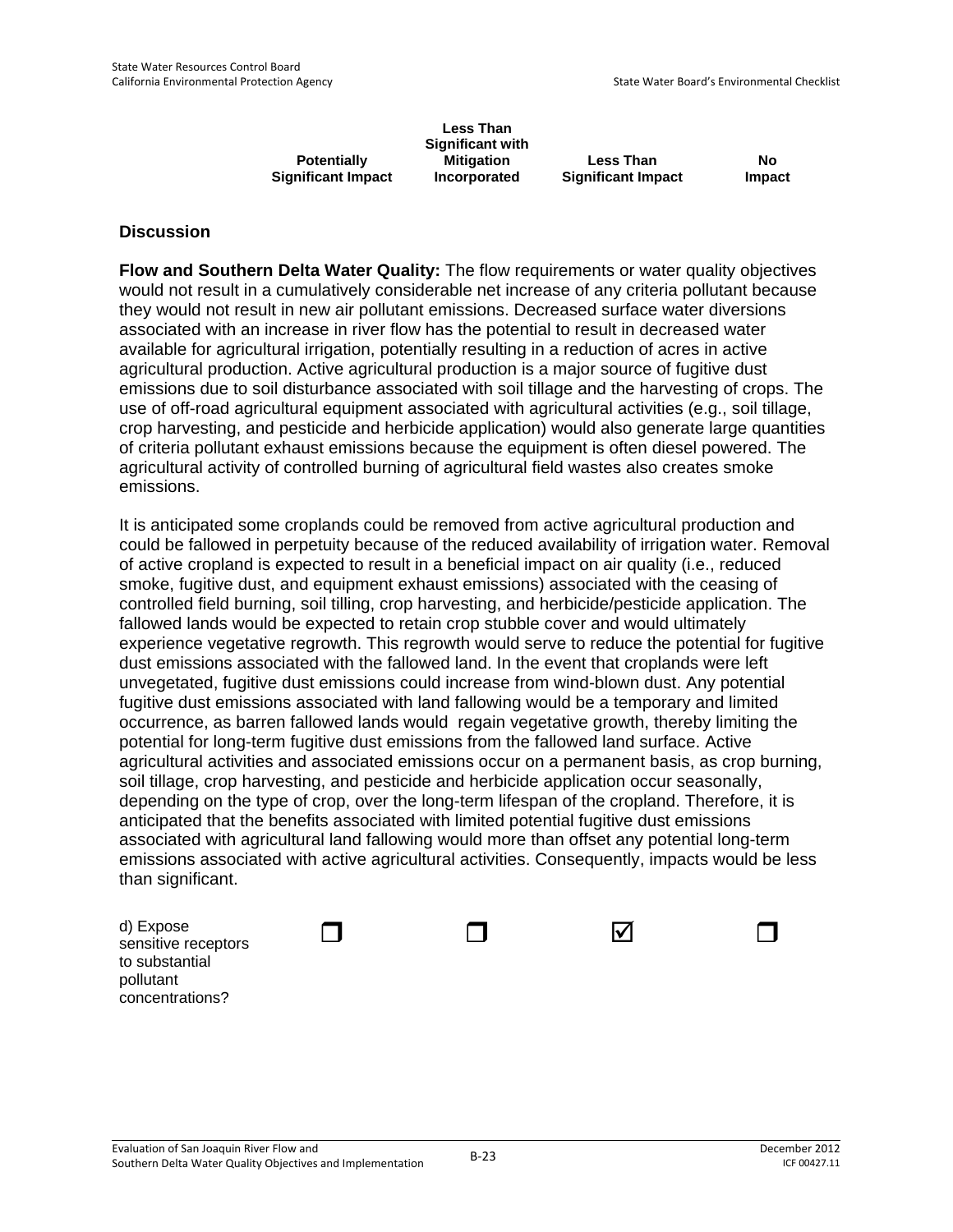|                           | <b>Less Than</b><br><b>Significant with</b> |                           |               |
|---------------------------|---------------------------------------------|---------------------------|---------------|
| <b>Potentially</b>        | <b>Mitigation</b>                           | <b>Less Than</b>          | No            |
| <b>Significant Impact</b> | Incorporated                                | <b>Significant Impact</b> | <b>Impact</b> |

**Flow and Southern Delta Water Quality:** As described above under Threshold III(a), the flow requirements or water quality objectives would not result in a net increase in air pollutant emissions. Consequently, sensitive receptors would not be exposed to substantial pollutant concentrations. Impacts would be less than significant.

| e) Create<br>objectionable<br>odors affecting a<br>substantial number<br>of people? |  | Ⅳ |  |
|-------------------------------------------------------------------------------------|--|---|--|
|                                                                                     |  |   |  |

### **Discussion**

**Flow and Southern Delta Water Quality:** As described above under Threshold III (a), impacts would be less than significant; consequently, the flow requirements or water quality objectives would not create objectionable odors affecting a substantial number of people, and impacts would be less than significant.

#### **IV. BIOLOGICAL RESOURCES** –

Would the project:

| a) Have a<br>substantial<br>adverse effect,<br>either directly or<br>through habitat<br>modifications, on<br>any species<br>identified as a<br>candidate,<br>sensitive, or<br>special status<br>species in local or<br>regional plans,<br>policies, or<br>regulations, or by<br>the California<br>Department of Fish<br>and Game or U.S.<br>Fish and Wildlife |  |  |
|---------------------------------------------------------------------------------------------------------------------------------------------------------------------------------------------------------------------------------------------------------------------------------------------------------------------------------------------------------------|--|--|
| Service?                                                                                                                                                                                                                                                                                                                                                      |  |  |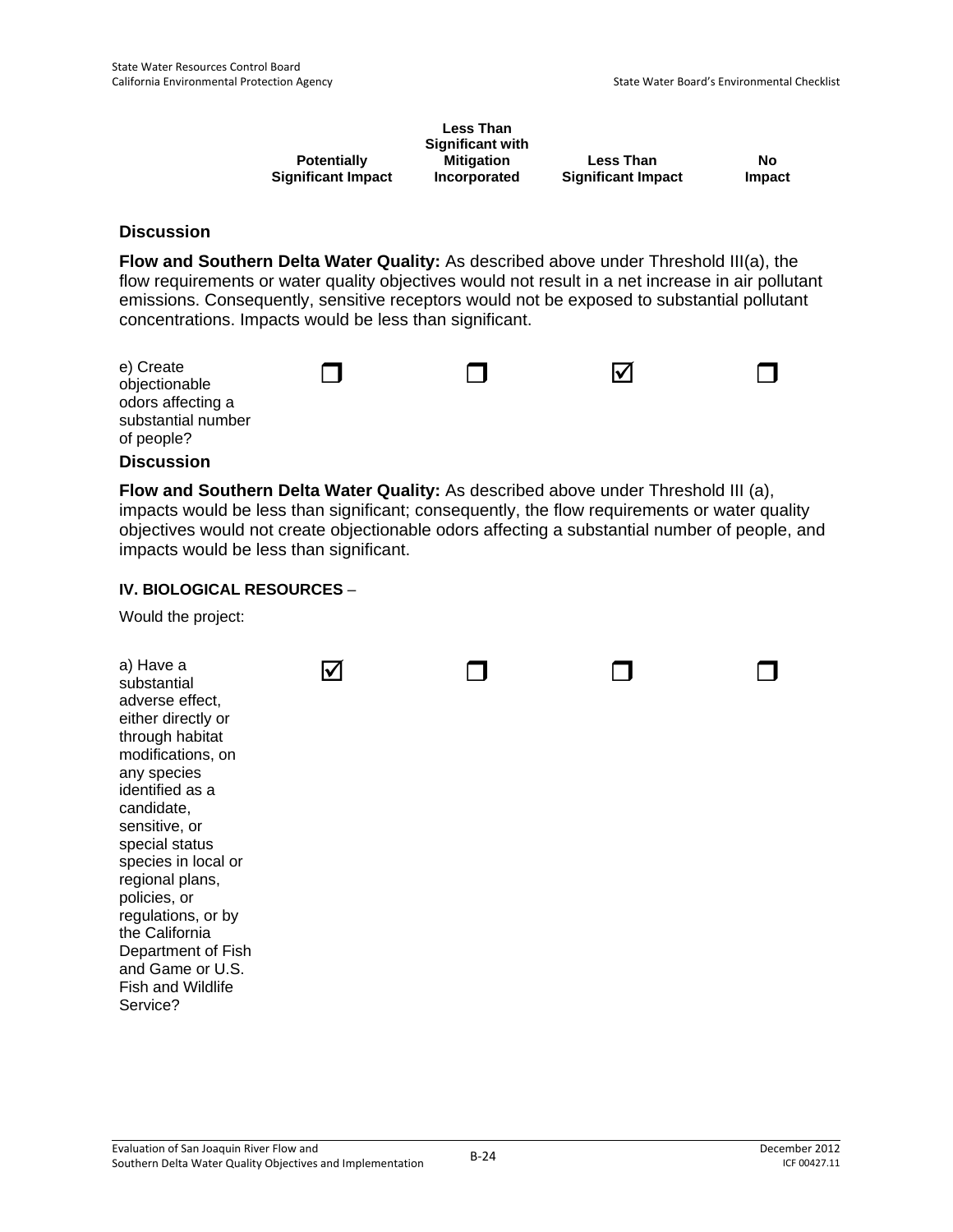|                                                                                                                                                                                                                                                                                                                             | <b>Potentially</b><br><b>Significant Impact</b> | <b>Less Than</b><br><b>Significant with</b><br><b>Mitigation</b><br>Incorporated | <b>Less Than</b><br><b>Significant Impact</b> | <b>No</b><br><b>Impact</b> |
|-----------------------------------------------------------------------------------------------------------------------------------------------------------------------------------------------------------------------------------------------------------------------------------------------------------------------------|-------------------------------------------------|----------------------------------------------------------------------------------|-----------------------------------------------|----------------------------|
| b) Have a<br>substantial<br>adverse effect on<br>any riparian habitat<br>or other sensitive<br>natural community<br>identified in local<br>or regional plans,<br>policies, and<br>regulations or by<br>the California<br>Department of Fish<br>and Game or U.S.<br><b>Fish and Wildlife</b><br>Service?                     | I√                                              |                                                                                  |                                               |                            |
| c) Have a<br>substantial<br>adverse effect on<br>federally protected<br>wetlands as<br>defined by Section<br>404 of the Clean<br><b>Water Act</b><br>(including, but not<br>limited to, marsh,<br>vernal pool,<br>coastal, etc.)<br>through direct<br>removal, filling,<br>hydrological<br>interruption, or<br>other means? | ⋈                                               |                                                                                  |                                               |                            |
| d) Conflict with the<br>provisions of an<br>adopted habitat<br>conservation plan,<br>natural community<br>conservation plan,<br>or other approved<br>local, regional, or<br>state habitat<br>conservation plan?                                                                                                             |                                                 |                                                                                  |                                               |                            |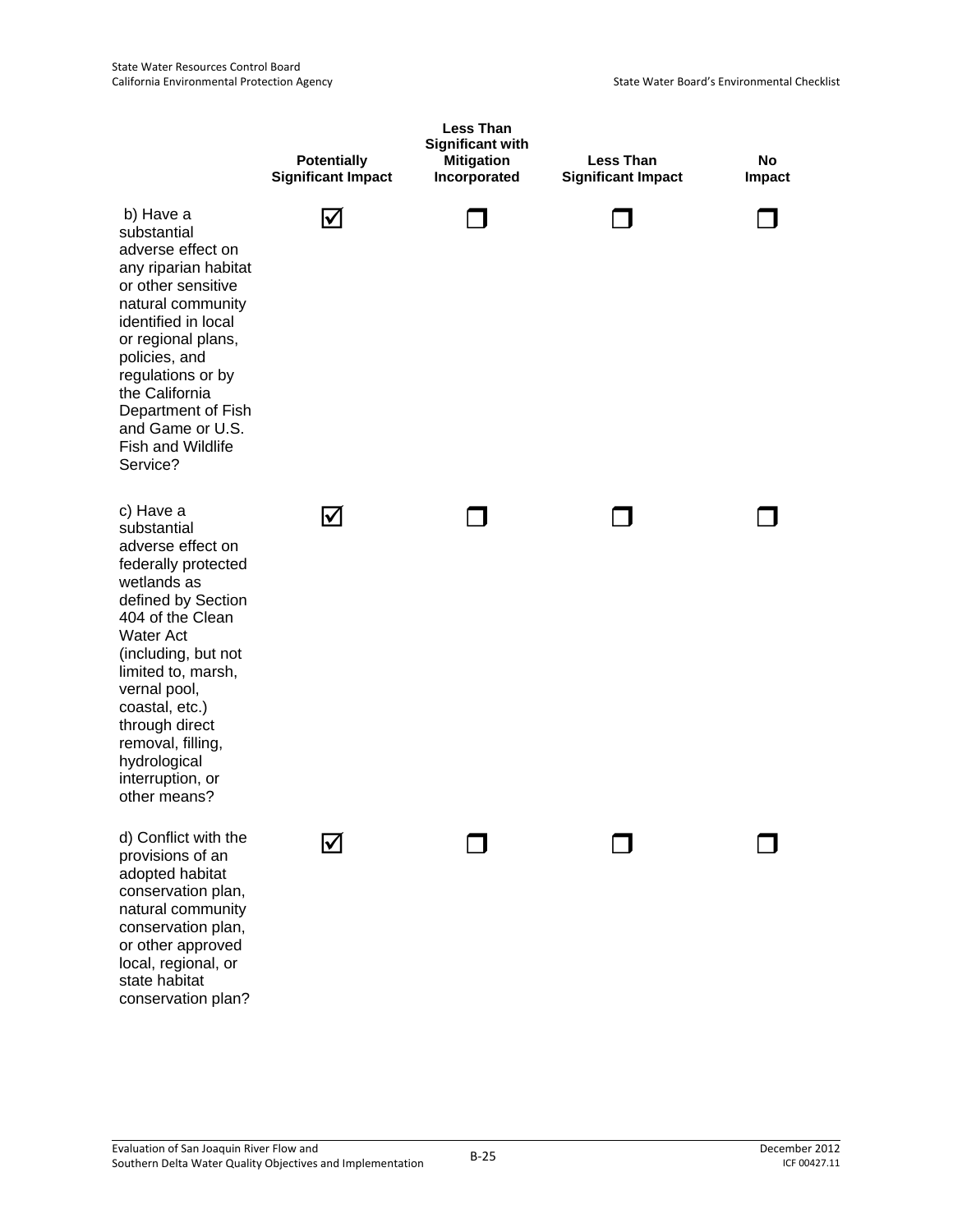

### **Discussion of a, b, c, d, and e:**

**Flow and Southern Delta Water Quality:** Potential impacts on aquatic biological resources and terrestrial biological resources for Thresholds IV(a) through (e) associated with flow requirements or water quality objectives are considered potentially significant and are addressed in SED Chapters 7, *Aquatic Resources*, and 8, *Terrestrial Biological Resources*.



### **Discussion**

**Flow**: In *California Wildlife: Conservation Challenges,* California's 2007 Wildlife Action Plan, the California Department of Fish and Game (DFG 2007) documents the significant habitat fragmentation and loss of wildlife corridors caused by land conversion for agricultural, residential, and urban land uses. However, alterations in hydrologic regime have not been implicated in this loss of habitat connectivity, and the subtle seasonal changes in hydrologic regime caused by implementation of the flow requirements are not expected to cause a significant change in habitat connectivity. The flow requirements would not result in the conversion of riparian habitat or other sensitive natural communities to land uses that would interfere with the movement of native resident or migratory species. The flow requirements would generally provide sufficient water for waterfowl in wildlife refuges and other waterbodies along the LSJR and the three eastside tributaries, which are stopovers on the Pacific Flyway. Therefore, impacts would be less than significant.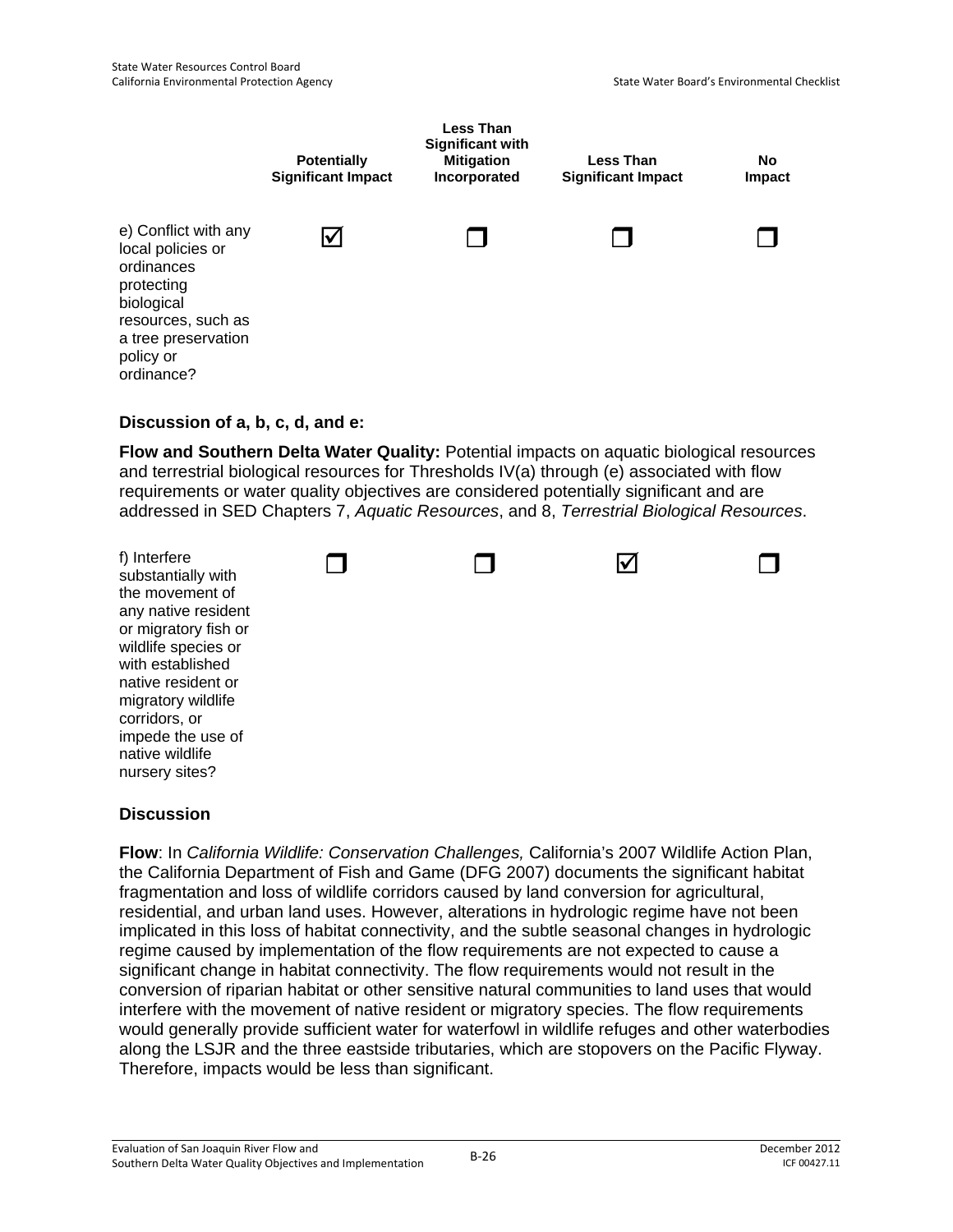|                           | <b>Less Than</b>        |                           |        |
|---------------------------|-------------------------|---------------------------|--------|
|                           | <b>Significant with</b> |                           |        |
| <b>Potentially</b>        | Mitigation              | <b>Less Than</b>          | No     |
| <b>Significant Impact</b> | Incorporated            | <b>Significant Impact</b> | Impact |

**Southern Delta Water Quality:** The salinity in the southern Delta would remain within the baseline historical range of salinity levels under the water quality objectives and thus would not result in an interference of migration corridors. Therefore, impacts would be less than significant.

# **V. CULTURAL RESOURCES**

Would the project:

| a) Cause a<br>substantial<br>adverse change in<br>the significance of<br>a historical<br>resource as<br>defined in Section<br>15064.5?    | $\blacktriangledown$ |  |  |
|-------------------------------------------------------------------------------------------------------------------------------------------|----------------------|--|--|
| b) Cause a<br>substantial<br>adverse change in<br>the significance of<br>an archaeological<br>resource pursuant<br>to Section<br>15064.5? | $\blacktriangledown$ |  |  |
| c) Directly or<br>indirectly destroy a<br>unique<br>paleontological<br>resource or site or<br>unique geologic<br>feature?                 | $\bm{\triangledown}$ |  |  |
| d) Disturb any<br>human remains,<br>including those<br>interred outside of<br>formal cemeteries?                                          | $\blacktriangledown$ |  |  |

# **Discussion of a, b, c, and d**

**Flow**: The flow requirements would change the volume of water within the three eastside tributaries, the reservoirs, and the LSJR. The flow requirements would generally increase the volume of water in the rivers, while the changes in flow may result in surface water elevation fluctuations at the reservoirs. If there is a high potential for historical, archeological, or paleontological resources or human remains to exist in the reservoirs or within or along the rivers, these resources could be affected by changes in river flow and reservoir surface water elevation fluctuations. Therefore, impacts would be potentially significant and are addressed in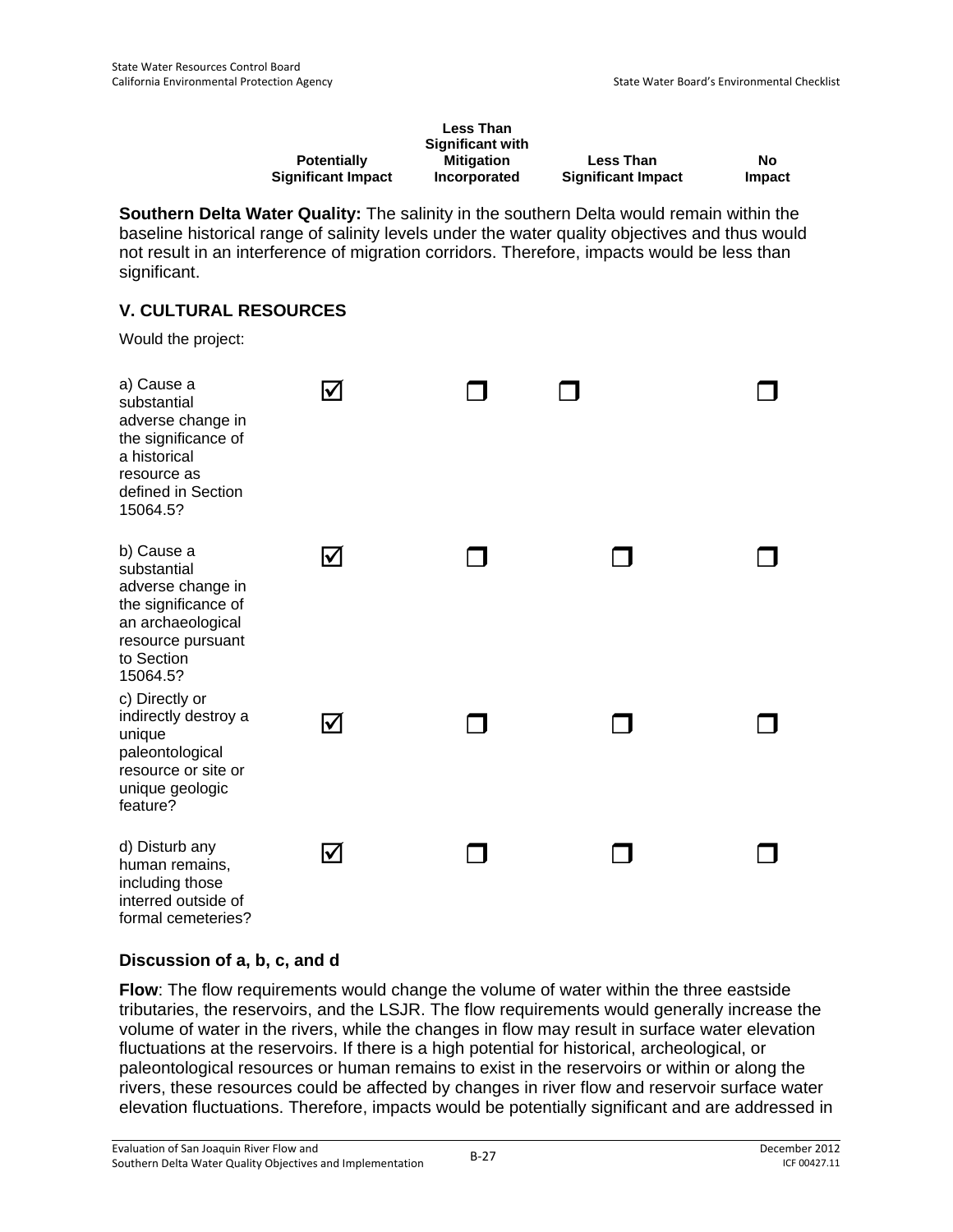|                           | <b>Less Than</b>        |                           |        |
|---------------------------|-------------------------|---------------------------|--------|
|                           | <b>Significant with</b> |                           |        |
| <b>Potentially</b>        | Mitigation              | <b>Less Than</b>          | No     |
| <b>Significant Impact</b> | Incorporated            | <b>Significant Impact</b> | Impact |

SED Chapter 12.

**Southern Delta Water Quality**: The salinity in the southern Delta would remain within the general historical range of salinity under the water quality objectives because the water quality objective for salinity at Vernalis would continue to be met. The effect on water quality has no potential to impact the significant of historical, archaeological or paleontological resources or human remains in the southern Delta. Therefore, there would be no impacts on cultural resources under the water quality objectives.

### **VI. GEOLOGY AND SOILS**

Would the project:

a) Expose people or structures to potential substantial adverse effects, including the risk of loss, injury, or death involving:

| i) Rupture of a<br>known earthquake<br>fault, as delineated<br>on the most recent<br>Alquist-Priolo<br>Earthquake Fault<br>Zoning Map issued<br>by the state<br>geologist for the<br>area or based on<br>other substantial<br>evidence of a<br>known fault?<br>(Refer to Division<br>of Mines and<br>Geology Special<br>Publication 42.) |  |   |
|------------------------------------------------------------------------------------------------------------------------------------------------------------------------------------------------------------------------------------------------------------------------------------------------------------------------------------------|--|---|
| ii) Strong seismic<br>ground shaking?                                                                                                                                                                                                                                                                                                    |  |   |
| iii) Seismic-related<br>ground failure,<br>including<br>liquefaction?                                                                                                                                                                                                                                                                    |  | M |
| iv) Landslides?                                                                                                                                                                                                                                                                                                                          |  |   |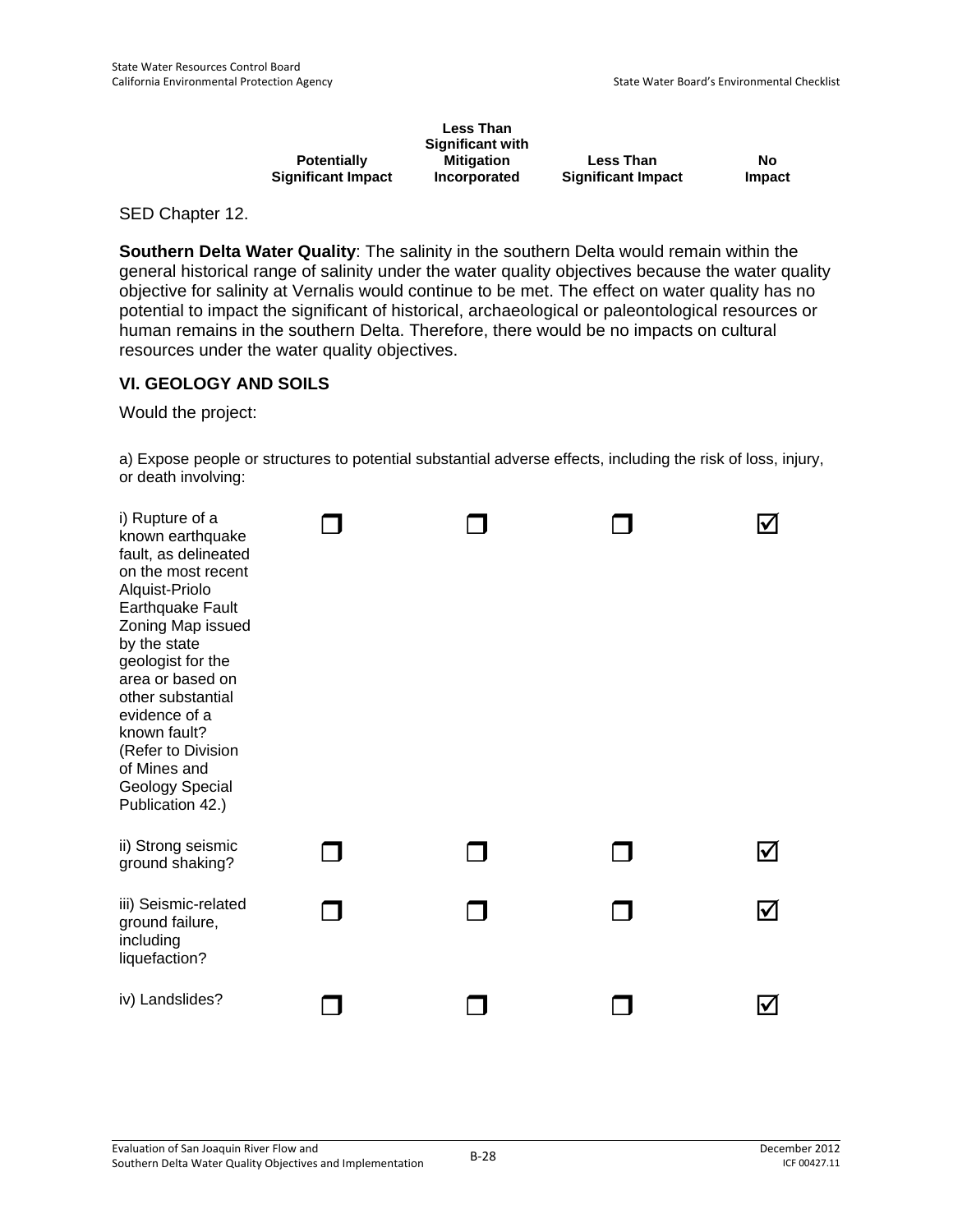|                           | <b>Less Than</b><br><b>Significant with</b> |                           |               |
|---------------------------|---------------------------------------------|---------------------------|---------------|
| <b>Potentially</b>        | <b>Mitigation</b>                           | <b>Less Than</b>          | No            |
| <b>Significant Impact</b> | Incorporated                                | <b>Significant Impact</b> | <b>Impact</b> |

**Flow and Southern Delta Water Quality:** The flow requirements or water quality objectives would either alter the volume of water within rivers or reservoirs in the plan area or maintain the historical range of water quality in the southern Delta. There are no impact mechanisms associated with these actions that could result in an impact on, or be affected by: Alquist-Priolo faults, strong seismic shaking, or seismic-related ground failure or landslides. Furthermore, altering the volume of water in a river would not substantially increase the number of people exposed to the risk of earthquakes or geologic hazards because it would not draw people to earthquake areas or geologic hazard locations not already frequented. Therefore, the flow requirements or water quality objectives would not have a substantial adverse effect on people or structures. There would be no impacts.

| b) Result in<br>substantial soil   |  | Ⅳ |  |
|------------------------------------|--|---|--|
| erosion or the loss<br>of topsoil? |  |   |  |

### **Discussion**

**Flow:** The flow requirements could result in soil erosion along river banks. For the bank erosion impacts, see Threshold IX(c). Because new flow requirements could potentially reduce active agricultural acreage, indirect soil erosion could also result. Currently, there is active agriculture in all three watersheds and along the LSJR. While the level of connectivity of any specific active agricultural acreage to local drainages (i.e., the ability of loose soil to be delivered to a stream) is unknown, soil disturbance associated with active agriculture practices and irrigation practices currently results in disturbance of topsoil and leads to soil erosion in the area. It is speculative to determine what possible other land uses might occur should a reduction in agricultural land occur as a result of the new flow requirements. However, if it is assumed the land would remain generally fallow, reducing existing levels of soil disturbance associated with active agricultural practices and irrigation. Thus, the potential for soil erosion and sediment delivery to streams would be reduced overall. Therefore, impacts would be less than significant.

**Southern Delta Water Quality:** The water quality objectives would maintain the general historical range of salinity in the southern Delta and would not erode soil or loose topsoil. Therefore, impacts would be less than significant.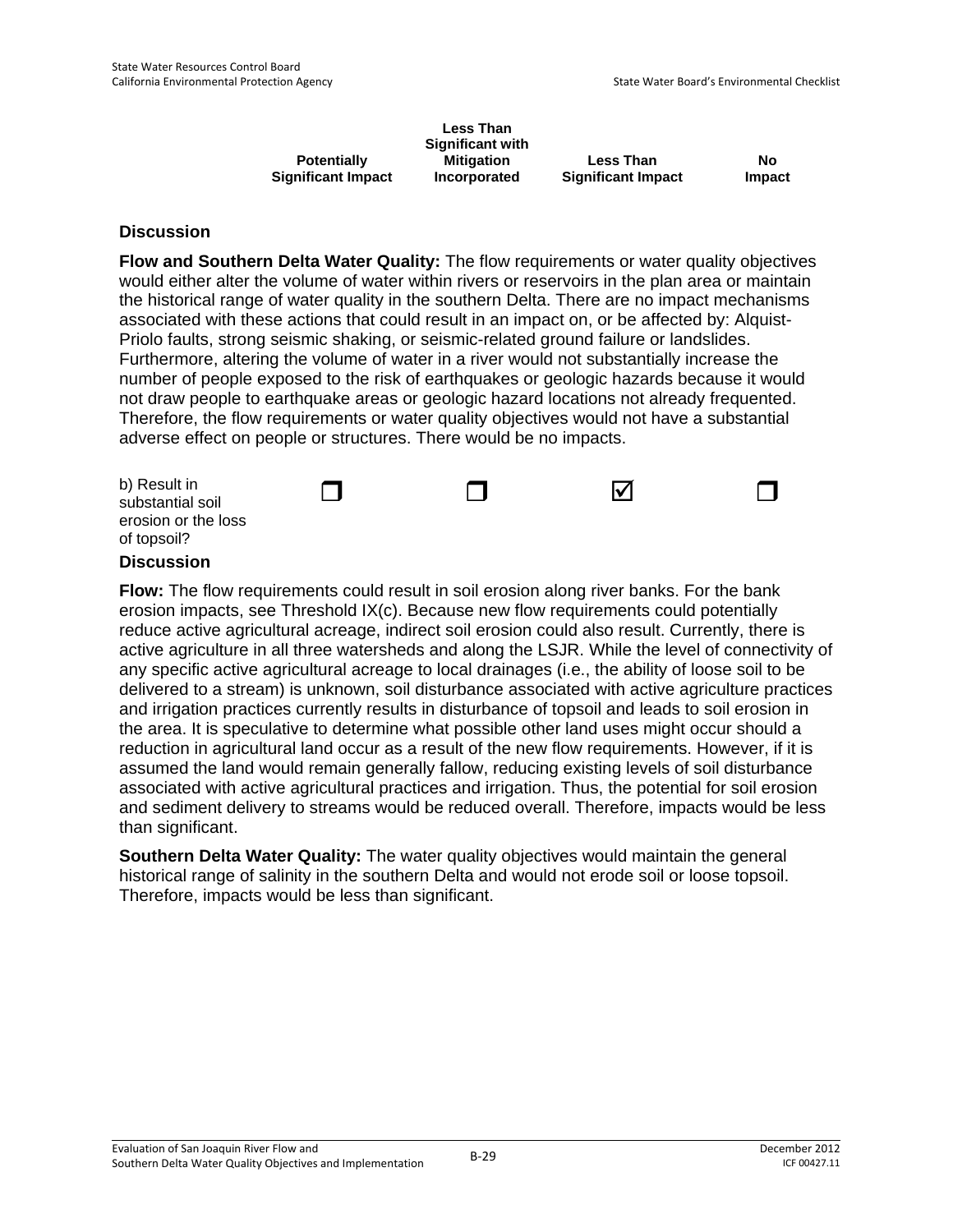

**Flow and Southern Delta Water Quality:** See Threshold IV (a) as impacts would be similar. The flow requirements or water quality objectives would not be located on a geologic unit or soil that is unstable or would become unstable. Therefore, there would be no impacts.



### **Discussion**

**Flow and Southern Delta Water Quality:** See Threshold IV(a), as impacts would be similar. The flow requirements or water quality objectives would not result in an impact on, or be affected by, expansive soils. Accordingly, the flow requirements or water quality objectives would not create substantial risks to life or property as a result of expansive soil. Therefore, there would be no impacts.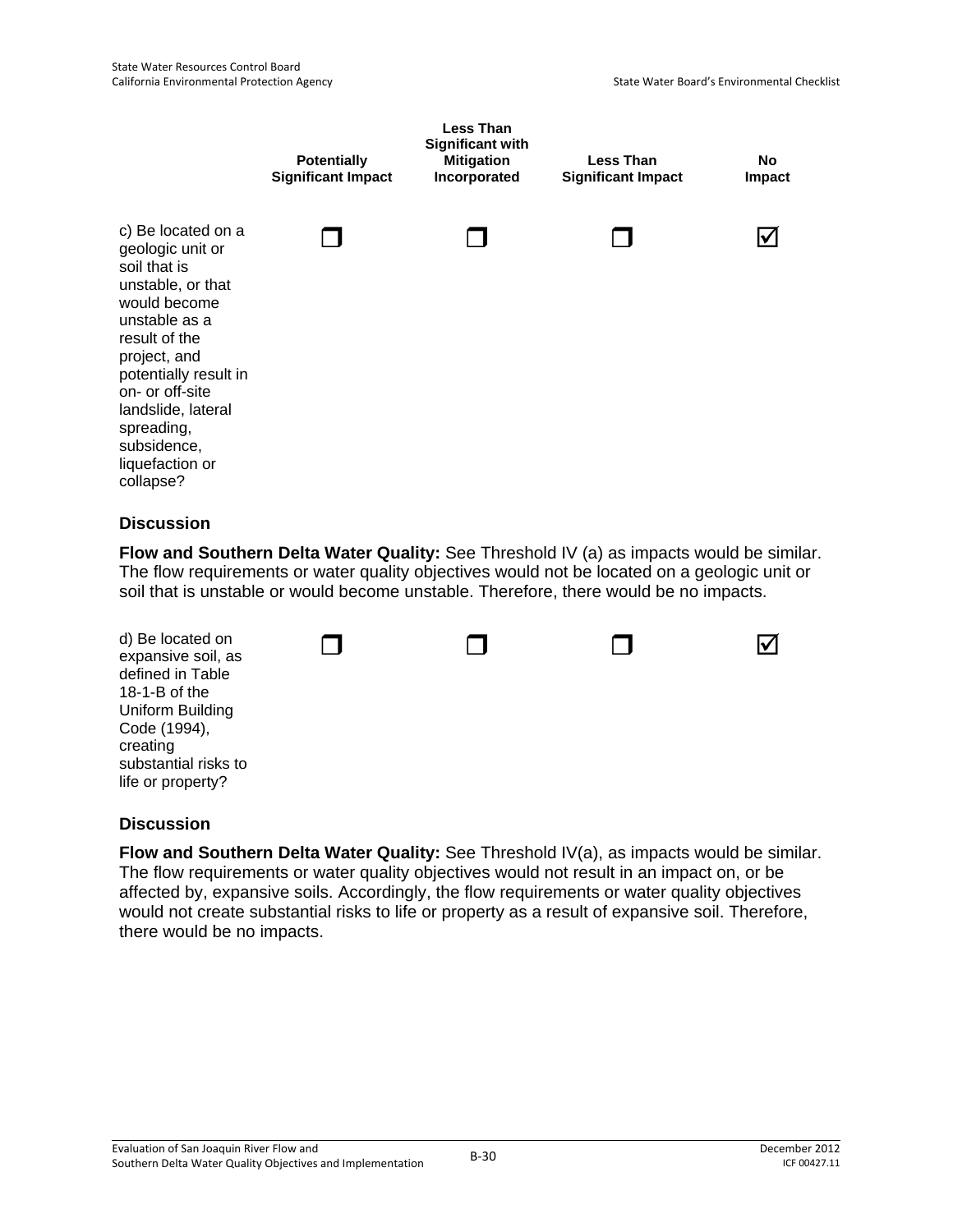

**Flow and Southern Delta Water Quality:** See Threshold IV(a) as impacts would be similar. The flow requirements or water quality objectives would not involve the use of septic tanks or alternative wastewater disposal systems. Therefore, there would be no impacts.

### **VII. GREENHOUSE GAS EMISSIONS**

Would the project:

| a) Generate<br>greenhouse gas<br>emissions, either<br>directly or<br>indirectly, that may<br>have a significant<br>impact on the<br>environment? |  |  |
|--------------------------------------------------------------------------------------------------------------------------------------------------|--|--|
|                                                                                                                                                  |  |  |

### **Discussion**

**Flow:** The flow requirements have the potential to change flows on existing rivers that generate hydroelectric power. The flow requirements may reduce surface water diversions or may increase exports. A potential change in hydroelectric power generation, change in surface water diversions, or a potential increase in exports could result in a change to existing greenhouse gas generation. As discussed above in Section III, existing regulations for emitting criteria pollutants requires offsetting emissions based on the permit of the emitting source. However, greenhouse gases are not managed or regulated in this manner in California. Therefore, impacts would be potentially significant and are addressed in SED Chapter 14, *Energy Resources and Climate Change*.

**Southern Delta Water Quality:** The general historical range of salinity in the southern Delta would remain unchanged under the water quality objectives. It would not result in emitting greenhouse gas emissions. Therefore, impacts would not occur.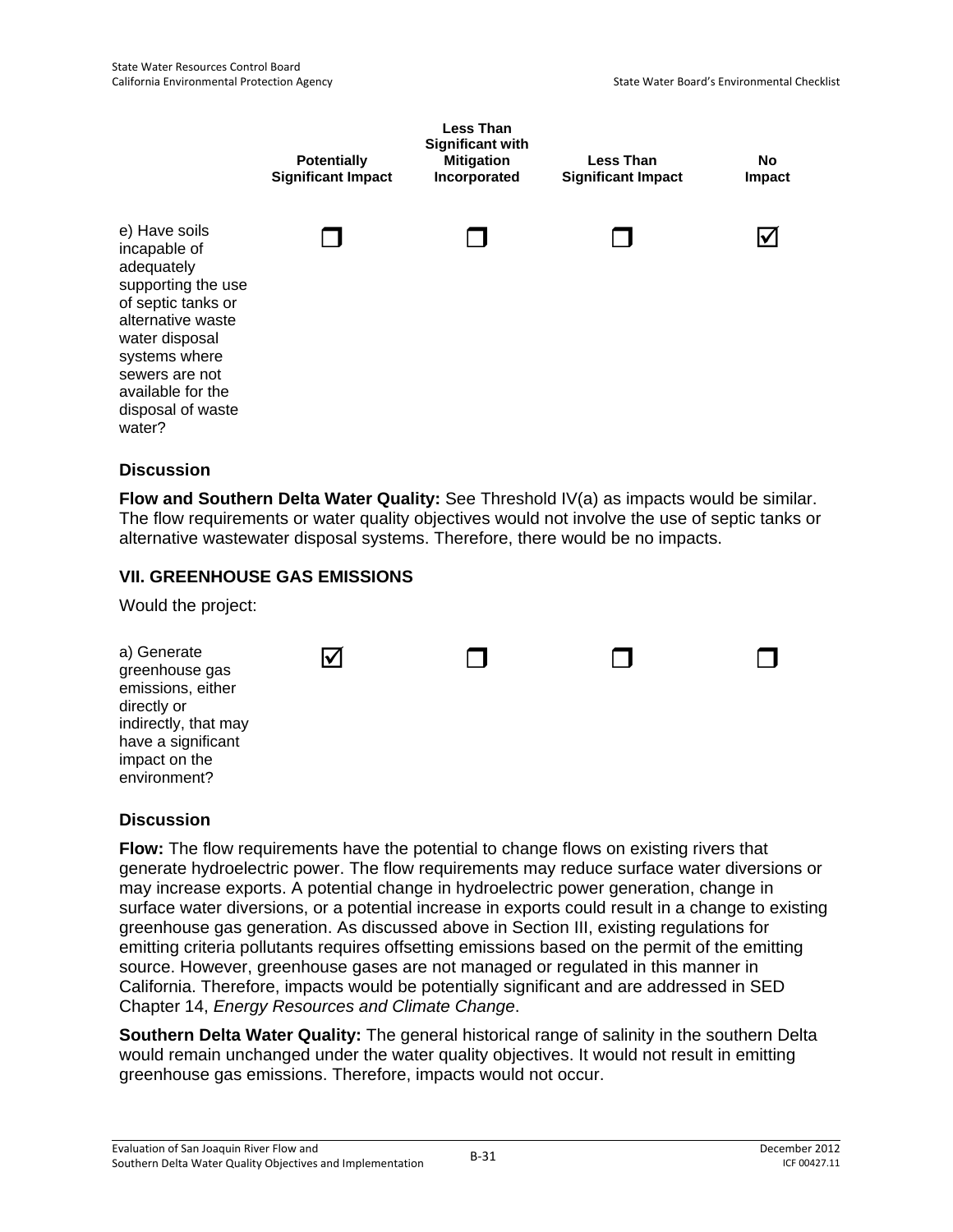|                                                                                                                                                          | <b>Potentially</b><br><b>Significant Impact</b> | <b>Less Than</b><br><b>Significant with</b><br><b>Mitigation</b><br>Incorporated | <b>Less Than</b><br><b>Significant Impact</b> | <b>No</b><br>Impact |
|----------------------------------------------------------------------------------------------------------------------------------------------------------|-------------------------------------------------|----------------------------------------------------------------------------------|-----------------------------------------------|---------------------|
| a) Conflict with an<br>applicable plan,<br>policy or regulation<br>adopted for the<br>purpose of<br>reducing the<br>emissions of<br>greenhouse<br>gases? |                                                 |                                                                                  |                                               |                     |

**Flow:** See discussion in Section VIII(a), as impacts would be similar. Impacts would be potentially significant and are addressed in SED Chapter 14, *Energy Resources and Climate Change*.

**Southern Delta Water Quality:** See discussion in Section VIII(a), as impacts would be similar. Impacts would be less than significant.

# **VIII. HAZARDS AND HAZARDOUS MATERIALS**

Would the project:

| disposal of<br>hazardous<br>materials? |  |
|----------------------------------------|--|
|----------------------------------------|--|

### **Discussion**

**Flow and Southern Delta Water Quality:** Hazardous materials are generally the raw materials for industrial or commercial products or processes that may be classified as toxic, flammable, corrosive, or reactive. The flow requirements or water quality objectives would not involve the transport, use, or disposal of hazardous materials. The flow requirements would change the volume of water within existing rivers and reservoirs. The water quality objectives for salinity would maintain the general historical range of salinity in the southern Delta. Neither of these actions involves hazardous materials. Therefore, there would be no impacts.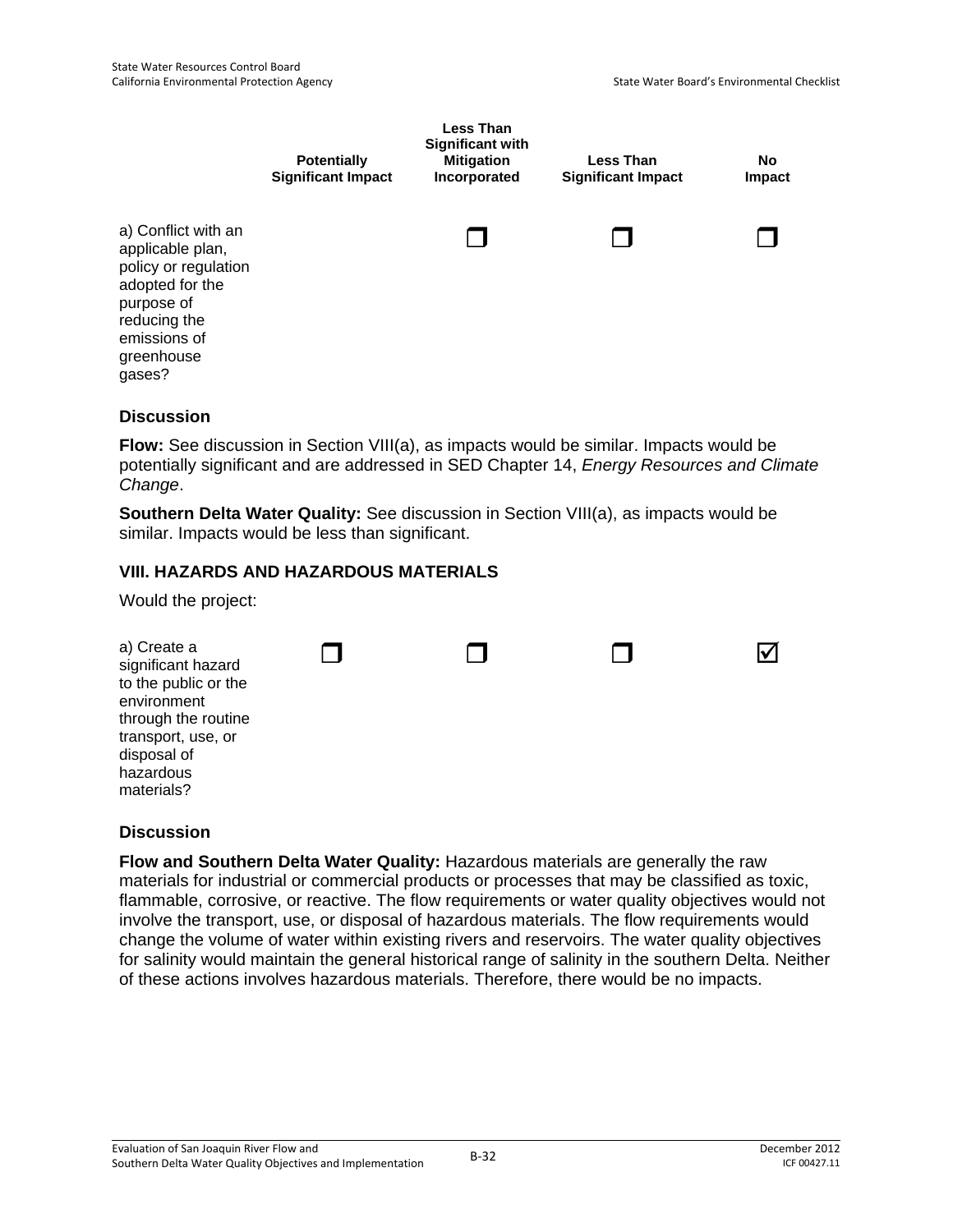|                                                                                                                                                                                                                                        | <b>Potentially</b><br><b>Significant Impact</b> | <b>Less Than</b><br><b>Significant with</b><br><b>Mitigation</b><br>Incorporated | <b>Less Than</b><br><b>Significant Impact</b>                                            | <b>No</b><br>Impact  |
|----------------------------------------------------------------------------------------------------------------------------------------------------------------------------------------------------------------------------------------|-------------------------------------------------|----------------------------------------------------------------------------------|------------------------------------------------------------------------------------------|----------------------|
| b) Create a<br>significant hazard<br>to the public or the<br>environment<br>through<br>reasonably<br>foreseeable upset<br>and accident<br>conditions<br>involving the<br>release of<br>hazardous<br>materials into the<br>environment? |                                                 |                                                                                  |                                                                                          | ⋈                    |
| <b>Discussion</b>                                                                                                                                                                                                                      |                                                 |                                                                                  | Flow and Southern Delta Water Quality: See Threshold VIII(a) as impacts would be similar |                      |
| and would not occur.                                                                                                                                                                                                                   |                                                 |                                                                                  |                                                                                          |                      |
| c) Emit hazardous<br>emissions or<br>handle hazardous<br>or acutely<br>hazardous<br>materials,<br>substances, or<br>waste within one-<br>quarter mile of an<br>existing or<br>proposed school?                                         |                                                 |                                                                                  |                                                                                          | $\blacktriangledown$ |
| <b>Discussion</b>                                                                                                                                                                                                                      |                                                 |                                                                                  |                                                                                          |                      |
| and would not occur.                                                                                                                                                                                                                   |                                                 |                                                                                  | Flow and Southern Delta Water Quality: See Threshold VIII(a) as impacts would be similar |                      |
| d) Be located on a<br>site which is<br>included on a list<br>of hazardous<br>materials sites<br>compiled pursuant<br>to Government<br><b>Code Section</b><br>65962.5 and, as a<br>result, would it<br>create a significant             |                                                 |                                                                                  | IV                                                                                       |                      |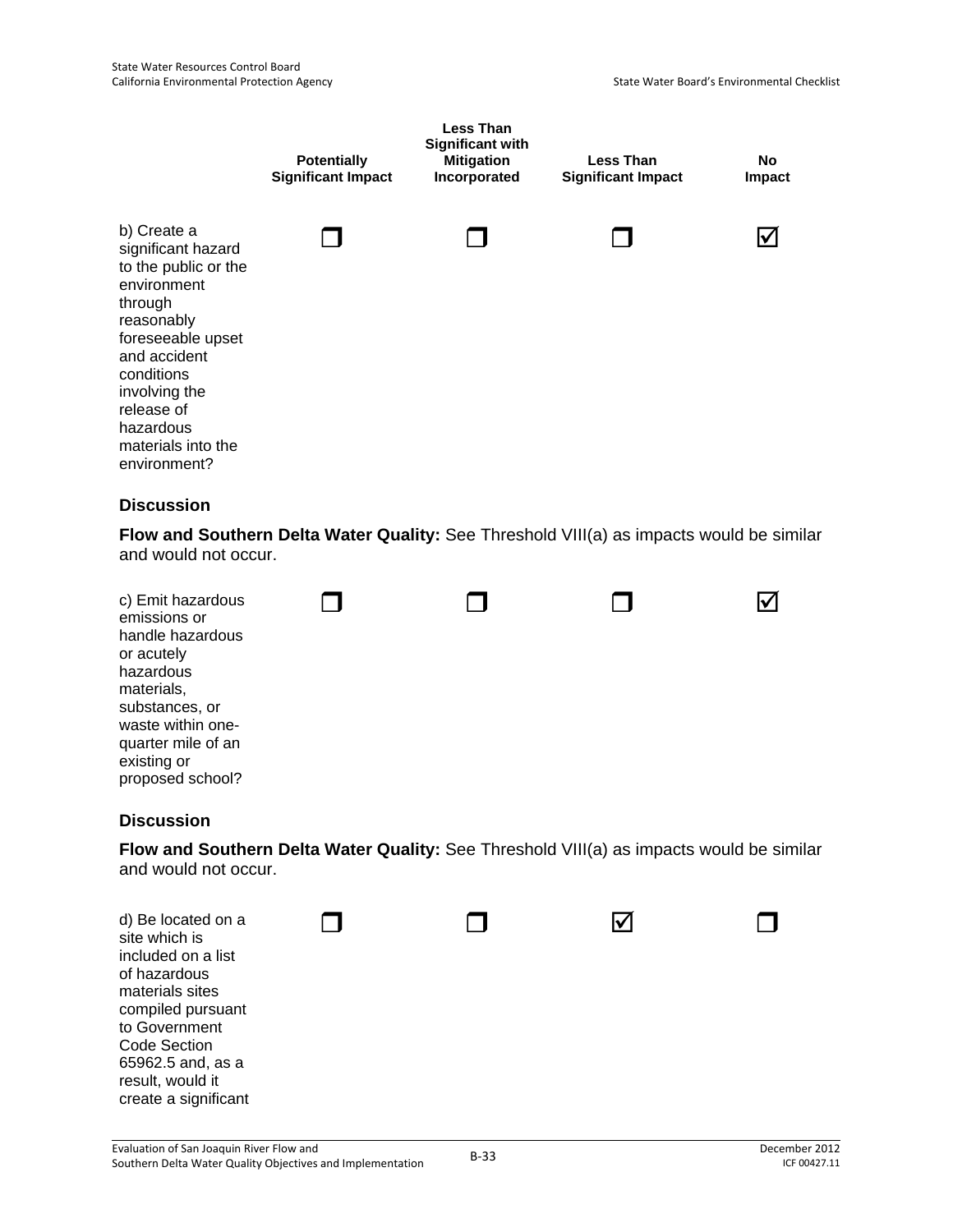**Potentially Significant Impact** 

**Less Than Significant with Mitigation Incorporated** 

**Less Than Significant Impact** 

**No Impact**

hazard to the public or the environment?

### **Discussion**

**Flow:** A search was conducted to identify the presence of a Cortese Site (sites compiled as being hazardous materials sites under Government Code, § 65962) near the three eastside tributaries, LSJR, and three reservoirs using multi-agency maps, lists, and databases compiled into the EnviroStor online database (DTSC 2007). The table below lists active hazardous waste sites found within or nearby (within 250 feet) of the three eastside tributaries, LSJR, and reservoirs in the plan area. No active hazardous waste sites were found along the SJR or the Stanislaus or Merced Rivers, but two sites were found along the Tuolumne River (DTSC 2007). The flow requirements would not have the potential to modify these sites because the flows would not be outside the channel of the river. Furthermore, the flow requirements would not change the peak flow releases that result from reservoirs spilling. This is because the percent of unimpaired flow requirement would cease to apply during high flows or flooding to preserve public health and safety. The State Water Board would coordinate with federal, state, and local agencies to determine when it is appropriate to waive the requirements. The NOAA (National Oceanic and Atmospheric Administration) action stage of the rivers, or the point on a rising stream at which some type of mitigation action should be taken in preparation for possible significant hydrologic activity, is a reasonable proxy to describe when the unimpaired flow requirements might be waived as a result of public health and safety concerns. Therefore, the flow requirements would not create a significant hazard to the public or the environment and impacts would be less than significant.

| Hazardous Waste Sites Found along the Tuolumne River (Upstream of the Confluence |
|----------------------------------------------------------------------------------|
| with the Lower San Joaquin River to New Don Pedro Reservoir)                     |

| <b>Hazardous Site</b><br><b>Name</b>       | <b>Address/City</b>     | <b>Site Status/Status</b><br><b>Date</b>                  | <b>Distance from</b><br><b>River (name</b><br><b>River)</b> |
|--------------------------------------------|-------------------------|-----------------------------------------------------------|-------------------------------------------------------------|
| <b>Modesto Disposal</b><br><b>Services</b> | 2769 West Hatch<br>Road | Refer:<br>IWMB/2/17/2009                                  | 180 feet<br><b>Tuolumne River</b>                           |
| Moccasin Fish<br>Hatchery                  | Hwy120 & Hwy 149        | LUST Cleanup Site -<br>Open - Site<br>Assessment/4/17/200 | 90 feet – New<br>Don Pedro<br>Reservoir                     |

LUST = Leaking Underground Storage Tank

**Southern Delta Water Quality:** The salinity of the southern Delta would remain within the general historical range of salinity under the water quality objectives because the water quality objective for salinity at Vernalis would continue to be met. Water quality does not have the potential to affect a hazardous waste site. Therefore, there would be no impacts.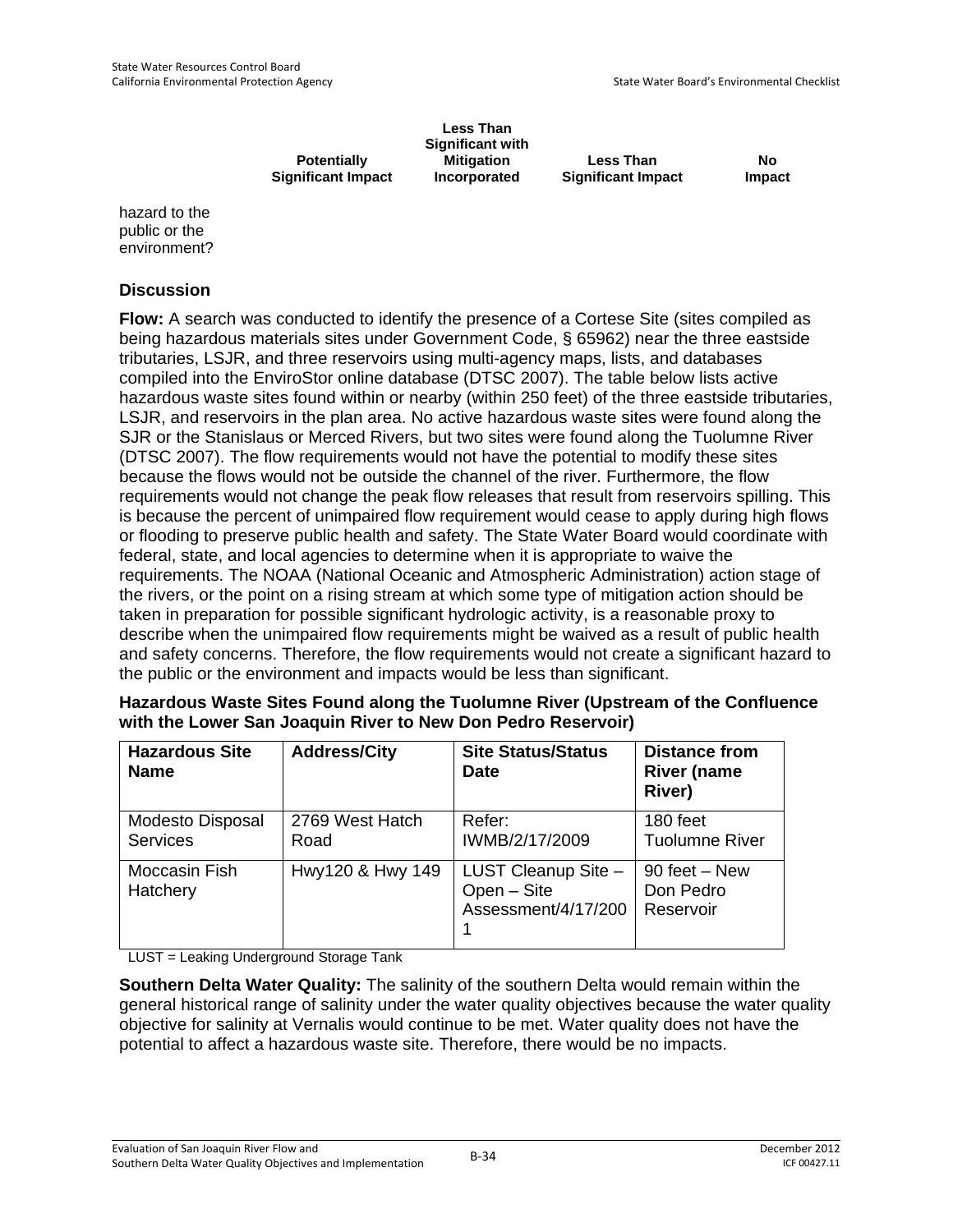

**Flow and Southern Delta Water Quality:** The flow requirements would result in a change in volume of water in existing reservoirs and rivers. The water quality objectives would maintain the general historical range of salinity within in the southern Delta. Neither of these actions have the potential to result in an increased capacity at existing airports, a safety hazard to existing airports, or be in conflict with an airport land use plan. Therefore, there would be no impacts.



### **Discussion**

**Flow and Southern Delta Water Quality:** As described in Threshold VIII(e), the flow requirements or water quality objectives do not involve elements that could increase air traffic volumes or cause a conflict with existing private airstrips. Therefore, neither of these plan amendments have the potential to result in a safety hazards to private airstrips. Therefore, there would be no impacts.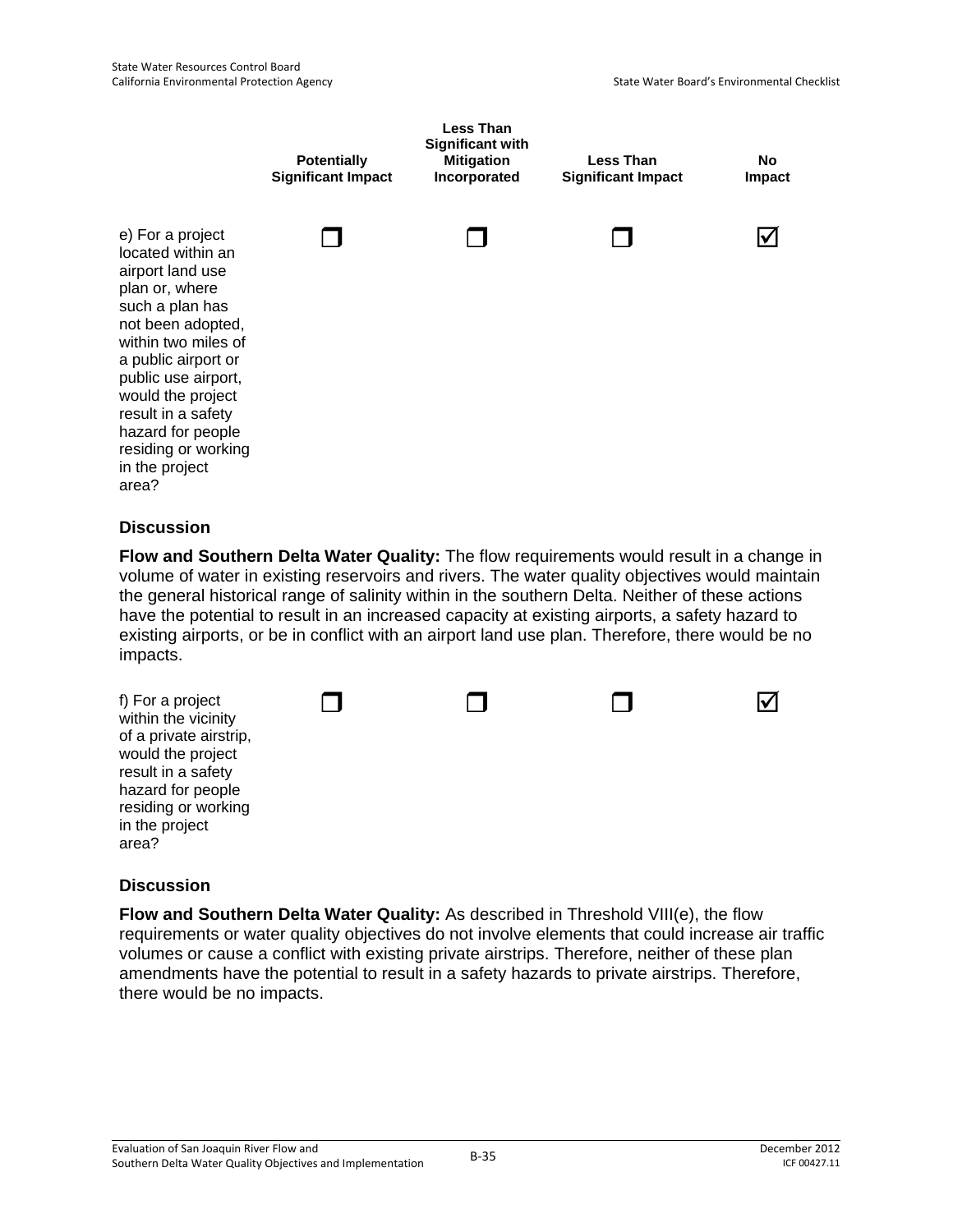

**Flow:** Under the National Dam Safety Program Act of 1996, dam owners are responsible for preparing and implementing emergency action plans (EAPs) for potential dam failures based on guidelines of the Federal Emergency Management Agency (FEMA) or the Federal Energy Regulatory Commission (FERC) for hydropower projects (FERC 2007). EAPs do the following: (1) specify preplanned actions to be taken by dam owners to moderate or alleviate problems at a dam, (2) contain procedures and information for issuing early warning and notification messages to responsible downstream emergency management authorities of an emergency situation, and (3) include inundation maps to show the emergency management authorities the critical areas that require action in case of an emergency. EAPs are periodically updated by dam owners based on changes, such as new contact personnel, and are required to be redistributed to all involved parties every 5 years. The flow requirements would shift the timing of reservoir operations (e.g., flows and storage levels), but the dams would continue to operate as they currently do and within their current design capabilities and specifications. Since the EAPs account for a wide variety of flow scenarios and are regularly updated, the flow requirements would not impair or physically interfere with these adopted emergency plans. Impacts would be less than significant.

**Southern Delta Water Quality:** The general historical salinity range in the southern Delta would be maintained under the water quality objectives because the water quality objective for the salinity objective at Vernalis would continue to be met. The salinity objective would not increase risks associated with emergency response or evacuation plans. Therefore, impacts would be less than significant.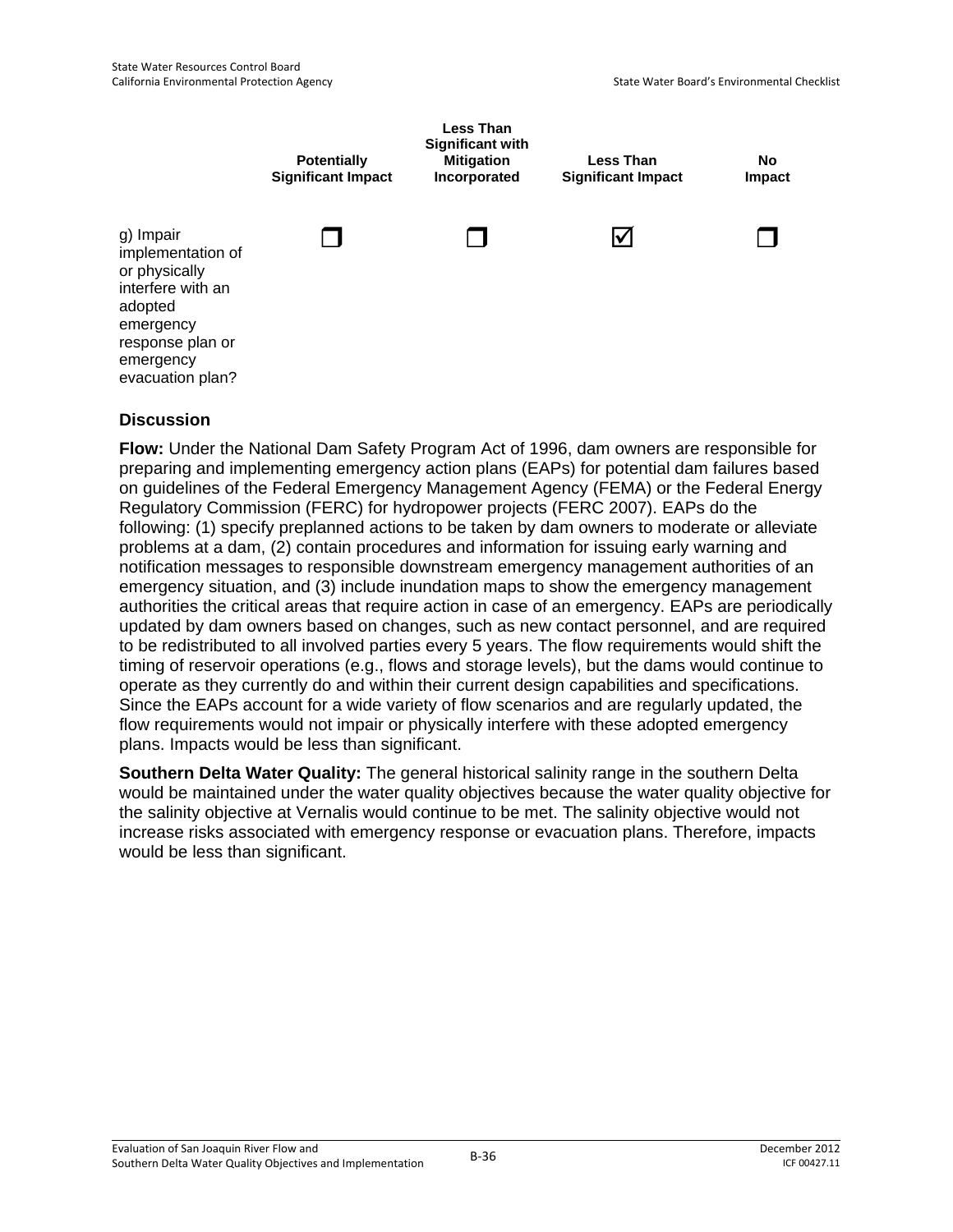

**Flow and Southern Delta Water Quality:** The flow requirements would result in a change in volume of water in existing reservoirs and rivers. The general historical salinity range in the southern Delta would be maintained under the water quality objectives because the water quality objective for salinity at Vernalis would continue to be met. The plan amendments would not involve the construction or operation of housing or the intermixing of residences with wildlands. The flow requirements may result in a change in the type of agricultural lands in the plan area as a result of potential modifications to surface water diversions, resulting in fewer acres irrigated. However, agricultural land is typically located in areas with few people or structures and therefore, it is not expected that this would result in an increase in exposure of people or structures to loss involving wildfires. Therefore, impacts would be less than significant. .

# **IX. HYDROLOGY AND WATER QUALITY**

Would the project:

| a) Violate any<br>water quality<br>standards or waste<br>discharge<br>requirements? | $\bm{\triangledown}$ |  |  |  |
|-------------------------------------------------------------------------------------|----------------------|--|--|--|
|-------------------------------------------------------------------------------------|----------------------|--|--|--|

### **Discussion**

**Flow:** The flow requirements would result in a change in the volume of water in existing reservoirs and rivers and would not result in a change to existing waste discharge requirements. The flow requirements could change the number of exceedances currently experienced at the interior southern Delta compliance stations. Potentially significant impacts are addressed in SED Chapter 5, *Water Supply, Surface Hydrology, and Water Quality*.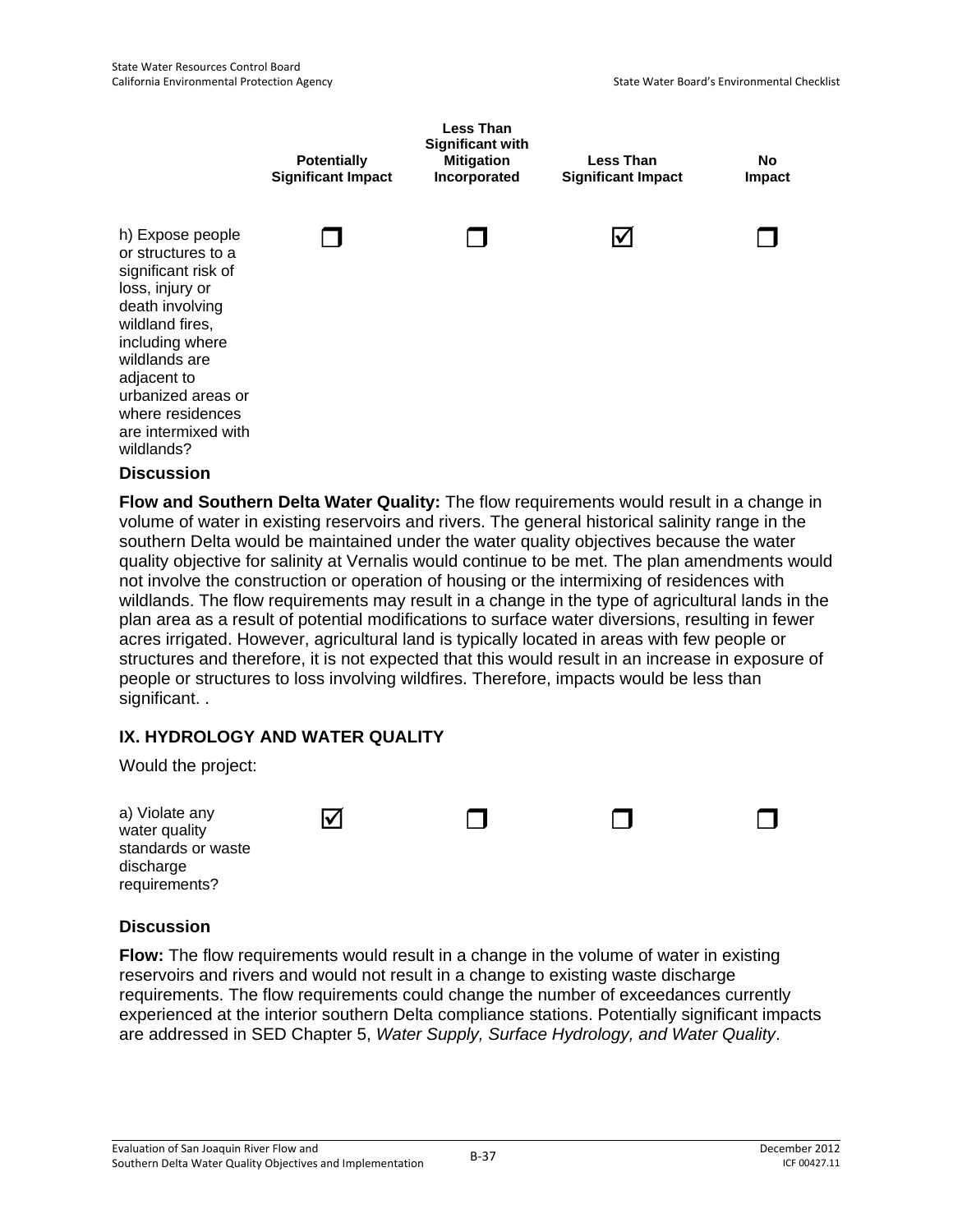|                           | <b>Less Than</b>        |                           |        |
|---------------------------|-------------------------|---------------------------|--------|
|                           | <b>Significant with</b> |                           |        |
| <b>Potentially</b>        | <b>Mitigation</b>       | <b>Less Than</b>          | No     |
| <b>Significant Impact</b> | Incorporated            | <b>Significant Impact</b> | Impact |

**Southern Delta Water Quality:** The water quality objectives would establish salinity levels to protect agricultural beneficial uses in the southern Delta. Therefore, the objectives would not violate a water quality standard or violate a wastewater discharge requirement. There would be no impacts.

| b) Substantially<br>deplete<br>groundwater<br>supplies or<br>interfere<br>substantially with<br>groundwater<br>recharge such that<br>there would be a<br>net deficit in<br>aquifer volume or<br>a lowering of the<br>local groundwater<br>table level (e.g.,<br>the production rate<br>of pre-existing<br>nearby wells would<br>drop to a level<br>which would not<br>support existing<br>land uses or<br>planned uses for<br>which permits<br>have been |  |  |
|----------------------------------------------------------------------------------------------------------------------------------------------------------------------------------------------------------------------------------------------------------------------------------------------------------------------------------------------------------------------------------------------------------------------------------------------------------|--|--|
| granted)?                                                                                                                                                                                                                                                                                                                                                                                                                                                |  |  |

### **Discussion**

**Flow:** The flow requirements could reduce the amount of surface water diversions on the three eastside tributaries. This could result in a potential increase in groundwater use to offset the potential reduction in surface water diversions. Therefore, impacts would be potentially significant and are addressed in SED Chapter 9, *Groundwater Resources*.

**Southern Delta Water Quality:** Agricultural users in the southern Delta apply water to irrigate their crops. Some of the agricultural users apply additional water to reduce the salts in the root zone of the crops. However, this water comes primarily from surface water diversions (e.g., the southern Delta channels). Therefore, a change in groundwater pumping would not be expected because most of the irrigation water comes from surface water diversions. There would be no impacts.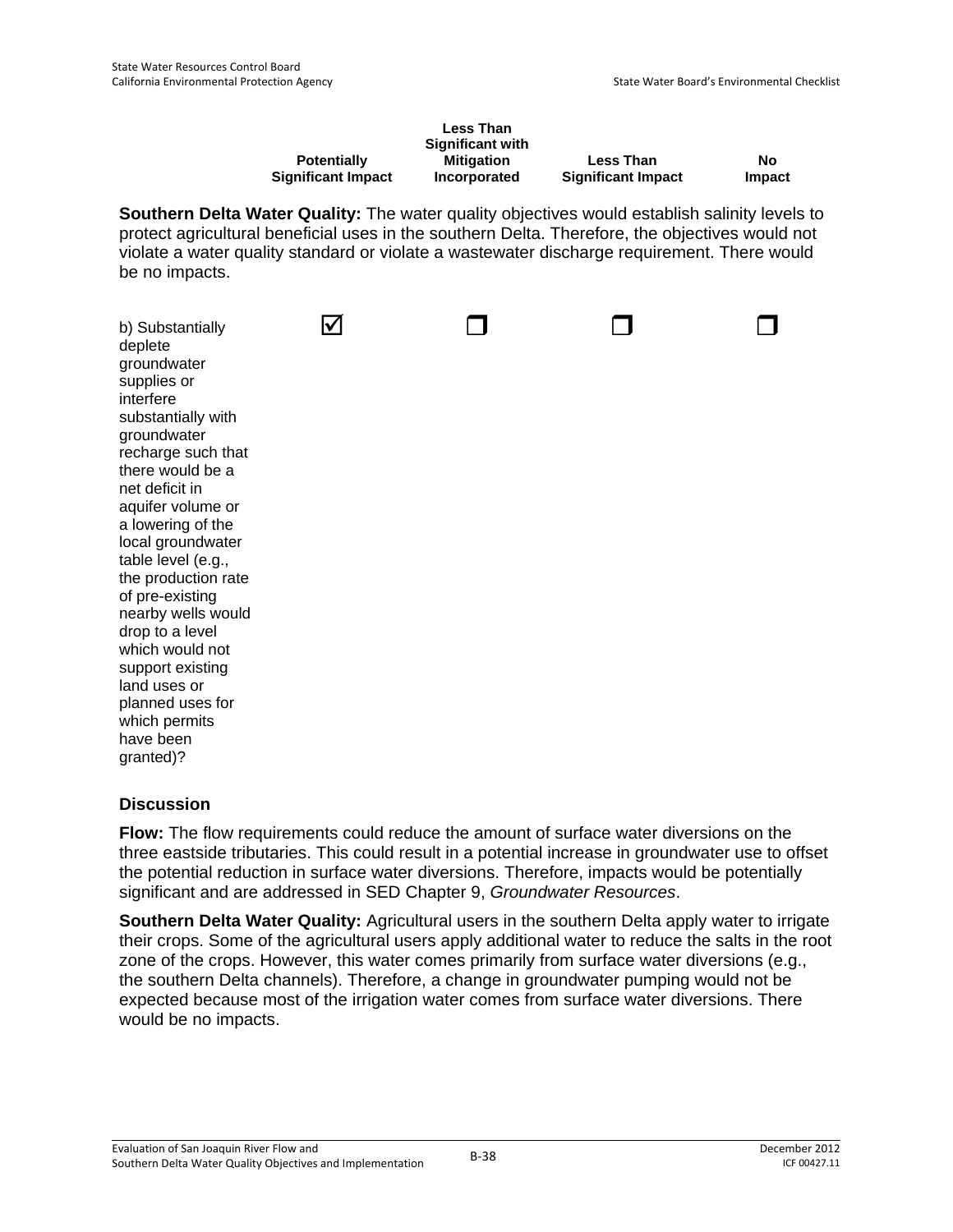

**Flow:** The potential changes in flow conditions under flow requirements could alter the existing drainage patterns of the rivers, resulting in substantial erosion or siltation. Therefore, impacts would be potentially significant and are addressed in SED Chapter 6, *Flooding, Sediment, and Erosion*.

**Southern Delta Water Quality:** The salinity of the southern Delta would remain within the general historical range of salinity under the salinity objectives because the water quality objective for salinity at Vernalis would continue to be met. Maintaining water quality would not substantially alter the existing drainage pattern of a site or area. Therefore, there would be no impacts.



### **Discussion**

**Flow:** The flow requirements could change the volume of water in existing reservoirs and rivers during different times of year, which could result in flooding. Therefore, impacts would be potentially significant and are addressed in SED Chapter 6, *Flooding, Sediment, and Erosion*.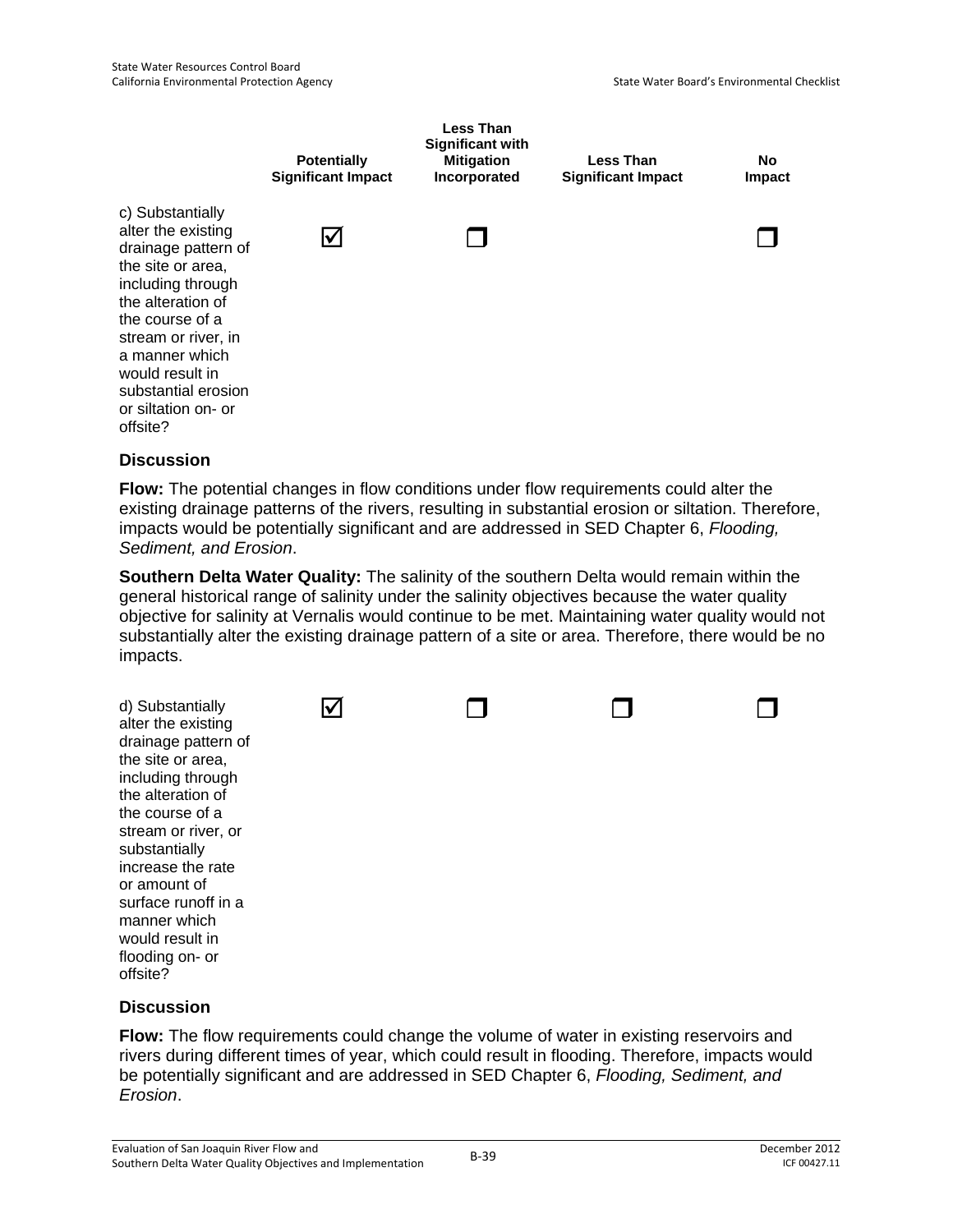|                           | <b>Less Than</b><br><b>Significant with</b> |                           |        |
|---------------------------|---------------------------------------------|---------------------------|--------|
| <b>Potentially</b>        | <b>Mitigation</b>                           | <b>Less Than</b>          | No     |
| <b>Significant Impact</b> | Incorporated                                | <b>Significant Impact</b> | Impact |

**Southern Delta Water Quality:** The salinity of the southern Delta would remain within the general historical range of salinity under the water quality objectives because the water quality objective for salinity at Vernalis would continue to be met. Maintaining water quality would not substantially alter the volume of water in the southern Delta and thus would not result in an increase in flooding. Therefore, there would be no impacts.

| $\sigma$ $\sigma$ $\sigma$ $\sigma$<br>contribute runoff<br>water which would<br>exceed the<br>capacity of existing<br>or planned<br>stormwater<br>drainage systems<br>or provide<br>substantial |  | M |  |
|--------------------------------------------------------------------------------------------------------------------------------------------------------------------------------------------------|--|---|--|
|                                                                                                                                                                                                  |  |   |  |
| additional sources                                                                                                                                                                               |  |   |  |
| of polluted runoff?                                                                                                                                                                              |  |   |  |
|                                                                                                                                                                                                  |  |   |  |

### **Discussion**

e) Create or

**Flow:** The flow requirements could result in a change in the amount of surface water stored in the existing reservoirs or released to the rivers. However, the amount of stormwater generated, collected, or discharged to surface waters would remain the same as baseline. Furthermore, the flow requirements would not modify the existing stormwater collection system (e.g., storm sewers or detention basins). Therefore, impacts would be less than significant.

**Southern Delta Water Quality:** The salinity of the southern Delta would remain within the general historical range of salinity under the water quality objectives because the water quality objective for salinity at Vernalis would continue to be met. Furthermore, agricultural users are expected to continue using surface water sources to irrigate agricultural crops. Thus, the water quality objectives would not create or contribute runoff that would exceed the capacity of existing or planned stormwater drainage systems or provide substantial sources of polluted runoff. Therefore, impacts would be less than significant.

| f) Otherwise<br>substantially<br>degrade water<br>quality? | ⋈ |  |  |
|------------------------------------------------------------|---|--|--|
|                                                            |   |  |  |

### **Discussion**

**Flow and Southern Delta Water Quality:** Degradation to water quality as a result of the flow requirements or water quality objectives is also discussed in IX(a). Therefore, impacts would be potentially significant and is addressed in SED Chapter 5, *Water Supply, Surface Hydrology, and Water Quality*.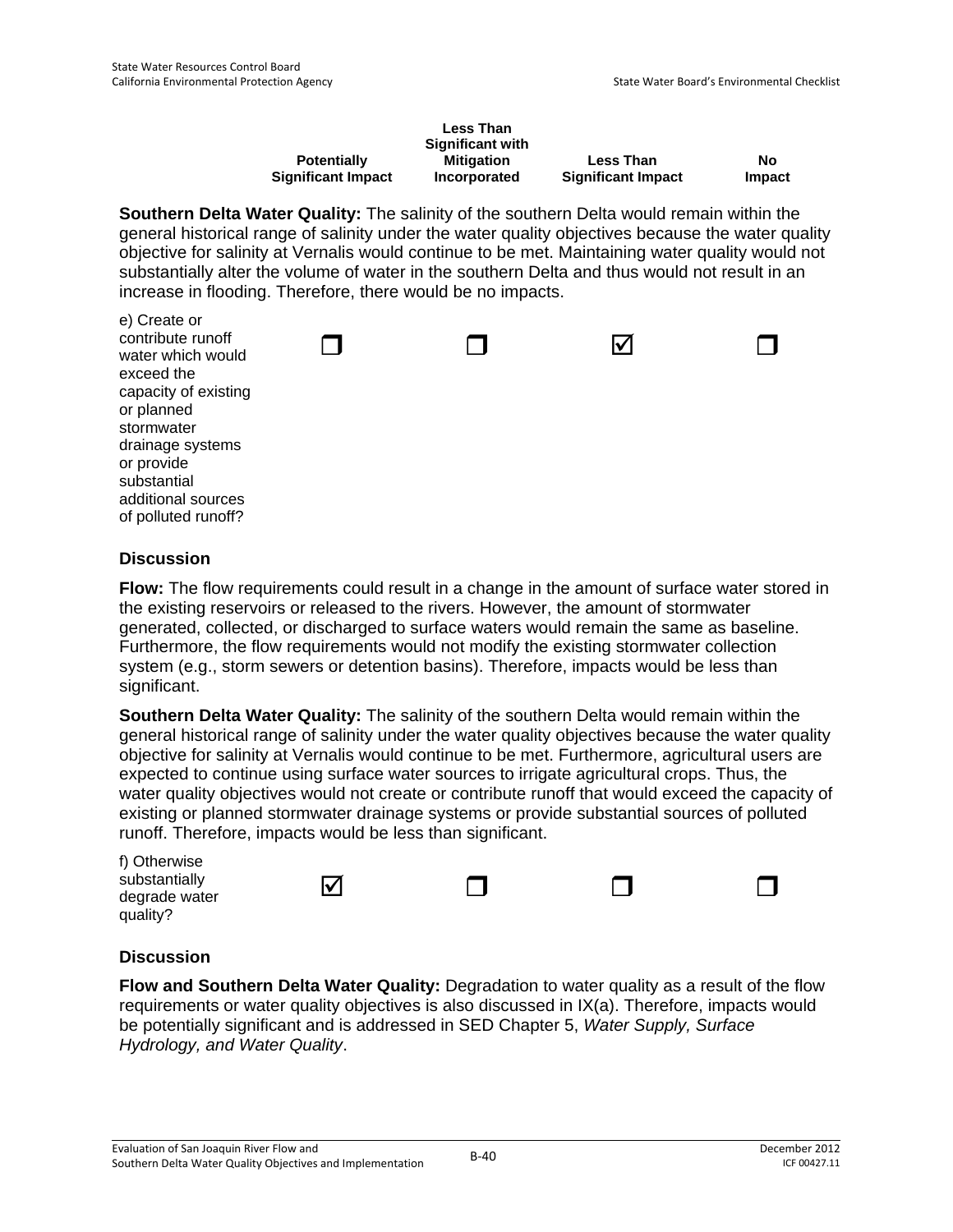

**Flow and Southern Delta Water Quality:** The flow requirements or water quality objectives would not result in the development of housing. Therefore, there would be no impacts.



### **Discussion**

**Flow and Southern Delta Water Quality:** The flow requirements or water quality objectives would not result in the development of structures. Therefore, there would be no impacts.



### **Discussion**

**Flow:** As discussed in VIII(g), the dams would continue to operate as they currently do and within their current design capabilities and specifications. The flow requirements would shift the timing of reservoir operations (e.g., flows and storage levels), but the same flood control curves and daily operations would be used for actual operations of the three reservoirs under the flow requirements as under the baseline. Although the monthly reservoir operations during the February–June period would be slightly different under the flow requirements, the same end-of-month flood-control storage space would be maintained and the same daily flood-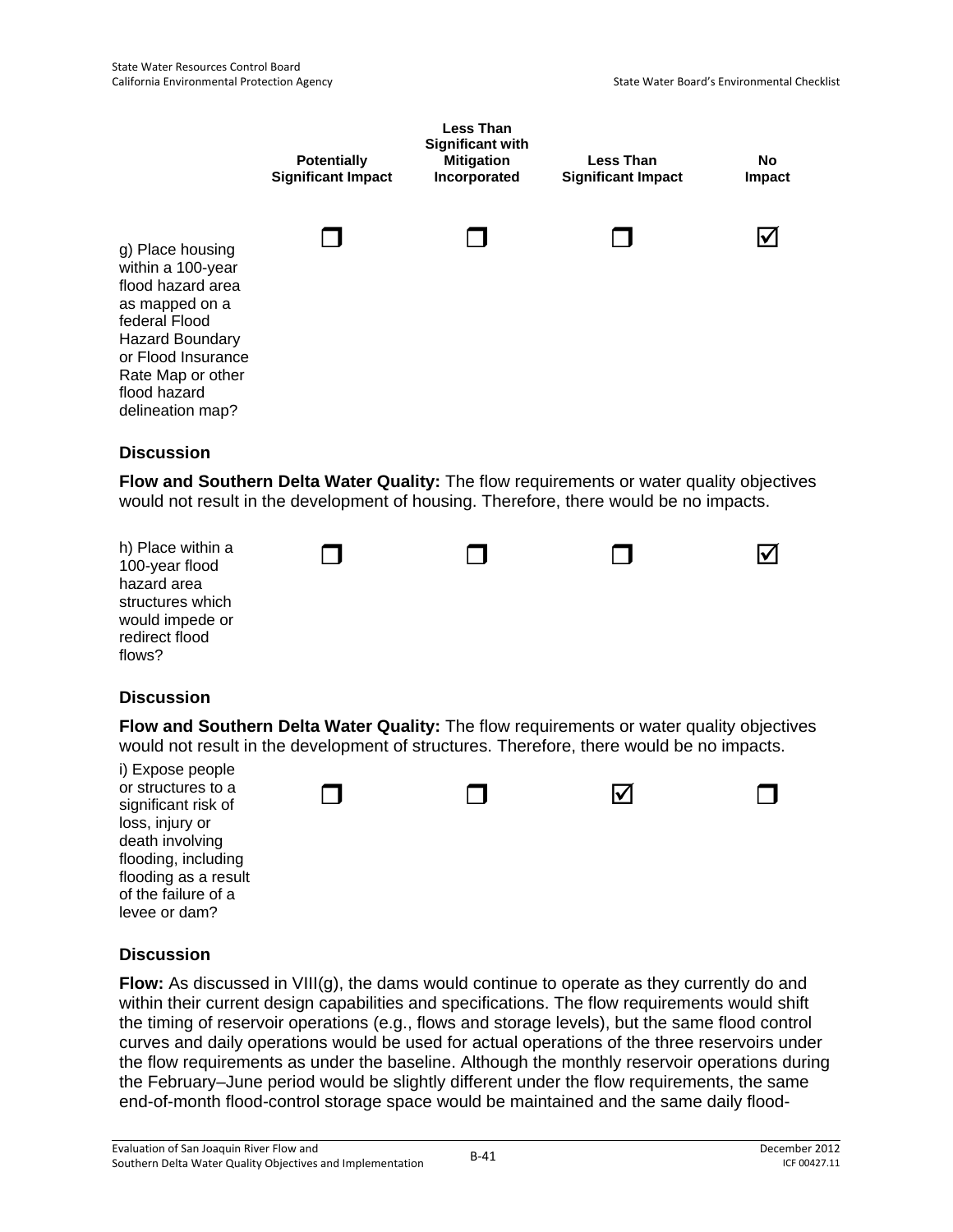|                           | <b>Less Than</b>        |                           |        |
|---------------------------|-------------------------|---------------------------|--------|
|                           | <b>Significant with</b> |                           |        |
| <b>Potentially</b>        | <b>Mitigation</b>       | <b>Less Than</b>          | No     |
| <b>Significant Impact</b> | <b>Incorporated</b>     | <b>Significant Impact</b> | Impact |

control releases would be made during major rainfall runoff events, with the same downstream maximum flood-control releases. Because the reservoir storages would often be at the monthly flood control levels in many of the years, the same monthly releases would be made. Some of the LSJR alternatives would release more water than the baseline, and the storage would be reduced so that flood-control releases would be delayed and/or reduced. The daily releases could vary under the flow requirements, but the maximum flood-control release would not be increased. Therefore, periodic high flood flows during major storms on each of the three eastside tributaries would be nearly the same as the flood-control releases under baseline. In addition, the flow requirements would cease to apply during high flows or flooding to preserve public health and safety. The State Water Board would coordinate with federal, state, and local agencies to determine when it is appropriate to waive the requirements. The NOAA (National Oceanic and Atmospheric Administration) action stage of the rivers, or the point on a rising stream at which some type of mitigation action should be taken in preparation for possible significant hydrologic activity, is a reasonable proxy to describe when the unimpaired flow requirements might be waived as a result of public health and safety concerns. Therefore, impacts would be less than significant. However, flooding with respect to river levees and downstream river channel capacities is addressed in SED Chapter 6, *Flooding, Sediment, and Erosion*.

**Southern Delta Water Quality:** As discussed in IX(d), the water quality objectives would not result in flooding. Therefore, there would be no impacts.

j) Inundation by seiche, tsunami, or mudflow

### **Discussion**

**Flow:** The plan area is located inland and not along the coast; therefore, it is not susceptible to tsunamis or inundation by tsunamis. A seiche is typically associated with water movement in lakes or reservoirs being caused by ground movement generated by meteorological effects (e.g., wind) or earthquakes. Currently, the existing reservoirs are susceptible to seiches. The flow requirements would not increase the risk of seiches at the three reservoirs. Therefore, there would be no impacts. Mudflows generally occur in areas that have a steep relief with little vegetation and are generally caused by instances of high precipitation over short or long periods of time. Currently, the areas with steep slopes and little vegetation that experience heavy precipitation events within the watersheds of the plan area are already susceptible to mudflows. The flow requirements would not increase the risk of mudflows in these areas. Finally, the flow requirements would not result in bringing people to an area susceptible to seiches, tsunamis, or mudflows; people would not congregate or be located in an area exposed to these risks because of the new flow requirements. Therefore, impacts would be less than significant.

**Southern Delta Water Quality:** The salinity of the southern Delta would remain within the general historical range of salinity under the water quality objectives because the water quality objectives at Vernalis would continue to be met. Water quality does not affect, nor is it affected by, a seiche, tsunami, or mudflow. Therefore, there would be no impacts.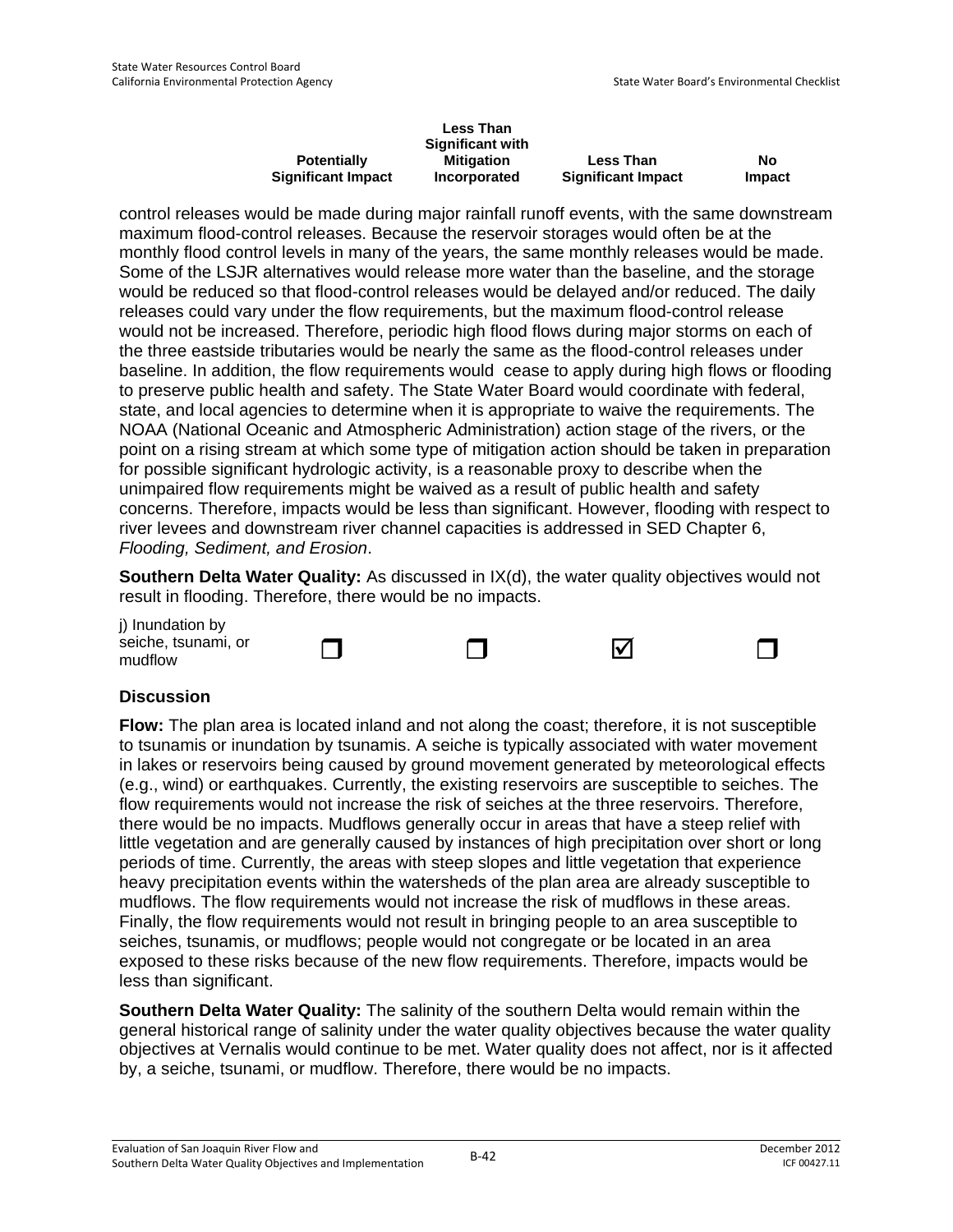|                                                       | <b>Potentially</b><br><b>Significant Impact</b> | Less Than<br><b>Significant with</b><br><b>Mitigation</b><br>Incorporated | Less Than<br><b>Significant Impact</b> | No<br>Impact         |
|-------------------------------------------------------|-------------------------------------------------|---------------------------------------------------------------------------|----------------------------------------|----------------------|
| <b>X. LAND USE AND PLANNING</b><br>Would the project: |                                                 |                                                                           |                                        |                      |
| a) Physically divide<br>an established<br>community?  |                                                 |                                                                           |                                        | $\blacktriangledown$ |

**Flow and Southern Delta Water Quality:** The new flow requirements or water quality objectives could result in a change in the volume of water within existing reservoirs or rivers or a change in the chemical properties of existing water quality. Neither of these two changes would physically divide an established community. Therefore, there would be no impacts.

| b) Conflict with any<br>applicable land<br>use plan, policy, or<br>regulation of an<br>agency with<br>jurisdiction over<br>the project<br>(including, but not<br>limited to the<br>general plan,<br>specific plan, local<br>coastal program,<br>or zoning<br>ordinance)<br>adopted for the<br>purpose of<br>avoiding or<br>mitigating an<br>environmental<br>effect? |  |  |  |  |
|----------------------------------------------------------------------------------------------------------------------------------------------------------------------------------------------------------------------------------------------------------------------------------------------------------------------------------------------------------------------|--|--|--|--|
|----------------------------------------------------------------------------------------------------------------------------------------------------------------------------------------------------------------------------------------------------------------------------------------------------------------------------------------------------------------------|--|--|--|--|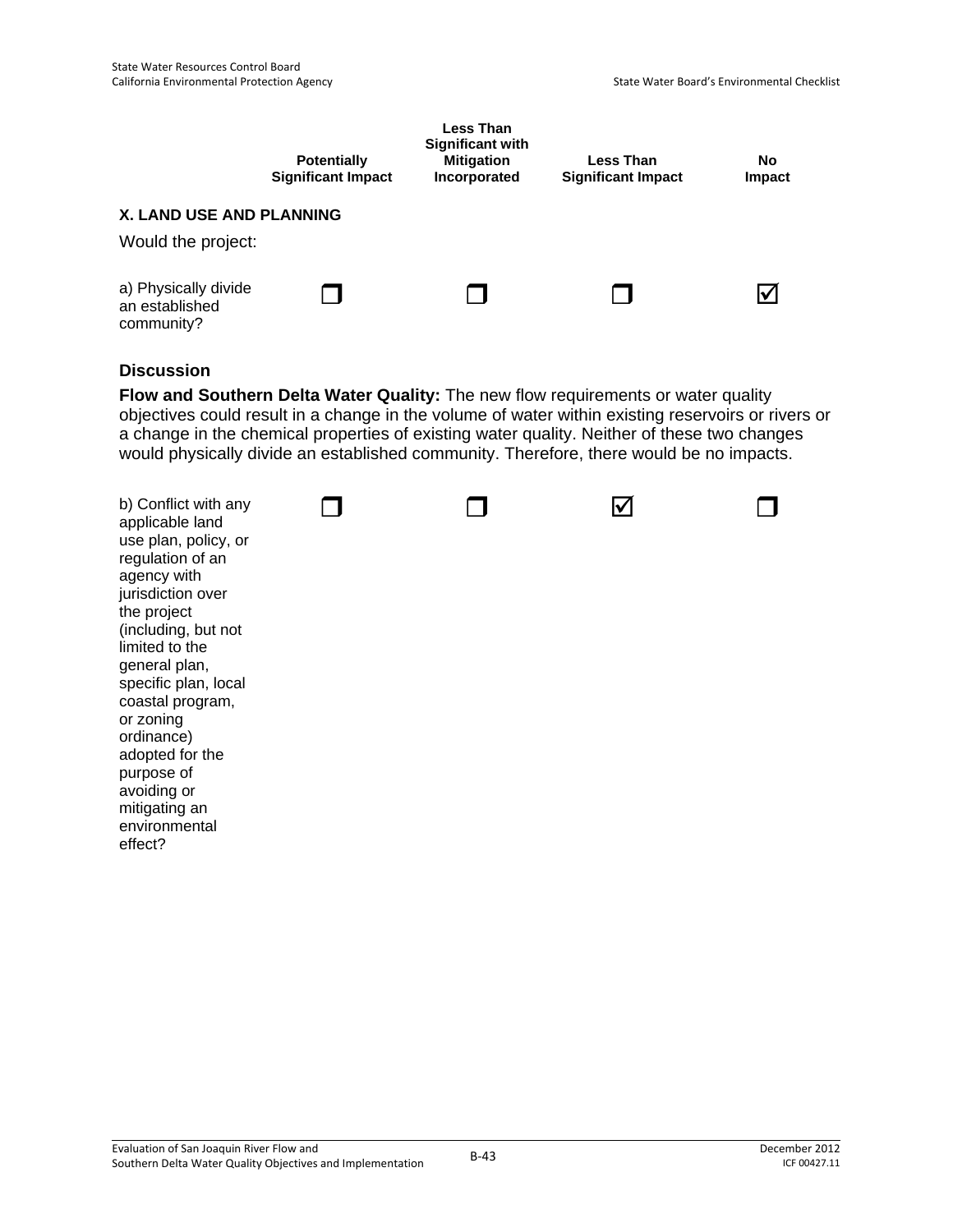|                           | <b>Less Than</b><br><b>Significant with</b> |                           |        |
|---------------------------|---------------------------------------------|---------------------------|--------|
| <b>Potentially</b>        | Mitigation                                  | <b>Less Than</b>          | No     |
| <b>Significant Impact</b> | Incorporated                                | <b>Significant Impact</b> | Impact |

Local agencies in California have primary responsibility for land use control and regulation within their areas of jurisdiction and, to a lesser extent, for areas within their "spheres of influence." State planning and zoning law requires all California counties and incorporated cities to prepare, adopt, and implement a comprehensive general plan to guide the community's growth and development. A general plan is a community's basic vision and "blueprint" for the future and typically provides policies in many areas pertaining to conservation and development. Under state planning law, a general plan is required to contain seven elements: land use, open space, transportation/circulation, housing, safety, noise, and conservation. A general plan may also include optional elements at the discretion of the local agency, such as an agricultural element or a recreation element.

The general plan is commonly implemented through zoning and other local land use and development ordinances that must be consistent with the general plan. In reviewing and making decisions on applications for various land use entitlements and development projects, the local agency must typically make findings that the proposed activity (e.g., a conditional use permit or a subdivision of real property) is consistent with the applicable general plan. If the decision is discretionary and the project could have an effect on the physical environment, then the county or city is also obligated to comply with the procedural and documentation requirements of CEQA. Among other considerations for analyzing the potential effects of projects on water resources, CEQA requires agencies to evaluate the potential effects of large projects on public water systems, in coordination with the water agency, to ensure that sufficient water supply is available before approving large subdivisions, commercial office buildings, industrial parks, and similar projects.

**Flow:** State proponents and decision makers are not required to comply with county and city general plans and policies. Potential inconsistencies with such local plans and policies, and particularly those not binding on the state government, do not necessarily translate into an adverse environmental effect under CEQA. Furthermore, the mere fact of inconsistency is not by itself an adverse effect on the environment. The flow requirements could result in a change in the volume of water within existing reservoirs or rivers. This does not have the ability to conflict with applicable land use plans, policies, or regulations. The flow requirements could result in physical environmental effects associated with reducing surface water diversions to agricultural land. As discussed in Thresholds II (a) through (d), some agricultural land could go fallow as a result of the flow requirements and reduction of surface water diversions. Counties and cities in the plan area have general plans stipulating goals and policies associated with agricultural land. For example, the General Plans of Madera County (Madera County 1985), Merced County (Merced County 2000), San Joaquin County (San Joaquin County 2010), and Stanislaus County (Stanislaus County 2000) all have agricultural land policies in support of maintaining agricultural production. This support includes efforts to protect lands used for irrigated agriculture from being converted to nonagricultural purposes, improve irrigation performance and water conservation, and protect water quality for both supply to agriculture and discharge from agriculture. The table provides a summary of goals/objectives and policies/objectives related to agricultural activities.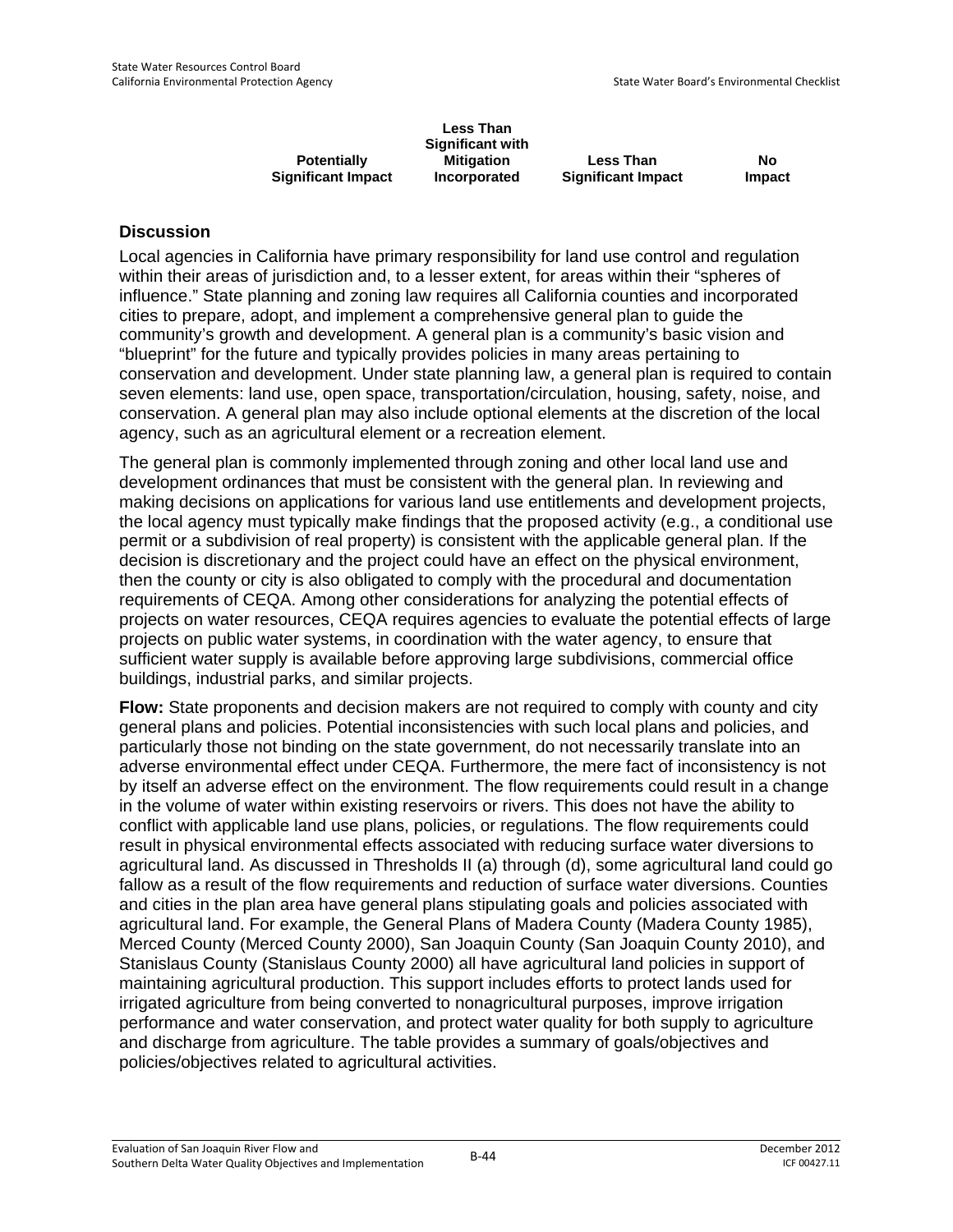|                           | <b>Less Than</b><br><b>Significant with</b> |                           |        |
|---------------------------|---------------------------------------------|---------------------------|--------|
| <b>Potentially</b>        | <b>Mitigation</b>                           | <b>Less Than</b>          | No     |
| <b>Significant Impact</b> | Incorporated                                | <b>Significant Impact</b> | Impact |

#### **Summary of County General Plan Policies Related to Agriculture**

| County            | Goals/Objectives                                                                                                                                                                              | Policies/Objectives                                                                                                                                                       |
|-------------------|-----------------------------------------------------------------------------------------------------------------------------------------------------------------------------------------------|---------------------------------------------------------------------------------------------------------------------------------------------------------------------------|
| Madera            | Goal 5.A.To designate adequate<br>agricultural land and promote development<br>of agricultural uses to support the<br>continued viability of Madera County's<br>agricultural economy.         | 5.A.6. The County shall<br>encourage continued and, where<br>possible, increased agricultural<br>activities on lands designated for<br>agricultural uses.                 |
| Merced            | Goal 2: Productive agricultural lands are<br>conserved.                                                                                                                                       | Objective 2. A.: Agricultural areas<br>are protected from conversion to<br>nonagricultural uses.                                                                          |
|                   | Goal 4: The management of water<br>resources to benefit the agricultural<br>community is improved.                                                                                            | Objective 4. A.: Measures to<br>protect and improve water quality<br>are supported.                                                                                       |
| <b>Stanislaus</b> | Goal 1: Strengthen the agricultural sector<br>of the economy.                                                                                                                                 | None.                                                                                                                                                                     |
|                   | Goal 2: Conserve our agricultural lands for<br>agricultural uses.                                                                                                                             | Objective 2.1 Continued<br>participation in the Williamson<br>Act.                                                                                                        |
|                   |                                                                                                                                                                                               | Objective 2.4 Assessing and<br>mitigating impacts of farmland<br>conversion.                                                                                              |
| San Joaquin       | Objective 1: To protect agricultural lands<br>needed for the continuation of commercial<br>agricultural enterprises, small-scale<br>farming operations and the preservation of<br>open space. | Policy 1: Established agricultural<br>land use categories promote a<br>range of agricultural activities and<br>preserve open space (e.g.,<br>general agriculture, limited |
|                   | Objective 3: To minimize the impact on<br>agriculture in the transition of agricultural<br>areas to urban development.                                                                        | agriculture, and agriculture-urban<br>reserve).                                                                                                                           |

However, these cities and counties do not have jurisdiction over the flow requirements. Furthermore, the flow requirements do not incorporate general plan amendments or zone changes to convert currently designated or zoned agricultural land to other uses. Therefore, a conflict would not occur if agricultural land is fallowed as a result of the flow requirements because the land would still exist as designated agricultural land. Although the flow requirements could result in physical constraints on agricultural production and may limit it in some cases, the flow requirements would not conflict with any land use plan or policy. Physical environmental impacts, such as the physical reduction of agricultural land, are discussed above under Threshold II(a) and the other respective resource thresholds as relevant. Therefore, impacts would be less than significant.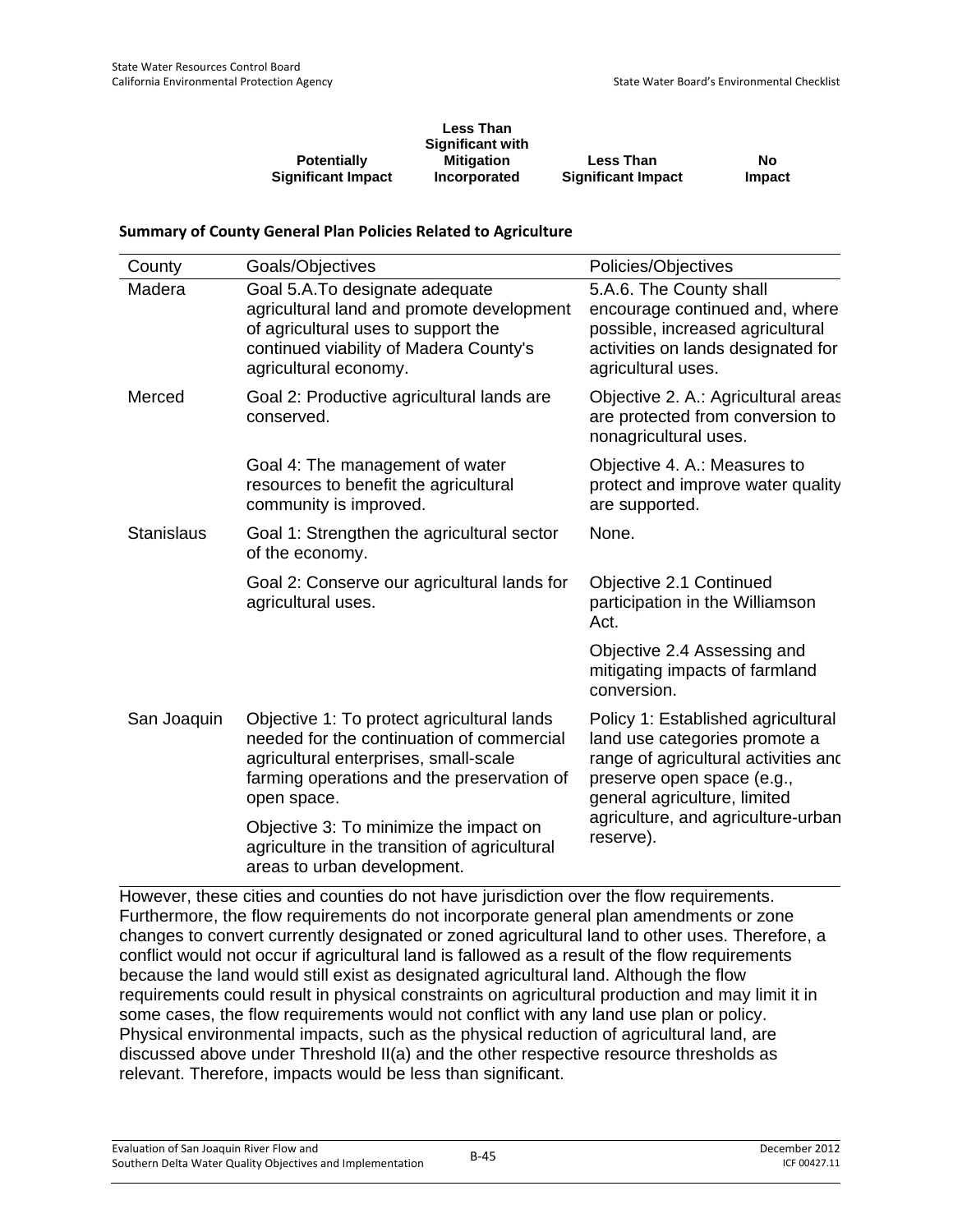|                           | <b>Less Than</b><br><b>Significant with</b> |                           |        |
|---------------------------|---------------------------------------------|---------------------------|--------|
| <b>Potentially</b>        | <b>Mitigation</b>                           | <b>Less Than</b>          | No     |
| <b>Significant Impact</b> | Incorporated                                | <b>Significant Impact</b> | Impact |

**Southern Delta Water Quality:** The water quality objectives do not include general plan amendments or zone changes and would not result in changes to existing land designations or zoning. Therefore, impacts would not occur.

| c) Conflict with any<br>applicable habitat<br>conservation plan<br>or natural<br>community |  |  |
|--------------------------------------------------------------------------------------------|--|--|
| conservation plan?                                                                         |  |  |

### **Discussion**

**Flow and Southern Delta Water Quality:** See Threshold IV(d) for a discussion of the flow requirements and water quality objectives. This impact would be potentially significant and is addressed in SED Chapters 7, *Aquatic Resources*, and 8, *Terrestrial Biological Resources*.

#### **XI. MINERAL RESOURCES**

Would the project:

| a) Result in the<br>loss of availability<br>of a known mineral<br>resource that<br>would be of value<br>to the region and<br>the residents of the<br>state? | $\mathbf{I}$ | M |  |
|-------------------------------------------------------------------------------------------------------------------------------------------------------------|--------------|---|--|
|                                                                                                                                                             |              |   |  |

### **Discussion**

**Flow:** Mineral resource recovery sites exist on the rivers in the plan area downstream of the rim dams. The flow requirements may affect when existing mineral resources can be accessed, though the flows would not eliminate the availability of those known mineral resources that would be of value to the region, the residents of the state, or are identified in a general plan as locally important. Furthermore, a mineral resource recovery site already on the river experiences high peak flows, and the peak flows under the flow requirements would be similar to existing high peak flows. Thus, a change to the timing and frequency of higher flow events would not restrict the availability of a known mineral resource. Impacts would be less than significant.

**Southern Delta Water Quality:** The water quality objectives would maintain the general historical range of salinity in the southern Delta. To maintain this salinity range, there would be no activities that would result in the loss of availability of a mineral resource. Therefore, there would be no impacts.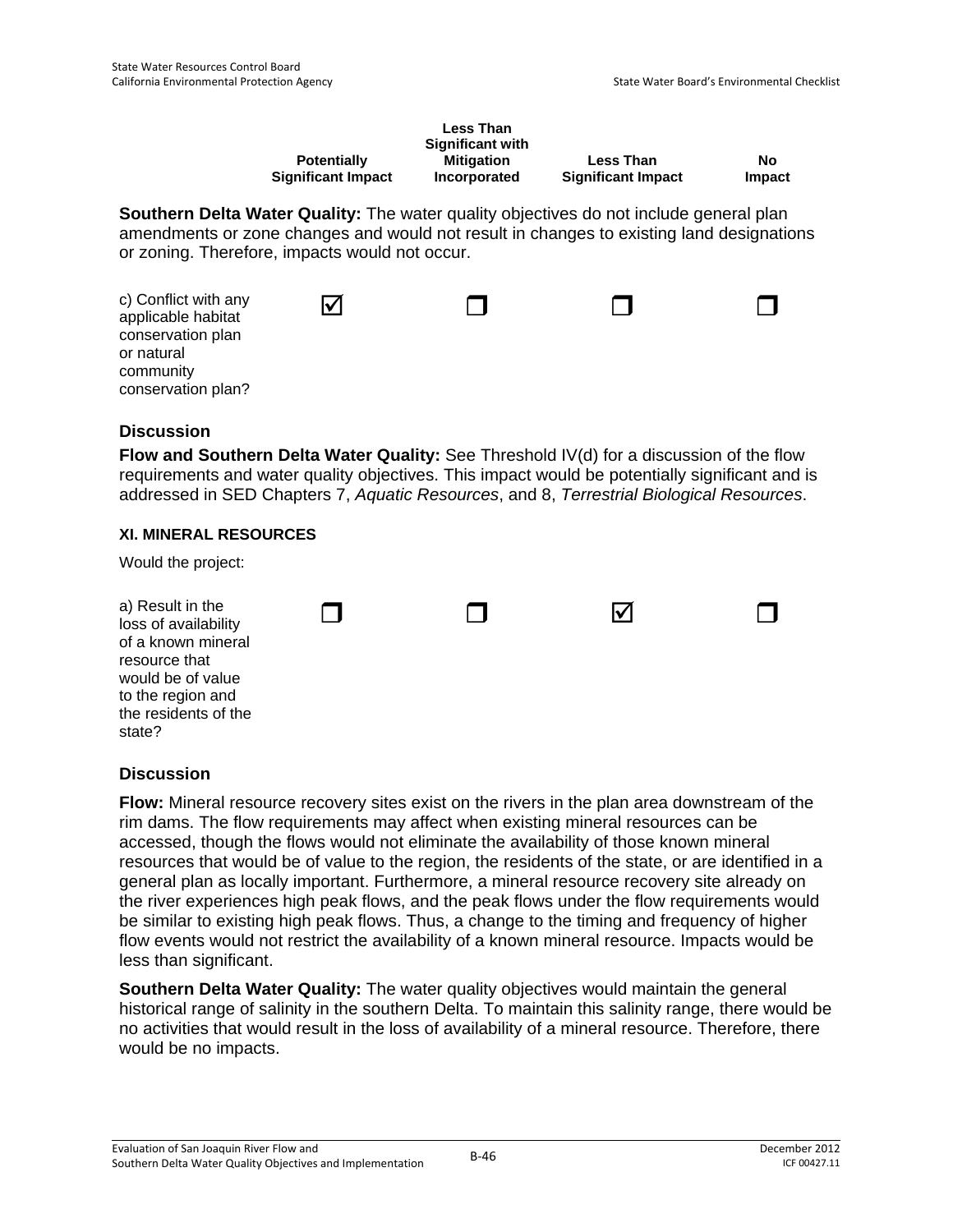

**Flow and Southern Delta Water Quality:** See Threshold XI(a) as impacts would be similar. Therefore, impacts would be less than significant.

### **XII. NOISE**

Would the project result in:

| a) Exposure of<br>persons to or<br>generation of noise<br>levels in excess of<br>standards<br>established in the<br>local general plan<br>or noise ordinance,<br>or applicable<br>standards of other<br>agencies? |  |  |  |  |
|-------------------------------------------------------------------------------------------------------------------------------------------------------------------------------------------------------------------|--|--|--|--|
|-------------------------------------------------------------------------------------------------------------------------------------------------------------------------------------------------------------------|--|--|--|--|

### **Discussion**

**Flow and Southern Delta Water Quality:** The flow requirements would result in a change in volume of water in existing reservoirs and rivers. The water quality objectives would maintain the general historical range of salinity in the southern Delta. Neither plan amendments would generate noise. Therefore, they do not have the potential to expose people to noise levels in excess of existing noise standards. Thus, impacts would be less than significant.

| b) Exposure of<br>persons to or<br>generation of<br>excessive<br>groundborne<br>vibration or<br>groundborne noise<br>levels? |  |  |
|------------------------------------------------------------------------------------------------------------------------------|--|--|
|                                                                                                                              |  |  |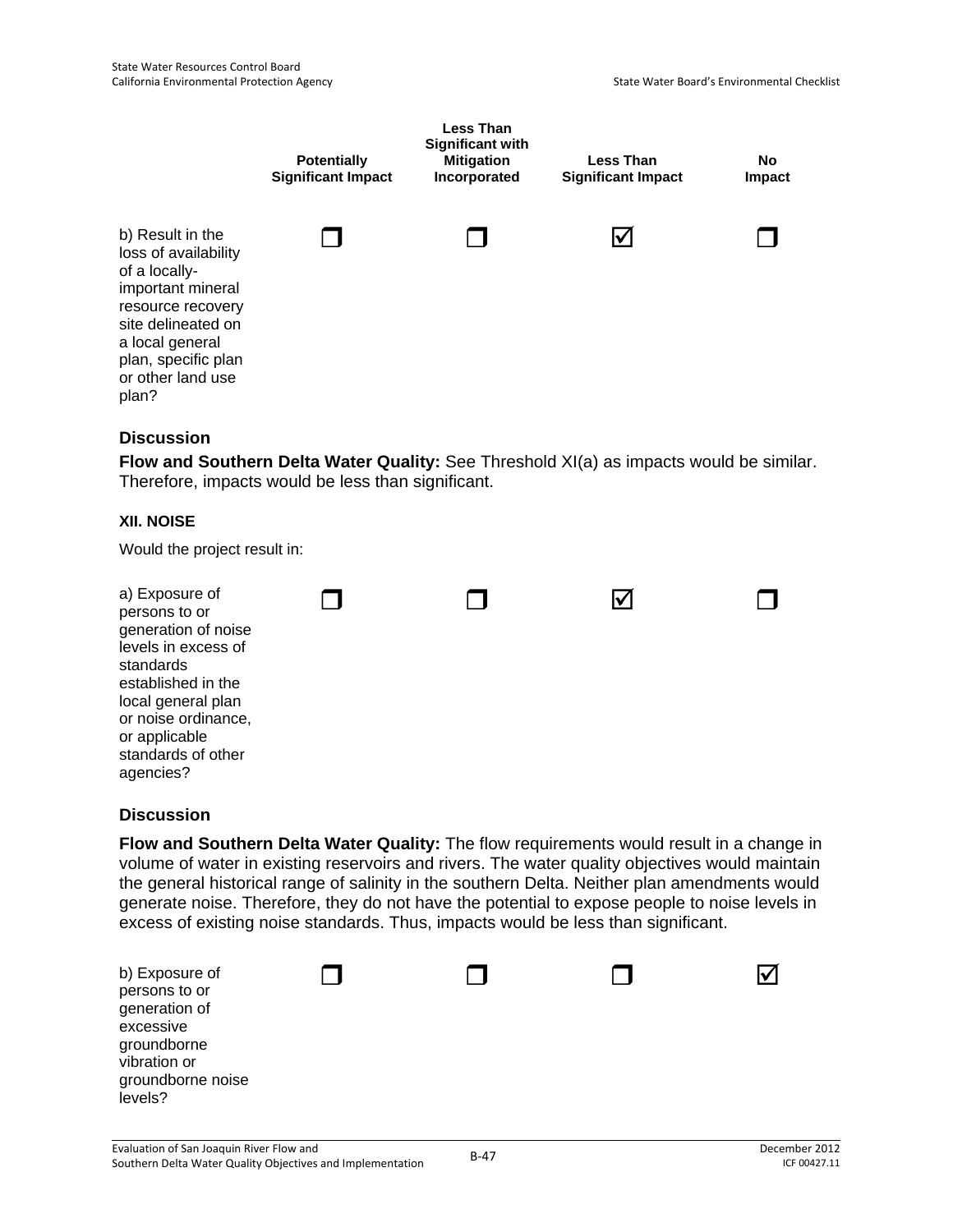|                           | <b>Less Than</b><br><b>Significant with</b> |                           |        |
|---------------------------|---------------------------------------------|---------------------------|--------|
| <b>Potentially</b>        | <b>Mitigation</b>                           | <b>Less Than</b>          | No     |
| <b>Significant Impact</b> | Incorporated                                | <b>Significant Impact</b> | Impact |

**Flow and Southern Delta Water Quality:** Groundborne vibrations or groundborne noise levels are typical of large construction projects or heavy industrial activities. The flow requirements and water quality objectives would not expose people to groundborne vibrations or groundborne noise. Thus, there would be no impacts.

| c) A substantial<br>permanent<br>increase in<br>ambient noise<br>levels in the<br>project vicinity<br>above levels<br>existing without the |  |  |
|--------------------------------------------------------------------------------------------------------------------------------------------|--|--|
| project?                                                                                                                                   |  |  |

### **Discussion**

**Flow and Southern Delta Water Quality:** See Threshold XII(a) for a discussion as impacts would be similar. Impacts would be less than significant.

| d) A substantial<br>temporary or  |  |  |
|-----------------------------------|--|--|
| periodic increase                 |  |  |
| in ambient noise<br>levels in the |  |  |
| project vicinity                  |  |  |
| above levels                      |  |  |
| existing without the              |  |  |
| project?                          |  |  |

### **Discussion**

**Flow and Southern Delta Water Quality:** See Threshold XII(a) and XII(b) for a discussion as impacts would be similar. Impacts would be less than significant.

| e) For a project<br>located within an<br>airport land use<br>plan or, where<br>such a plan has<br>not been adopted,<br>within 2 miles of a<br>public airport or<br>public use airport,<br>would the project<br>expose people |  |  |
|------------------------------------------------------------------------------------------------------------------------------------------------------------------------------------------------------------------------------|--|--|
|                                                                                                                                                                                                                              |  |  |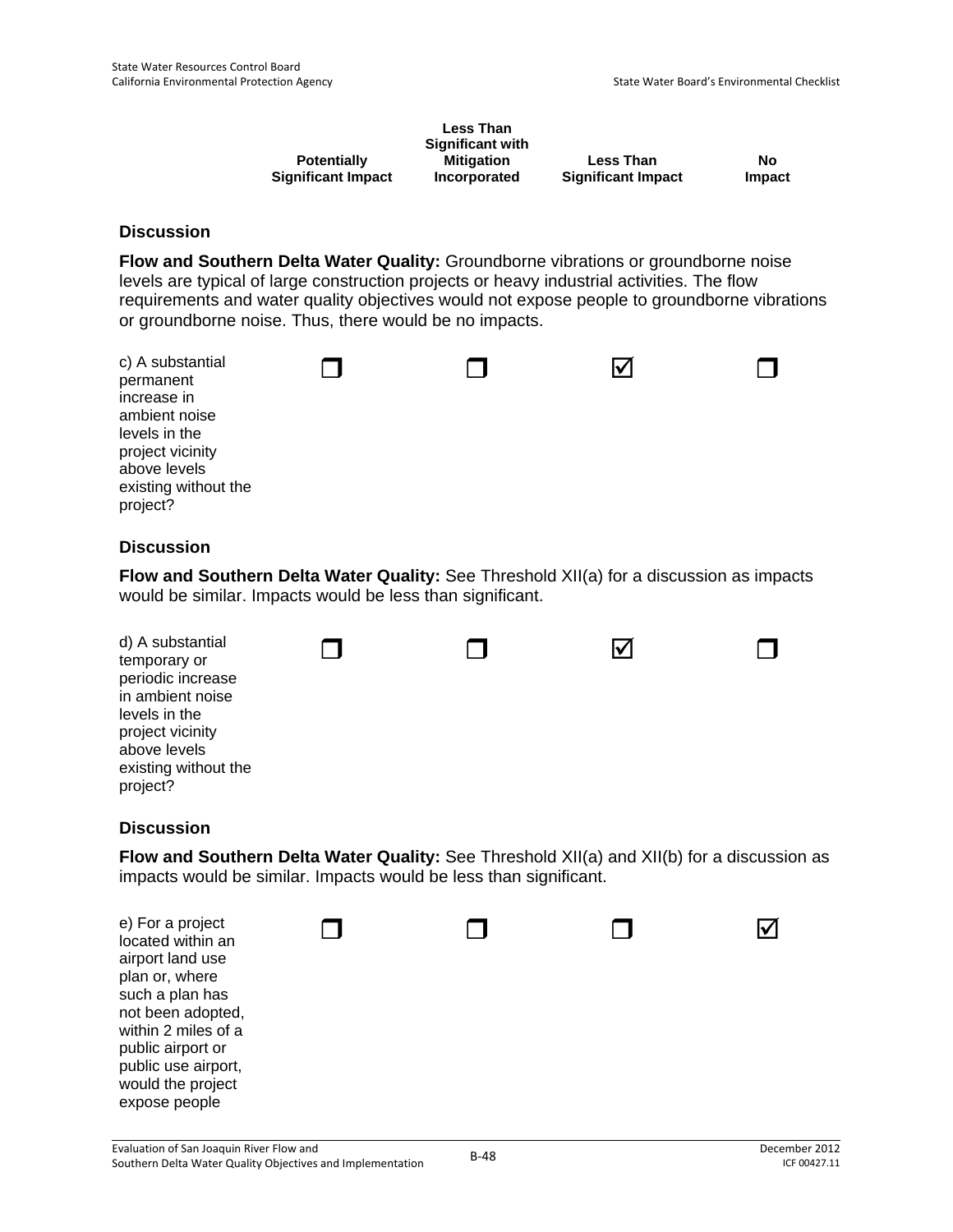| <b>Potentially</b>        |  |
|---------------------------|--|
| <b>Significant Impact</b> |  |

**Less Than Significant with Mitigation Incorporated Less Than Significant Impact** 

**No Impact**

residing or working in the project area to excessive noise levels?

### **Discussion**

**Flow and Southern Delta Water Quality:** See Threshold XII(a) and Thresholds VIII(e) and VIII(f) for a discussion as impacts would be similar. Impacts would not occur.



### **Discussion**

**Flow and Southern Delta Water Quality:** See Threshold XII(e) for a discussion as impacts would be similar. Impacts would not occur.

#### **XIII. POPULATION AND HOUSING**

Would the project:

| a) Induce<br>substantial<br>population growth<br>in an area, either<br>directly (for<br>example, by<br>proposing new<br>homes and<br>businesses) or<br>indirectly (for<br>example, through<br>extension of roads<br>or other |  |  |
|------------------------------------------------------------------------------------------------------------------------------------------------------------------------------------------------------------------------------|--|--|
| infrastructure)?                                                                                                                                                                                                             |  |  |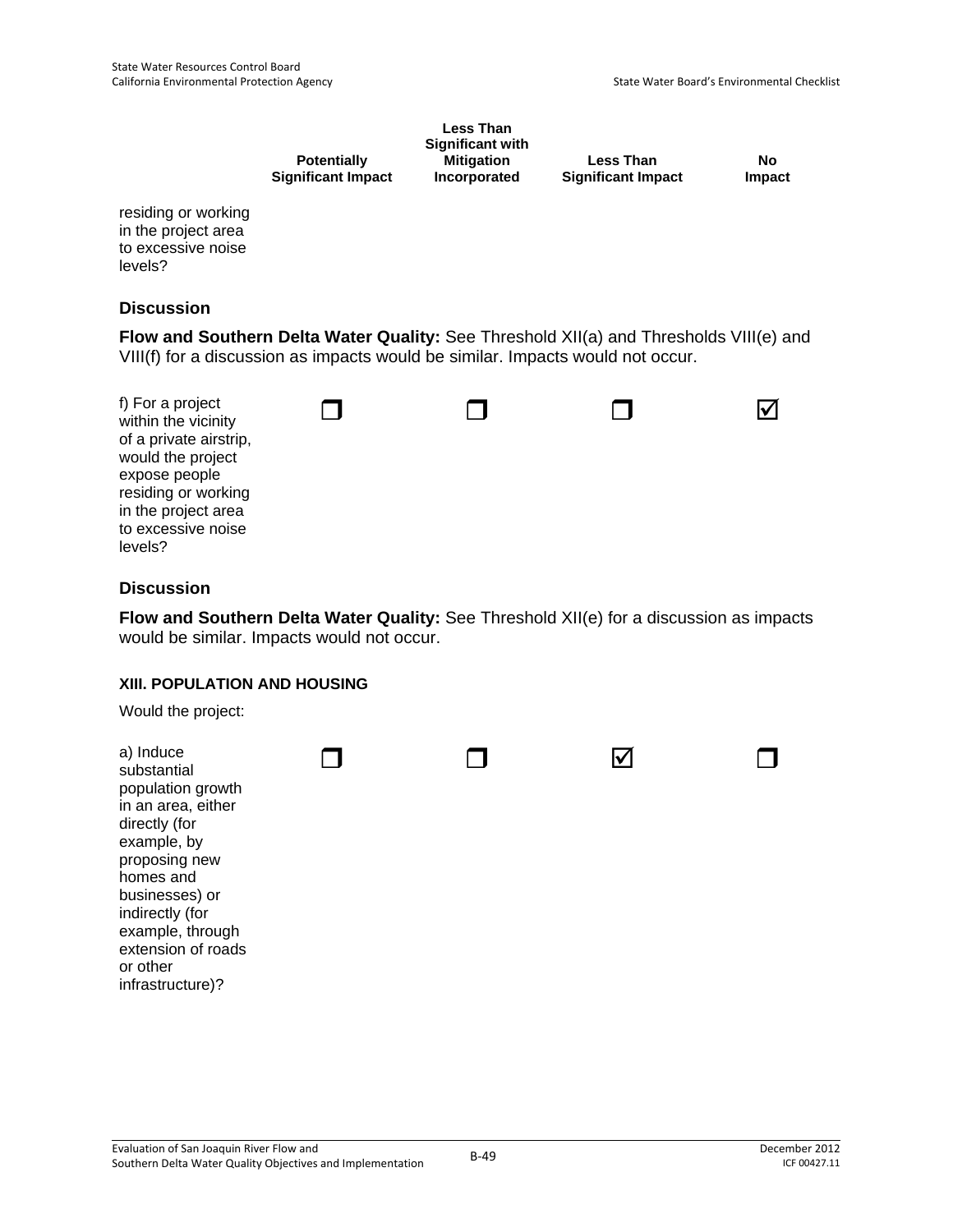|                           | <b>Less Than</b><br><b>Significant with</b> |                           |        |
|---------------------------|---------------------------------------------|---------------------------|--------|
| <b>Potentially</b>        | <b>Mitigation</b>                           | <b>Less Than</b>          | Nο     |
| <b>Significant Impact</b> | Incorporated                                | <b>Significant Impact</b> | Impact |

**Flow and Southern Delta Water Quality:** The flow requirements or salinity objectives would not involve the construction of new homes or businesses that may induce substantial property growth in an area. Furthermore, the flow requirements or salinity objectives would not develop any amenities (e.g., malls, amusement parks, hotels) that would attract people to the plan area. Therefore, impacts would be less than significant. However, growth-inducing effects are discussed in SED Chapter 16, *Growth-Inducing Effects and Irreversible Commitment of Resources*, and economic effects are addressed in SED Chapter 18, *Economic Analysis*.

| b) Displace<br>substantial<br>numbers of<br>existing housing,<br>necessitating the<br>construction of<br>replacement<br>housing | - 1 | $\blacktriangledown$ |  |
|---------------------------------------------------------------------------------------------------------------------------------|-----|----------------------|--|
| elsewhere?                                                                                                                      |     |                      |  |

#### **Discussion**

**Flow and Southern Delta Water Quality:** The flow requirements or water quality objectives would change the volume of water or maintain the existing historical range of salinity, neither of which would involve displacement of a substantial number of housing units or disrupt or divide an established community and necessitating the construction of replacement housing elsewhere. As discussed in Section IX(i), the percent of unimpaired flow requirement would cease to apply during high flows or flooding to preserve public health and safety. The dams would continue to operate as they currently do and within their current design capabilities and specifications. The flow requirements would shift the timing of reservoir operations (e.g., flows and storage levels), but the same flood control curves and daily operations would be used for actual operations of the three reservoirs under the flow requirements as under the baseline. Therefore, flood releases from the three reservoirs would continue as they currently do and would not increase the flood risk that may cause housing displacement. Impacts would be less than significant.

| c) Displace<br>substantial           |  | l۷ |  |
|--------------------------------------|--|----|--|
| numbers of<br>people,                |  |    |  |
| necessitating the<br>construction of |  |    |  |
| replacement                          |  |    |  |
| housing<br>elsewhere?                |  |    |  |
|                                      |  |    |  |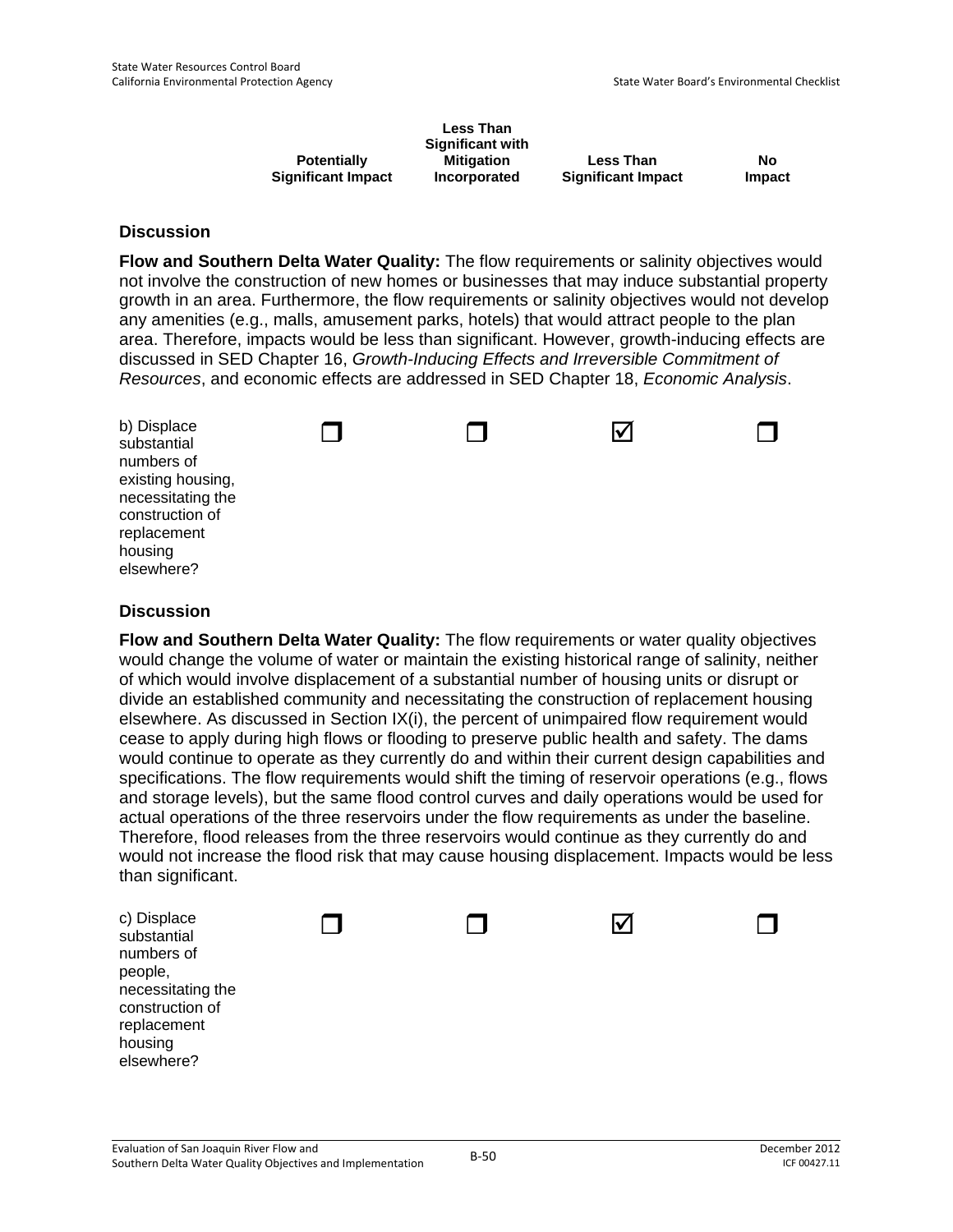|                           | <b>Less Than</b><br><b>Significant with</b> |                           |        |
|---------------------------|---------------------------------------------|---------------------------|--------|
| <b>Potentially</b>        | <b>Mitigation</b>                           | <b>Less Than</b>          | No     |
| <b>Significant Impact</b> | <b>Incorporated</b>                         | <b>Significant Impact</b> | Impact |

**Flow and Southern Delta Water Quality:** See Threshold XIII(a) for a discussion as impacts are similar. Therefore, impacts would be less than significant.

#### **XIV. PUBLIC SERVICES**

Would the project:

a) Result in substantial adverse physical impacts associated with the provision of new or physically altered governmental facilities, need for new or physically altered governmental facilities, the construction of which could cause significant environmental impacts, in order to maintain acceptable service ratios, response times, or other performance objectives for any of these public services:



### **Discussion**

**Flow and Southern Delta Water Quality:** An increase use of public services is generally associated with an increase in population. As a location's population increases, the need for additional or new public services and public service facilities generally increases. The flow requirements would result in a change in volume of water in existing reservoirs and rivers. The water quality objectives would maintain the general historical range of salinity in the southern Delta. The plan amendments would not include new structures, such as housing or businesses, or indirectly increase housing or businesses, and therefore would not result in an increase in population needing new or additional fire, police, or other public facilities. In addition, because the plan amendments do not include proposals for new housing, they would not generate students or increase demands for school services or facilities. Parks and other recreational facilities are discussed in XV(a) and (b). The plan amendments would not generate increased demands for other public services, such as public transportation, hospitals, libraries, and waste management. There would be no impacts.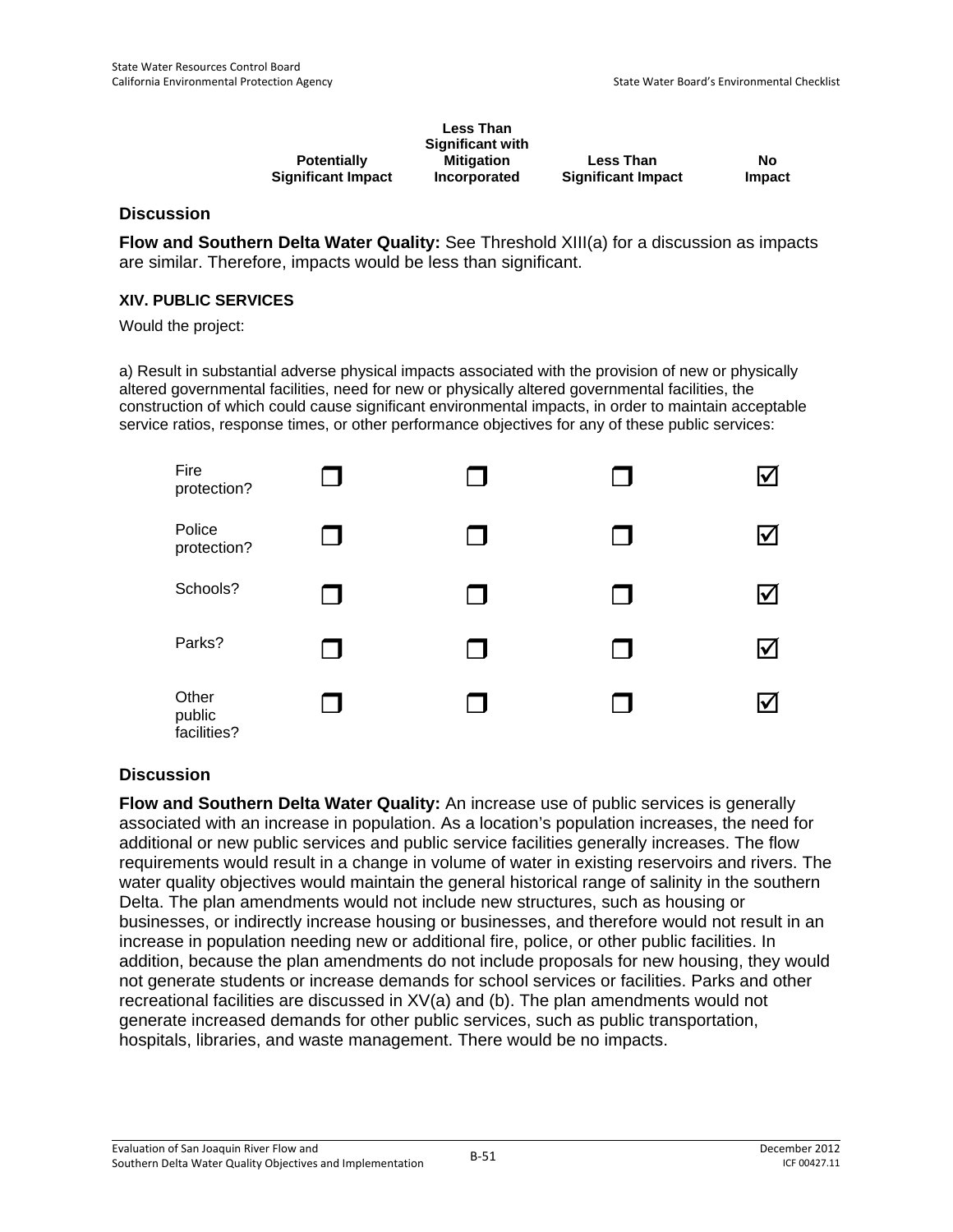|                                                                                                                                                                                                                            | <b>Potentially</b><br><b>Significant Impact</b> | <b>Less Than</b><br><b>Significant with</b><br><b>Mitigation</b><br>Incorporated | <b>Less Than</b><br><b>Significant Impact</b> | No<br>Impact |
|----------------------------------------------------------------------------------------------------------------------------------------------------------------------------------------------------------------------------|-------------------------------------------------|----------------------------------------------------------------------------------|-----------------------------------------------|--------------|
| <b>XV. RECREATION</b>                                                                                                                                                                                                      |                                                 |                                                                                  |                                               |              |
| Would the project:                                                                                                                                                                                                         |                                                 |                                                                                  |                                               |              |
| a) Increase the<br>use of existing<br>neighborhood and<br>regional parks or<br>other recreational<br>facilities such that<br>substantial<br>physical<br>deterioration of the<br>facility would occur<br>or be accelerated? | l۷                                              |                                                                                  |                                               |              |

**Flow:** The potential changes in flow conditions may result in reservoir drawdown, which may in turn result in decreased recreational opportunities on the reservoirs, such as boating, fishing, and swimming. Recreationists may also experience a substantial degradation of visual character and quality associated with the three reservoirs. In addition, recreational boating, which currently takes place on existing reservoirs and rivers, may be affected such that boating activities move to other areas. Therefore, impacts would be potentially significant and are addressed in SED Chapter 10, *Recreational Resources and Visual Quality*.

**Southern Delta Water Quality:** The water quality objectives would maintain the general historical range of salinity of the southern Delta. Any existing fluctuations of salinity that would continue under the water quality objectives would be imperceptible to recreationalists who are using the southern Delta for on-water activities, such as boating or kayaking. Water quality would not physically deteriorate existing recreational facilities. Therefore, there would be no impacts.

b) Include recreational facilities or require the construction or expansion of recreational facilities which might have an adverse physical effect on the environment?

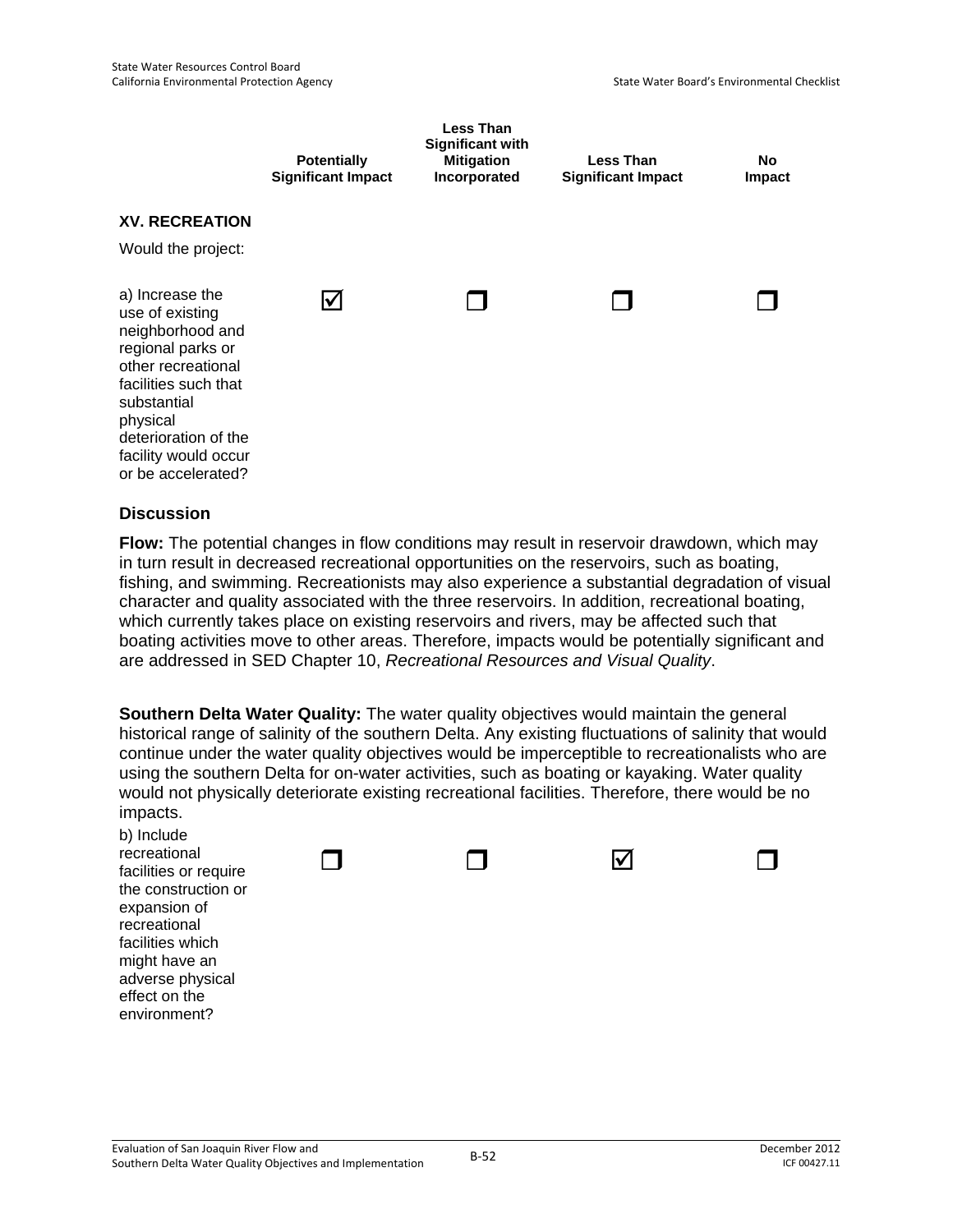|                           | <b>Less Than</b><br><b>Significant with</b> |                           |        |
|---------------------------|---------------------------------------------|---------------------------|--------|
| <b>Potentially</b>        | <b>Mitigation</b>                           | <b>Less Than</b>          | Nο     |
| <b>Significant Impact</b> | Incorporated                                | <b>Significant Impact</b> | Impact |

**Flow:** The flow requirements would not include the development or operation of recreational facilities. An expansion of recreational facilities is typically associated with a substantial increase in the population to accommodate new recreationists. The flow requirements would not result in substantial increase in population because they would not result in the development of housing or other population-inducing development (e.g., job centers) in the plan area. Therefore, the flow requirements are not expected to increase the population such that there would be an expansion of recreational facilities. Impacts would be less than significant.

**Southern Delta Water Quality:** See XV(a) for discussion as impacts would be similar. There would be no impacts.

### **XVI. TRANSPORTATION/TRAFFIC**

Would the project:

| a) Conflict with an<br>applicable plan,<br>ordinance or policy<br>establishing<br>measures of<br>effectiveness for<br>the performance of<br>the circulation<br>system, taking into<br>account all modes<br>of transportation<br>including mass<br>transit and<br>nonmotorized<br>travel and relevant<br>components of the<br>circulation system,<br>including, but not<br>limited to,<br>intersections,<br>streets, highways<br>and freeways,<br>pedestrian and<br>bicycle paths, and<br>mass transit? |  |
|--------------------------------------------------------------------------------------------------------------------------------------------------------------------------------------------------------------------------------------------------------------------------------------------------------------------------------------------------------------------------------------------------------------------------------------------------------------------------------------------------------|--|
|--------------------------------------------------------------------------------------------------------------------------------------------------------------------------------------------------------------------------------------------------------------------------------------------------------------------------------------------------------------------------------------------------------------------------------------------------------------------------------------------------------|--|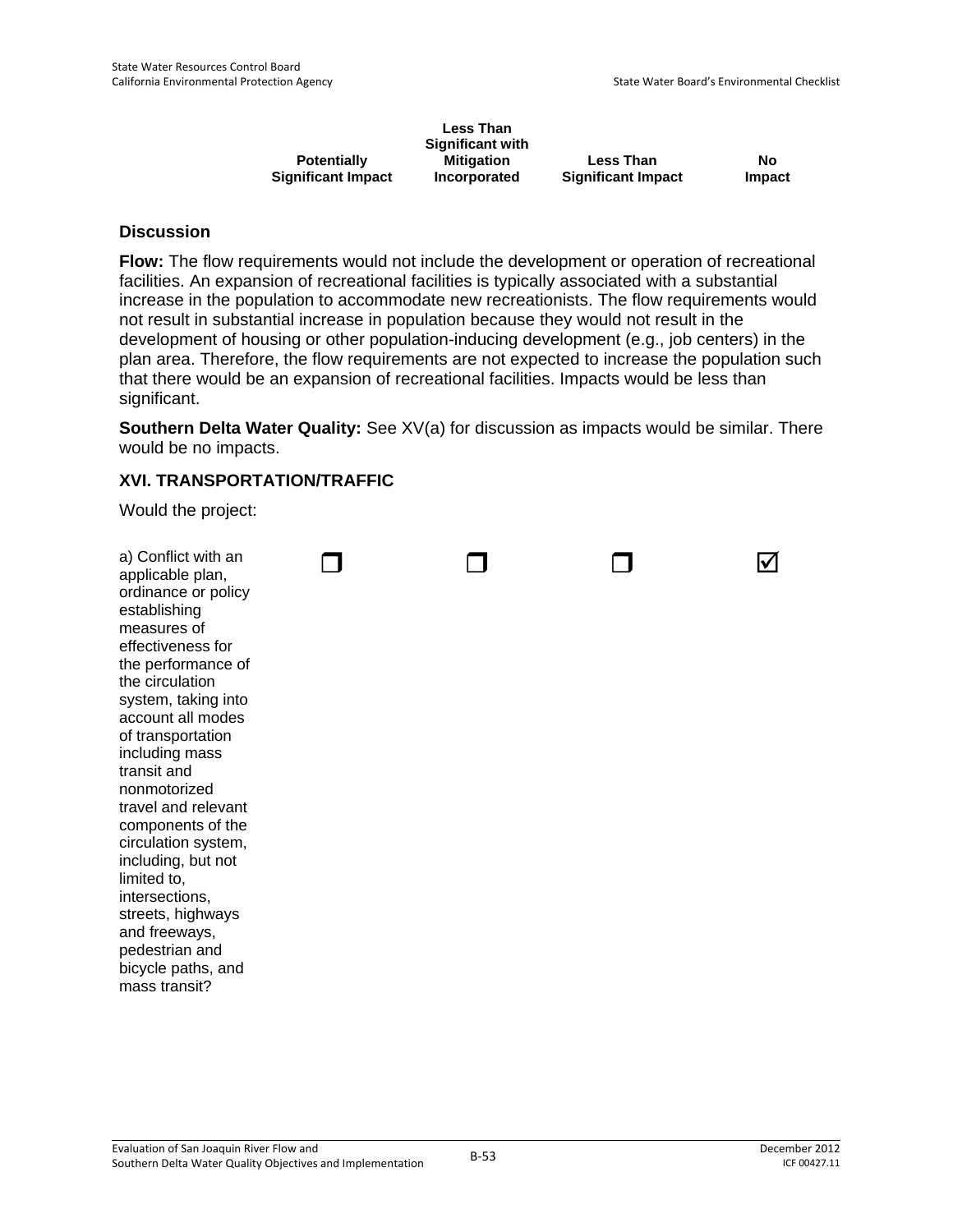|                           | Less Than<br><b>Significant with</b> |                           |        |
|---------------------------|--------------------------------------|---------------------------|--------|
| <b>Potentially</b>        | <b>Mitigation</b>                    | <b>Less Than</b>          | No     |
| <b>Significant Impact</b> | Incorporated                         | <b>Significant Impact</b> | Impact |

**Flow and Southern Delta Water Quality:** The construction or operation of facilities that require use by people, such as commercial buildings, residential housing, military facilities, and industrial facilities, can result in increased use of the transportation system and thus produce traffic. The flow requirements or water quality objectives would not require new construction or the operation of facilities that require use by people. Furthermore, a change in the volume of water or maintaining the historical range of salinity in the southern Delta would not result in additional transit trips and thus would not produce traffic. Therefore, there would be no impacts.

b) Conflict with an applicable congestion management program, including, but not limited to, level of service standards and travel demand measures or other standards established by the county congestion management agency for designated roads or highways?  $\Box$   $\Box$   $\Box$   $\Box$ 

### **Discussion**

**Flow and Southern Delta Water Quality:** As discussed in Threshold VIII(a), the flow requirements or water quality objectives would neither involve an increased use of the transportation system nor increase traffic conditions, and thus would not conflict with an applicable congestion management program. Therefore, there would be no impacts.

c) Result in a change in air traffic patterns, including either an increase in traffic levels or a change in location, which results in substantial safety risks?  $\Box$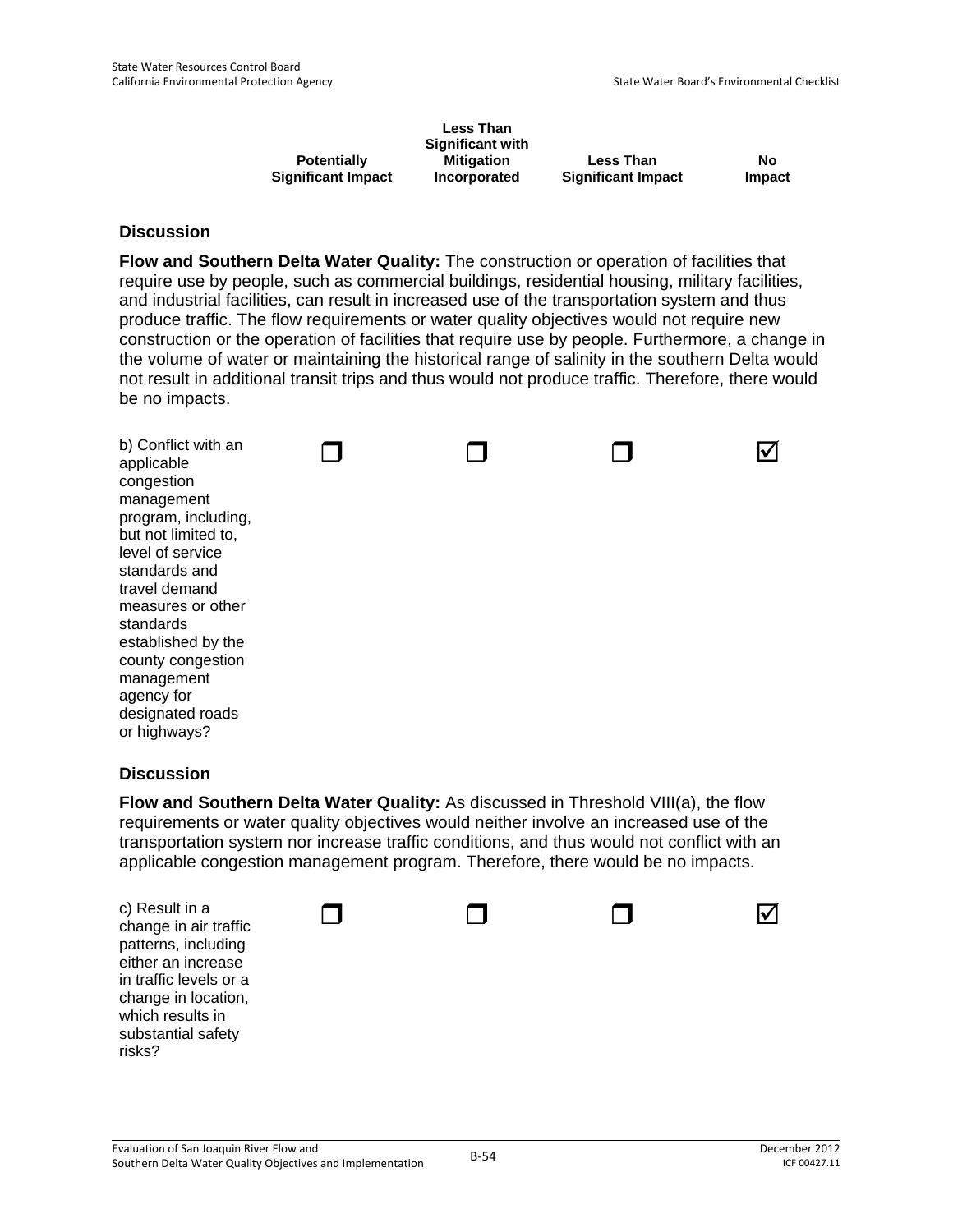|                           | <b>Less Than</b><br><b>Significant with</b> |                           |               |
|---------------------------|---------------------------------------------|---------------------------|---------------|
| <b>Potentially</b>        | <b>Mitigation</b>                           | <b>Less Than</b>          | No            |
| <b>Significant Impact</b> | Incorporated                                | <b>Significant Impact</b> | <b>Impact</b> |

**Flow and Southern Delta Water Quality:** The construction or operation of facilities that require use by people, such as commercial buildings, residential housing, military facilities, and industrial facilities, can result in an increased need for air travel and thus affect air traffic patterns. Flow requirements and or water quality objectives would not involve new construction or operation of facilities used by people, and thus would not result in increased use of air transportation services, such as airplanes or helicopters. Furthermore, a change in the volume of water or maintaining the general historical range of salinity in the southern Delta would not result in additional plane trips and thus would not generate increased air traffic. Therefore, there would be no impacts.

| d) Substantially<br>increase hazards<br>due to a design<br>feature (e.g., sharp<br>curves or<br>dangerous<br>intersections) or<br>incompatible uses<br>(e.g., farm)<br>equipment)? |  |  |
|------------------------------------------------------------------------------------------------------------------------------------------------------------------------------------|--|--|
|                                                                                                                                                                                    |  |  |

### **Discussion**

**Flow and Southern Delta Water Quality:** The construction or operation of infrastructure, such as roads or buildings, may result in increased hazards due to a design feature (e.g., sharp curve in the road) or incompatible use (e.g., use of roads by slow moving farm equipment). The flow requirements or water quality objectives would not involve the construction or operation of new roads and thus would not result in hazards associated with design features or incompatible uses. Therefore, there would be no impacts.

|  | Ⅳ |
|--|---|
|  |   |
|  |   |

### **Discussion**

**Flow and Southern Delta Water Quality:** Typically during construction projects, roads are blocked or altered, which can impede emergency access and result in inadequate emergency access. The flow requirements or water quality objectives would not involve construction and thus would not block or alter roads or open space that would be used for emergency access. Therefore, there would be no impacts.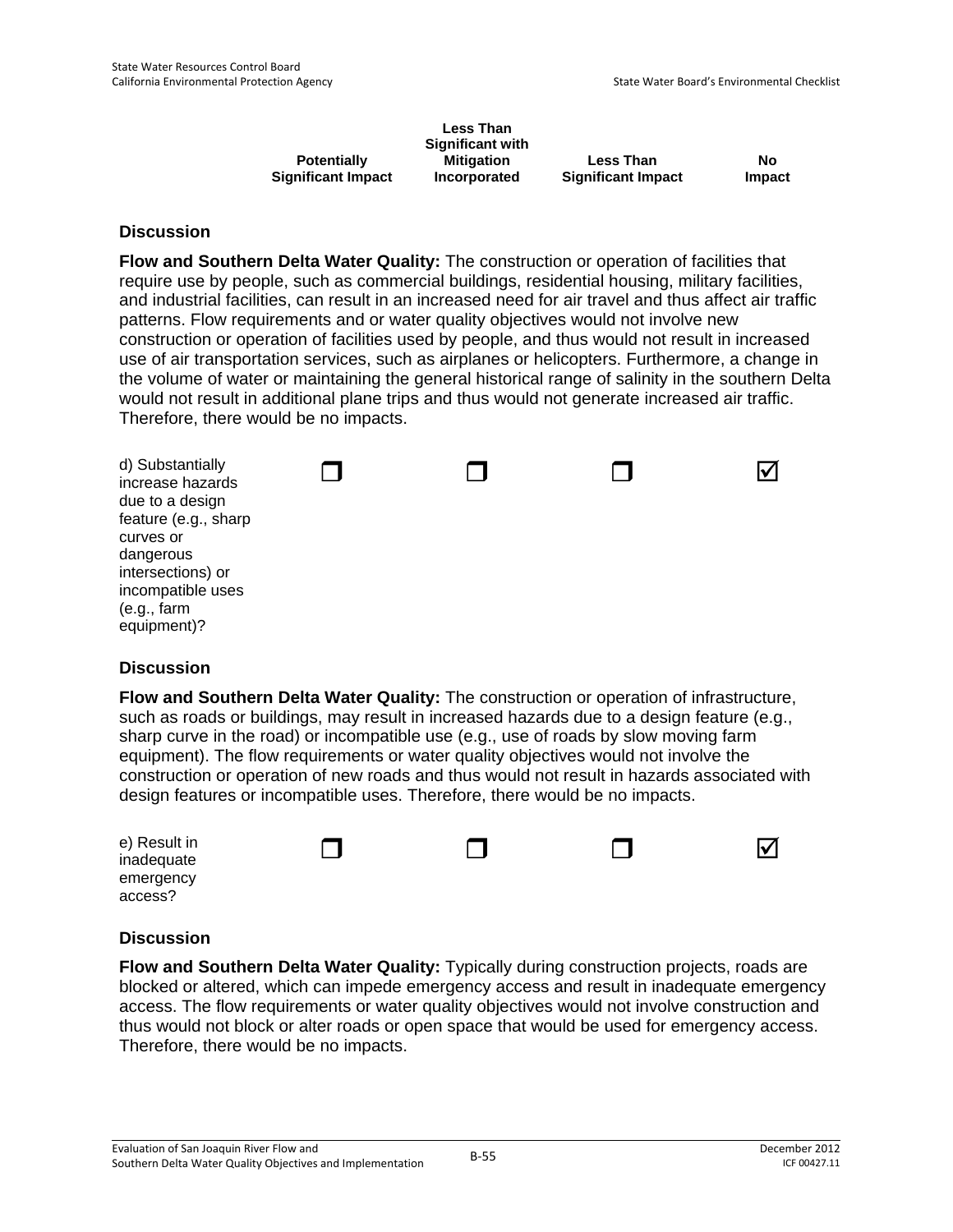

**Flow and Southern Delta Water Quality:** See Threshold XVI(a) as impacts would be similar. Therefore, there would be no impacts.

### **XVII. UTILITIES AND SERVICE SYSTEMS**

Would the project:

| a) Exceed<br>wastewater<br>treatment<br>requirements of<br>the applicable<br>regional water<br>quality control<br>board? | n l | . . | $\mathbf{I}$ | 'v |
|--------------------------------------------------------------------------------------------------------------------------|-----|-----|--------------|----|
|                                                                                                                          |     |     |              |    |

# **Discussion**

**Flow and Southern Delta Water Quality:** The flow requirements and water quality objectives are not subject to wastewater treatment requirements. Therefore, they would not exceed applicable wastewater treatment requirements. There would be no impacts.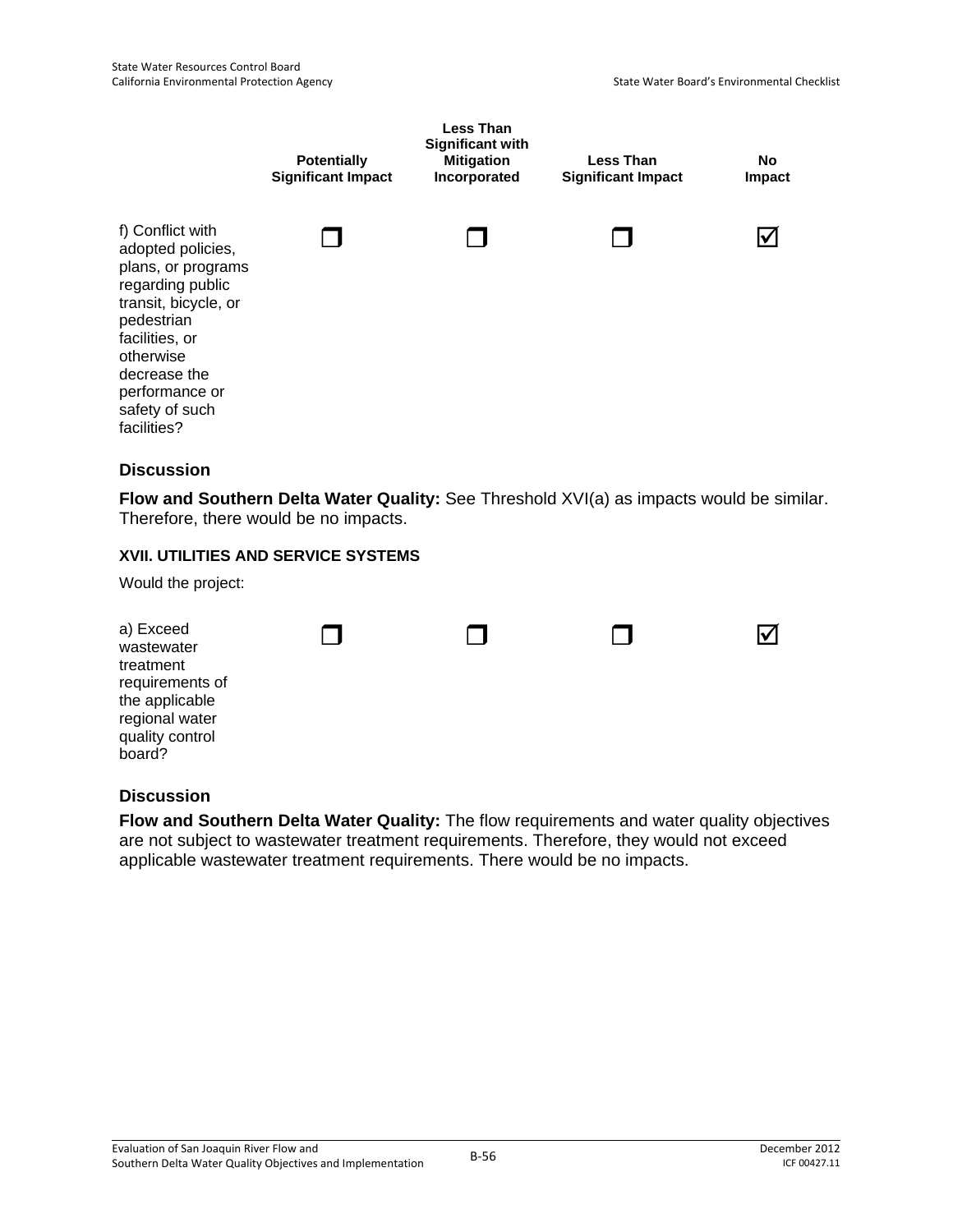

**Flow:** The flow requirements could result in a change in the volume of water in existing reservoirs or rivers in the plan area. A potential change in volume would not affect existing wastewater treatment facilities located along any of the existing rivers. However, the flow requirements could result in the need for new water facilities if surface water diversions to municipalities or irrigation districts are reduced. Therefore, the possible need to upgrade or expand water facilities and the potentially significant environmental effects of doing so are addressed in SED Chapter 13, *Service Providers*.

**Southern Delta Water Quality:** The Central Valley Regional Water Quality Control Board could modify National Pollution Discharge Elimination system permits they use to regulate wastewater treatment plant(s) point-source discharges to the southern Delta. A change to these permits could result in the need to upgrade or expand existing wastewater treatment plants, which could have potentially significant environmental effects. This possible permit change and its potential environmental effects are addressed in SED Chapter 13, *Service Providers*.

c) Require in the const of new sto drainage fa or expansi existing fa the constru which coul significant environmental effects?

| or result<br>struction | and the | $\mathbf v$ |  |
|------------------------|---------|-------------|--|
| rmwater                |         |             |  |
| acilities              |         |             |  |
| ion of                 |         |             |  |
| cilities,              |         |             |  |
| uction of              |         |             |  |
| Id cause               |         |             |  |
|                        |         |             |  |
| السفساء                |         |             |  |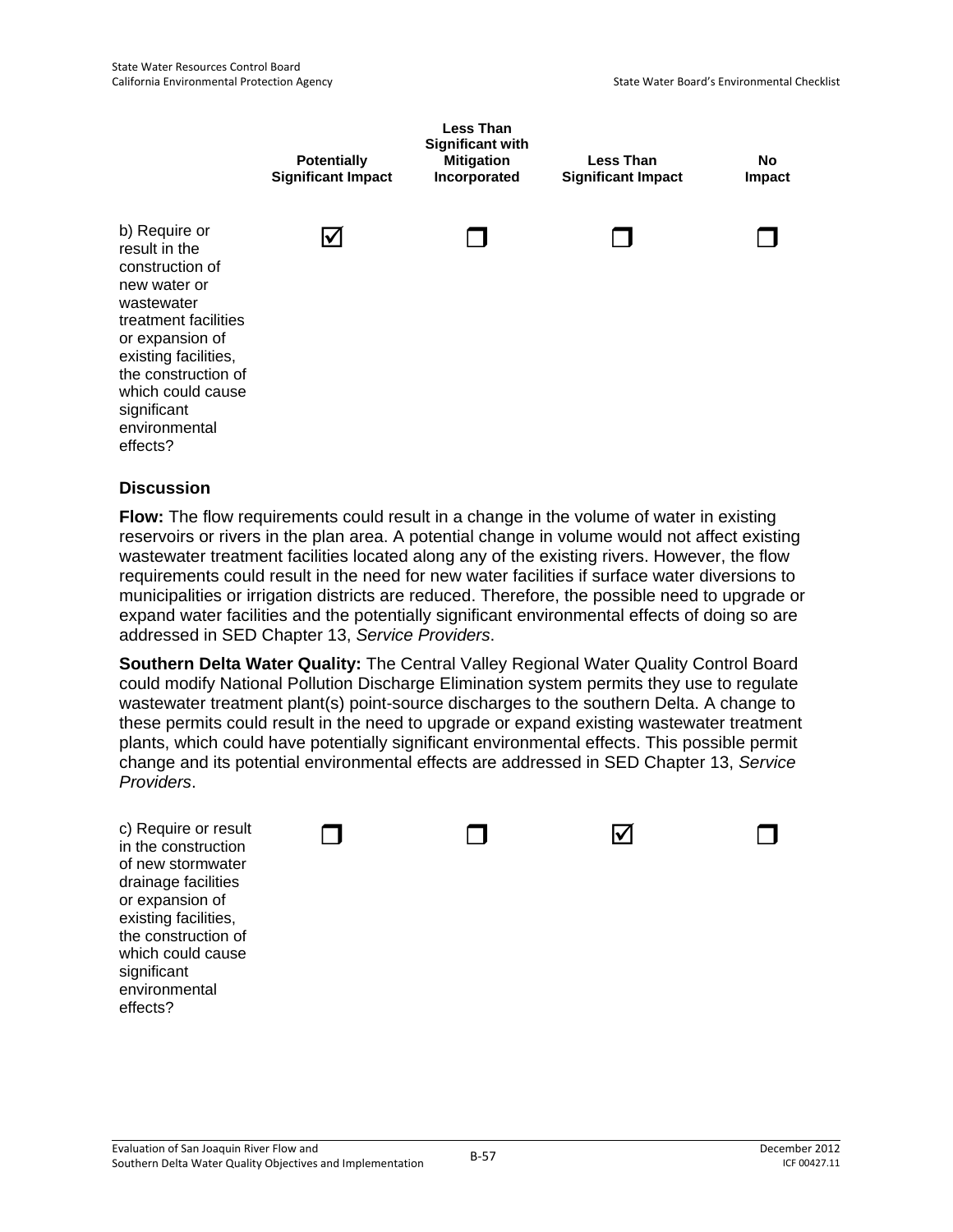|                           | <b>Less Than</b>  |                           |               |
|---------------------------|-------------------|---------------------------|---------------|
|                           | Significant with  |                           |               |
| <b>Potentially</b>        | <b>Mitigation</b> | <b>Less Than</b>          | No            |
| <b>Significant Impact</b> | Incorporated      | <b>Significant Impact</b> | <b>Impact</b> |

See IX(e) for discussion regarding stormwater drainage facilities as impacts would be similar. Therefore, impacts would be less than significant.



### **Discussion**

**Flow:** The flow requirements do not influence or change the demand for water. The flow requirements would require additional water to support and maintain the beneficial use of fisheries in the plan area. Therefore, impacts would be less than significant. However, as water supply relates to Threshold IX(b) above, impacts will be addressed in SED Chapter 13, *Service Providers*, and SED Chapter 5, *Water Supply, Surface Hydrology, and Water Quality*.

**Southern Delta Water Quality:** The water quality objectives do not require additional flows to not be diverted in order to meet the water quality objectives. Therefore, they would not involve water quantity. The requirement to comply with the Vernalis water quality objective for salinity is included in the baseline; therefore, the salinity objectives for Vernalis would have no effect on water supplies upstream of Vernalis. Impacts would be less than significant.

| e) Result in a<br>determination by        |  |  |
|-------------------------------------------|--|--|
| the wastewater<br>treatment provider,     |  |  |
| which serves or<br>may serve the          |  |  |
| project, that it has                      |  |  |
| adequate capacity<br>to serve the         |  |  |
| project's projected<br>demand in addition |  |  |
| to the provider's<br>existing             |  |  |
| commitments?                              |  |  |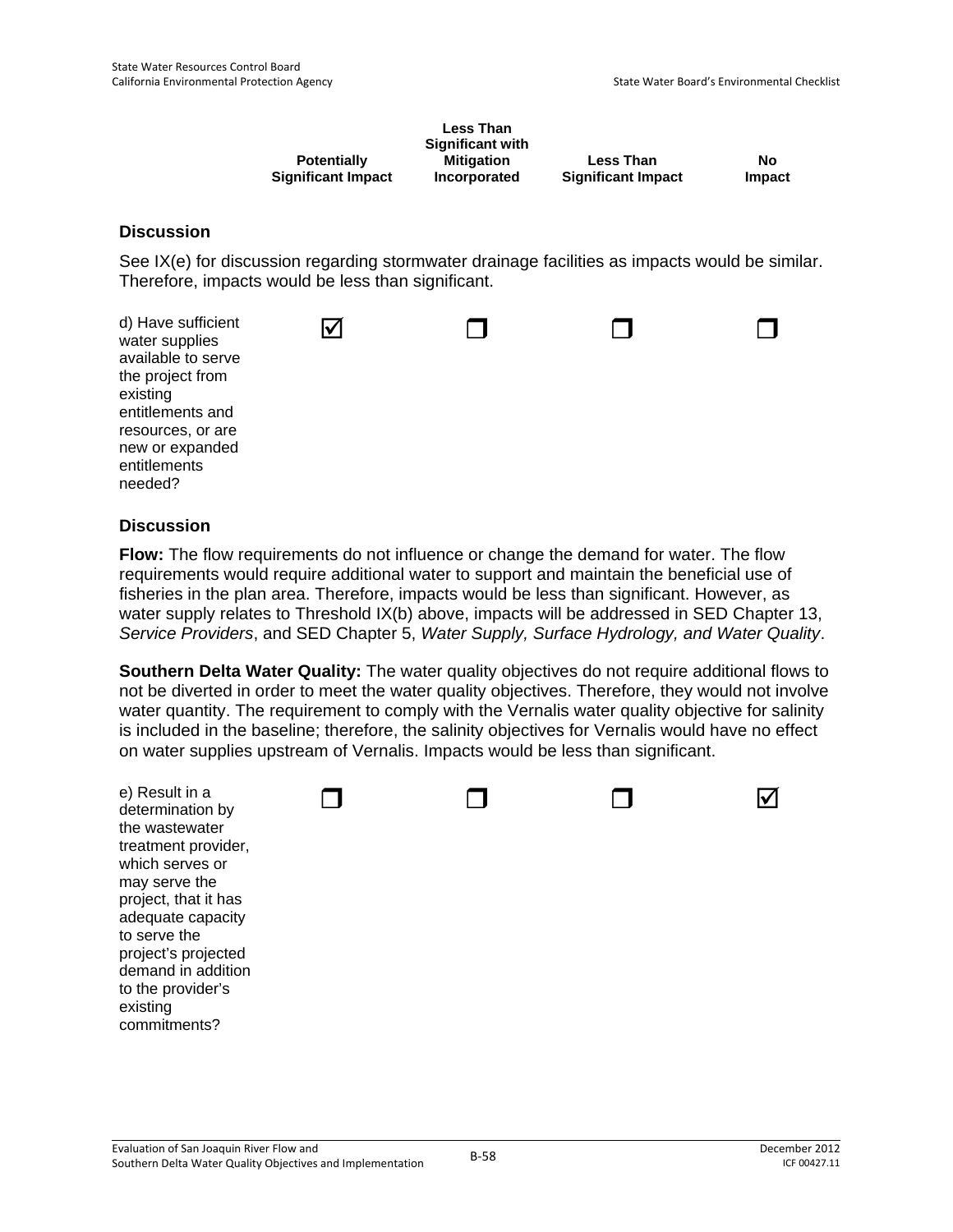|                           | <b>Less Than</b><br><b>Significant with</b> |                           |        |
|---------------------------|---------------------------------------------|---------------------------|--------|
| <b>Potentially</b>        | <b>Mitigation</b>                           | <b>Less Than</b>          | No     |
| <b>Significant Impact</b> | Incorporated                                | <b>Significant Impact</b> | Impact |

**Flow and Southern Delta Water Quality:** The flow requirements or water quality objectives would not generate wastewater beyond that which is currently generated under baseline. Therefore, the flow requirements or water quality objectives have no ability to affect the capacity of existing wastewater treatment facilities. There would be no impacts.

| f) Be served by a<br>landfill with<br>sufficient permitted<br>capacity to<br>accommodate the<br>project's solid<br>waste disposal<br>needs? |  |  |
|---------------------------------------------------------------------------------------------------------------------------------------------|--|--|
|                                                                                                                                             |  |  |

### **Discussion**

**Flow and Southern Delta Water Quality:** The flow requirements could change the volume of water within existing reservoirs and rivers in the plan area. This activity would not generate solid waste. The salinity objectives would maintain the general historical range of salinity in the southern Delta and would not generate solid waste. Therefore, there would be no impacts.

| g) Comply with<br>federal, state, and |  | $\mathsf{I} \mathsf{V}$ |
|---------------------------------------|--|-------------------------|
| local statutes and                    |  |                         |
| regulations related                   |  |                         |
| to solid waste?                       |  |                         |

### **Discussion**

**Flow and Southern Delta Water Quality:** See XVII(f) for a discussion as impacts would be similar. There would be no impacts.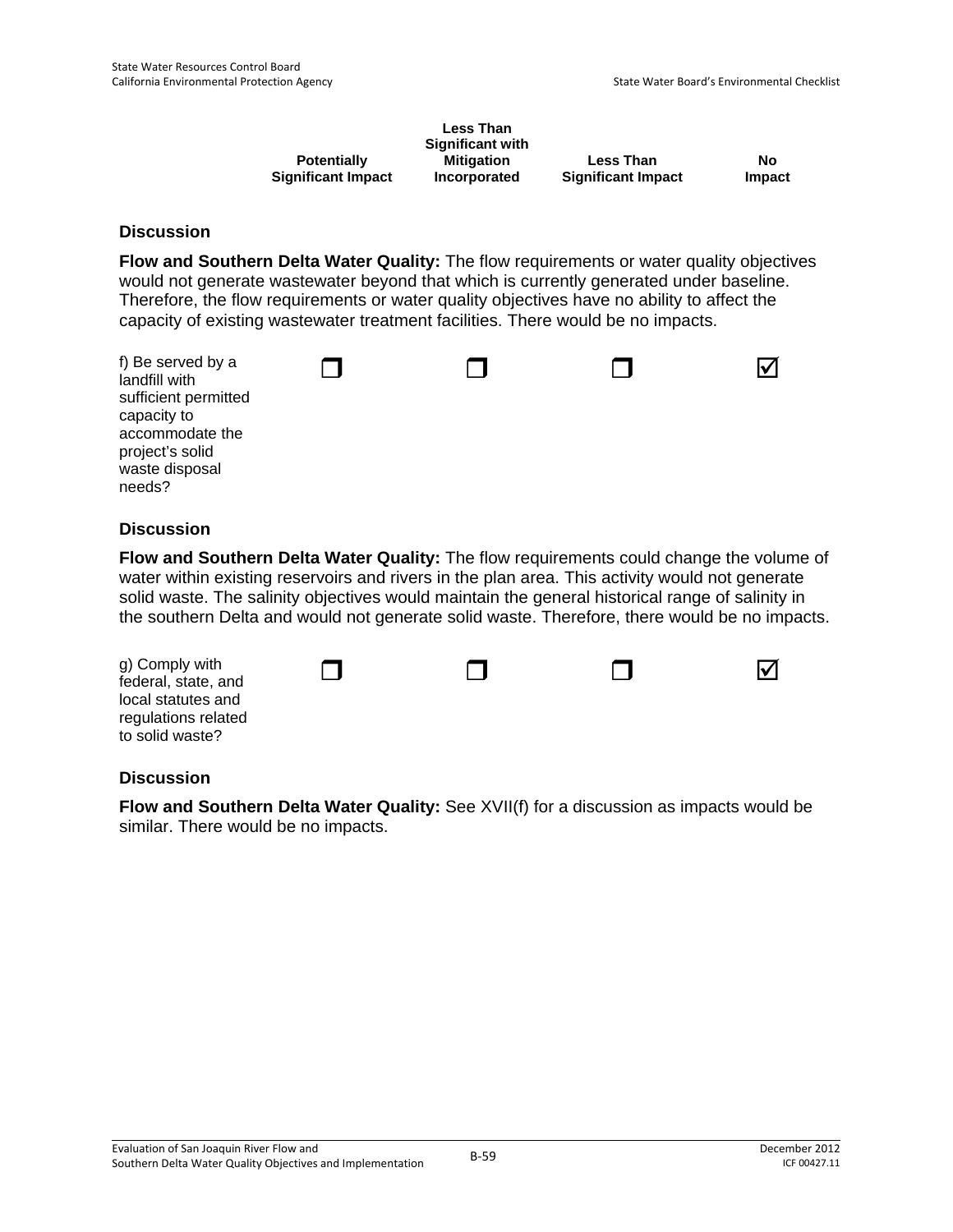|                                                                                                                                                                                                                                                                                                                                                                                                                                                                                                                                       | <b>Potentially</b><br><b>Significant Impact</b> | <b>Less Than</b><br><b>Significant with</b><br><b>Mitigation</b><br>Incorporated | <b>Less Than</b><br><b>Significant Impact</b> | <b>No</b><br>Impact |
|---------------------------------------------------------------------------------------------------------------------------------------------------------------------------------------------------------------------------------------------------------------------------------------------------------------------------------------------------------------------------------------------------------------------------------------------------------------------------------------------------------------------------------------|-------------------------------------------------|----------------------------------------------------------------------------------|-----------------------------------------------|---------------------|
|                                                                                                                                                                                                                                                                                                                                                                                                                                                                                                                                       | XVIII. MANDATORY FINDINGS OF SIGNIFICANCE       |                                                                                  |                                               |                     |
| a) Does the project<br>have the potential<br>to degrade the<br>quality of the<br>environment,<br>substantially<br>reduce the habitat<br>of a fish or wildlife<br>species, cause a<br>fish or wildlife<br>population to drop<br>below self-<br>sustaining levels,<br>threaten to<br>eliminate a plant or<br>animal community,<br>reduce the number<br>or restrict the<br>range of a rare or<br>endangered plant<br>or animal, or<br>eliminate important<br>examples of the<br>major periods of<br>California history<br>or prehistory? | $\boldsymbol{\mathcal{U}}$                      |                                                                                  |                                               |                     |
| <b>Discussion</b>                                                                                                                                                                                                                                                                                                                                                                                                                                                                                                                     |                                                 |                                                                                  |                                               |                     |

**Flow and Southern Delta Water Quality:** The flow requirements or water quality objectives have the potential to degrade the quality of the environment. Therefore, impacts would be potentially significant and this is addressed in SED Chapters 5 through 16.

| b) Does the project<br>have<br>environmental<br>effects which will<br>cause substantial<br>effects on human<br>beings, either<br>directly or<br>indirectly? |  |  |
|-------------------------------------------------------------------------------------------------------------------------------------------------------------|--|--|
|                                                                                                                                                             |  |  |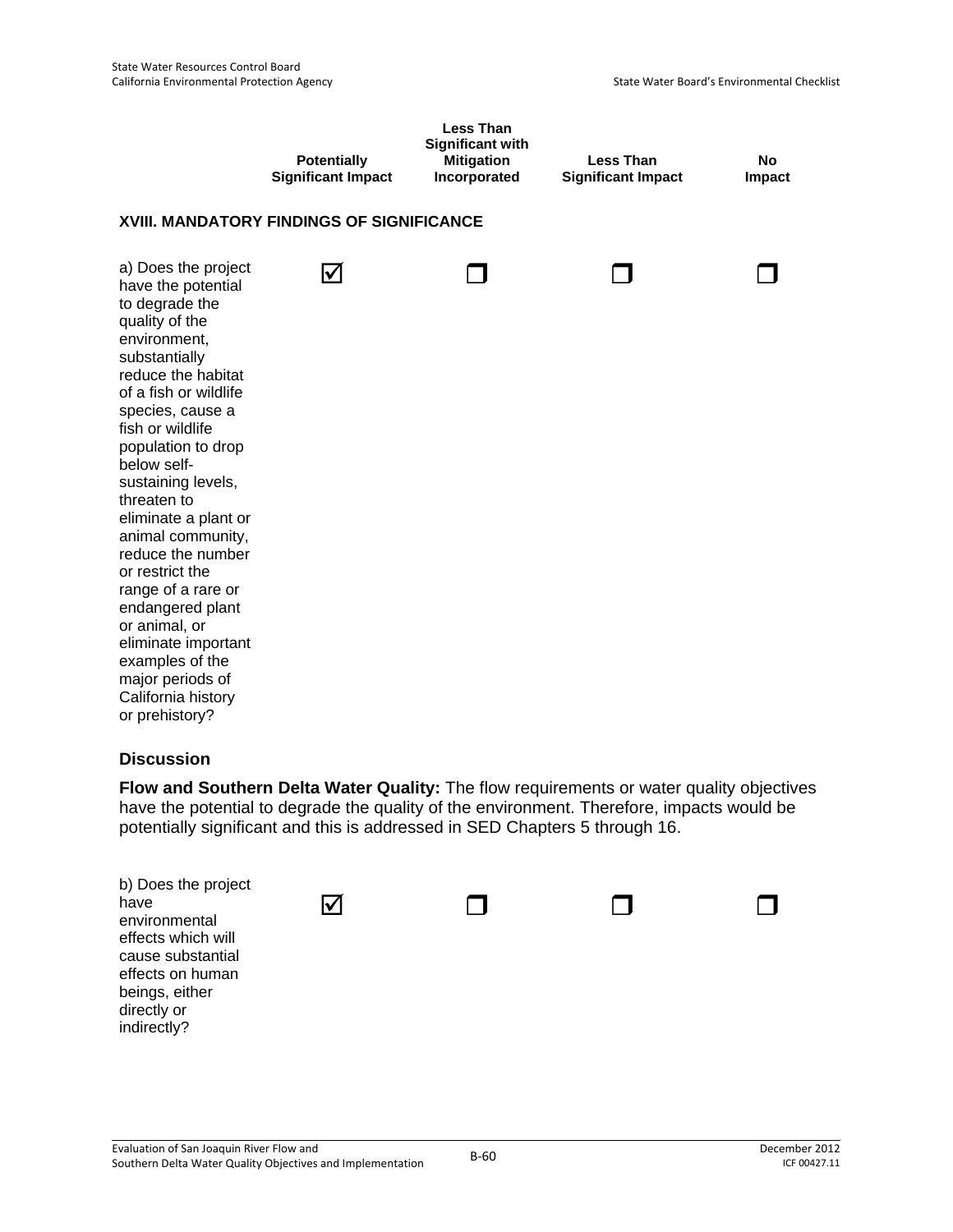|                           | <b>Less Than</b><br>Significant with |                           |               |
|---------------------------|--------------------------------------|---------------------------|---------------|
| <b>Potentially</b>        | Mitigation                           | <b>Less Than</b>          | No            |
| <b>Significant Impact</b> | Incorporated                         | <b>Significant Impact</b> | <b>Impact</b> |

**Flow and Southern Delta Water Quality:** The flow requirements or water quality objectives have the potential to result in some substantial effects on human beings as described above in the various resource sections where potentially significant effects have been identified, and these are addressed in SED Chapters 5 through 18.

|  | c) Does the project<br>have impacts that<br>are individually<br>limited, but<br>cumulatively<br>considerable?<br>("Cumulatively<br>considerable"<br>means that the<br>incremental effects<br>of a project are<br>considerable when<br>viewed in<br>connection with<br>the effects of past<br>projects, the<br>effects of other<br>current projects,<br>and the effects of<br>probable future<br>projects)? |  |  |  |  |
|--|------------------------------------------------------------------------------------------------------------------------------------------------------------------------------------------------------------------------------------------------------------------------------------------------------------------------------------------------------------------------------------------------------------|--|--|--|--|
|--|------------------------------------------------------------------------------------------------------------------------------------------------------------------------------------------------------------------------------------------------------------------------------------------------------------------------------------------------------------------------------------------------------------|--|--|--|--|

### **Discussion**

**Flow and Southern Delta Water Quality:** The flow requirements or water quality objectives have the potential to result in cumulatively considerable effects. Therefore, cumulative effects are addressed in SED Chapters 5 through 16.

**Note:** Authority cited: Sections 21083 and 21087

Public Resources Code. Reference: Sections 21080(c), 21080.1, 21080.3, 21082.1

### **References**

California Department of Conservation. 2007. *Williamson Act Program—Reports and Statistics. Biennial Land Conservation (Williamson) Act Status Reports, November 2010*. Available: <http://www.consrv.ca.gov/dlrp/lca/stats\_reports/Pages/Index.aspx>. Accessed: December 2011California Department of Fish and Game (DFG). 2007. Wildlife Action Plan. Available: **<**http://www.dfg.ca.gov/wildlife/WAP/docs/report/full-report.pdf>. Accessed: August 30, 2012.